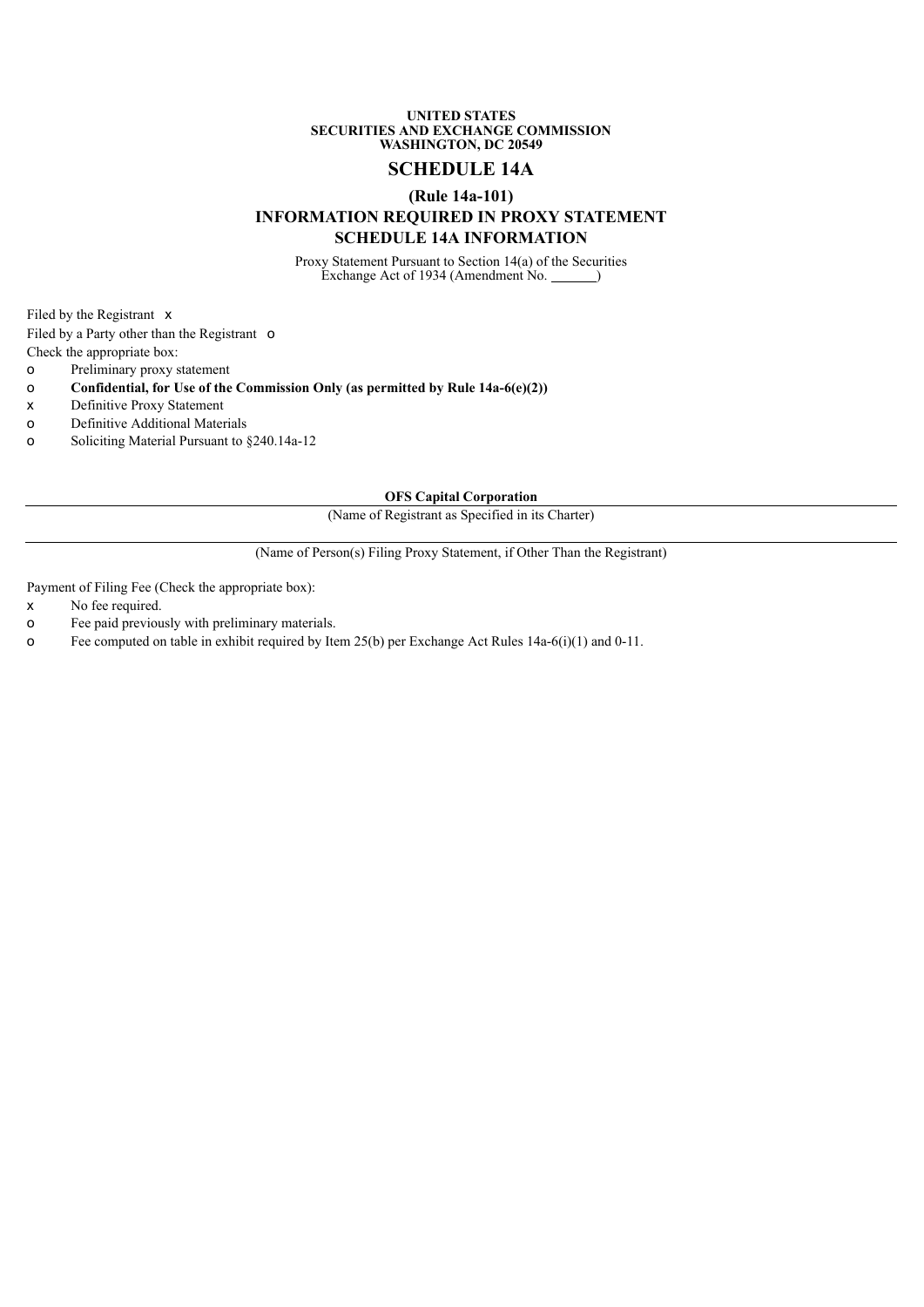

April 27, 2022

To Our Stockholders:

You are cordially invited to attend the 2022 Annual Meeting of Stockholders of OFS Capital Corporation to be held on Wednesday, June 8, 2022 at 10:00 a.m., local time, at 10 South Wacker Drive, 25th Floor, Chicago, Illinois 60606.

The Notice of Annual Meeting and Proxy Statement on the following pages describe the matters to be presented at the 2022 Annual Meeting.

We are providing access to our proxy materials online under the U.S. Securities and Exchange Commission's "notice and access" rules. As a result, we are mailing to many of our stockholders a notice instead of a paper copy of this Proxy Statement and our 2021 Annual Report. The notice contains instructions on how to access documents online. The notice also contains instructions on how stockholders can receive a paper copy of our materials, including this Proxy Statement, our 2021 Annual Report, and a form of proxy card or voting instruction card. Those who do not receive a notice, including stockholders who have previously requested to receive paper copies of proxy materials, will receive a paper copy by mail unless they have previously requested delivery of materials electronically. We believe that this distribution process is more resource and cost efficient.

Your vote is important. Regardless of whether you participate in the Annual Meeting, we hope you vote as soon as possible. You may vote by proxy online or by phone, or, if you received paper copies of the proxy materials by mail, you may also vote by mail by following the instructions on the proxy card or voting instruction card. Voting online, by phone, written proxy, or voting instruction card ensures your representation at the Annual Meeting.

Thank you for your ongoing support of, and continued interest in, OFS Capital Corporation.

Sincerely yours,

Bilal Rashid

Bilal Rashid *Chairman of the Board of Directors and Chief Executive Of icer*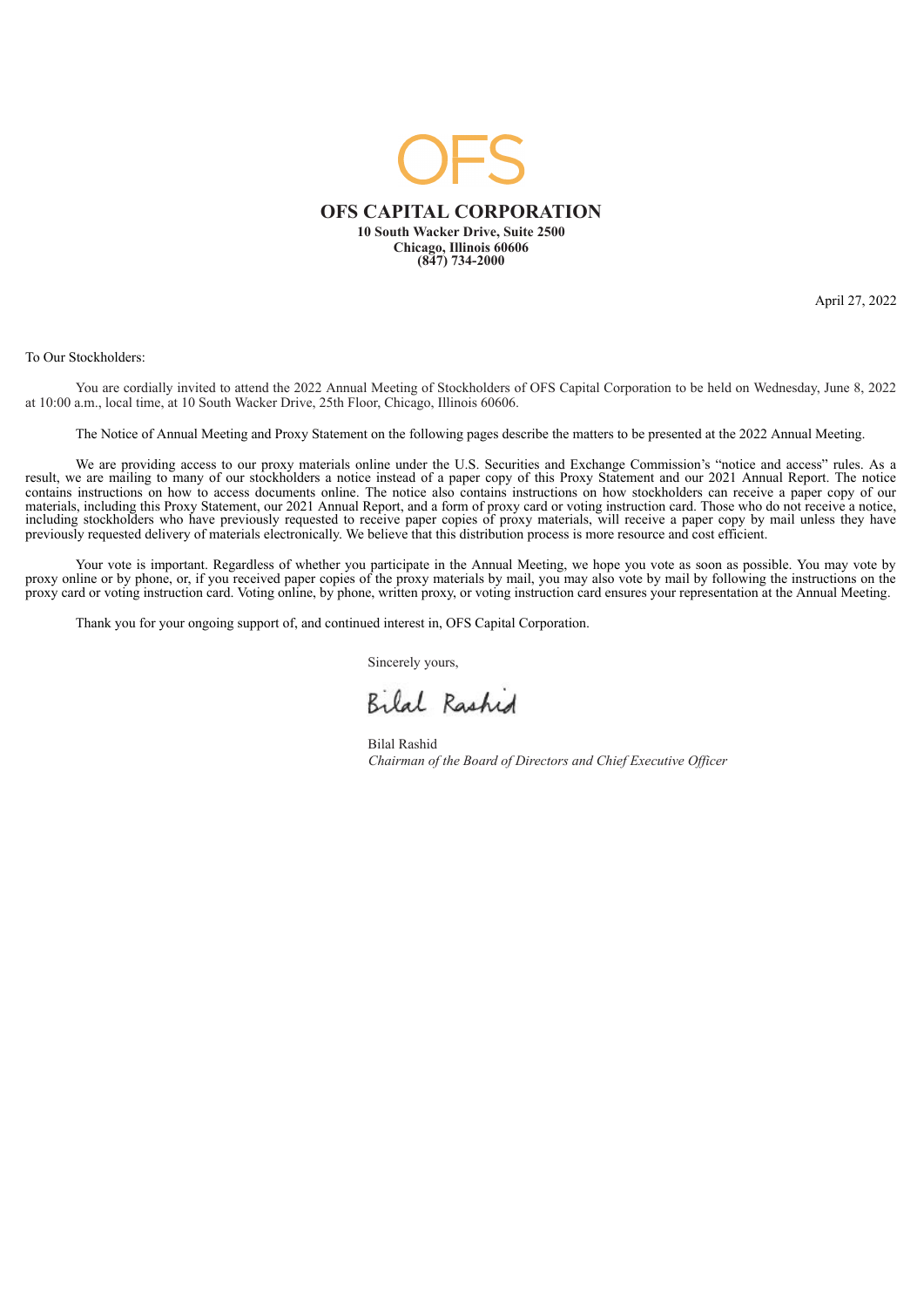

**NOTICE OF ANNUAL MEETING OF STOCKHOLDERS** *To Be Held On June 8, 2022*

To Our Stockholders:

NOTICE IS HEREBY GIVEN that the 2022 Annual Meeting of Stockholders of OFS Capital Corporation, or the Annual Meeting, will be held on<br>Wednesday, June 8, 2022 at 10:00 a.m., local time, at 10 South Wacker Drive, 25th Floor as follows:

- 1. To elect one (1) member to our board of directors to serve as a Class I director, for a term of three years, or until her successor is elected and qualified;
- 2. To ratify the selection of KPMG LLP as our independent registered public accounting firm for the year ending December 31, 2022; and
- 3. To transact such other business as may properly come before the Annual Meeting and any adjournments or postponements thereof.

Instead of mailing a paper copy of our proxy materials to all of our stockholders, we are providing access to our proxy materials over the Internet under the U.S. Securities and Exchange Commission's "notice and access" rules. As a result, we are mailing to our stockholders a Notice of Internet Availability of Proxy Materials, or the Notice, instead of a paper copy of this proxy statement and our Annual Report for the fiscal year ended December 31, 2021, or the 2021 Annual Report. We are mailing the Notice on or about April 27, 2022, and it contains instructions on how to access those documents over the Internet. The Notice also contains instructions on how each of our stockholders can receive a paper copy of our proxy materials, including this proxy statement, our 2021 Annual Report, and a form of proxy card or voting instruction card. All stockholders who do not receive the Notice, including stockholders who have previously requested to receive paper copies of proxy materials, will receive a paper copy of the proxy materials by mail unless they have previously requested delivery of proxy materials electronically. We have chosen to employ this distribution process to conserve natural resources and reduce the costs of printing and distributing our proxy materials.

Stockholders of record at the close of business on Wednesday, April 13, 2022 are entitled to notice of, and to vote at, the Annual Meeting or any adjournment thereof. A complete list of such stockholders will be open to the examination of any stockholder at our principal executive offices at 10 South Wacker Drive, Suite 2500, Chicago, Illinois 60606, during ordinary business hours, for a period of ten days prior to the Annual Meeting as well as at the Annual Meeting.

Your vote is important no matter how many shares you own. Whether you expect to attend the Annual Meeting or not, please vote your shares by using the Internet as described in the instructions included in the Notice, by calling the toll-free telephone number, or, if you received a paper copy of the proxy materials, by completing, signing, dating and returning your proxy card or voting instruction form. Your prompt response is necessary to ensure that your shares are represented at the Annual Meeting. You can change your vote and revoke your proxy at any time before the polls close at the Annual Meeting by following the procedures described in the accompanying proxy statement.

All stockholders are cordially invited to attend the Annual Meeting.

By Order of the Board of Directors,

 $Z^2$  $\supseteq$   $\supseteq$ 

Tod K. Reichert *Corporate Secretary*

Chicago, Illinois April 27, 2022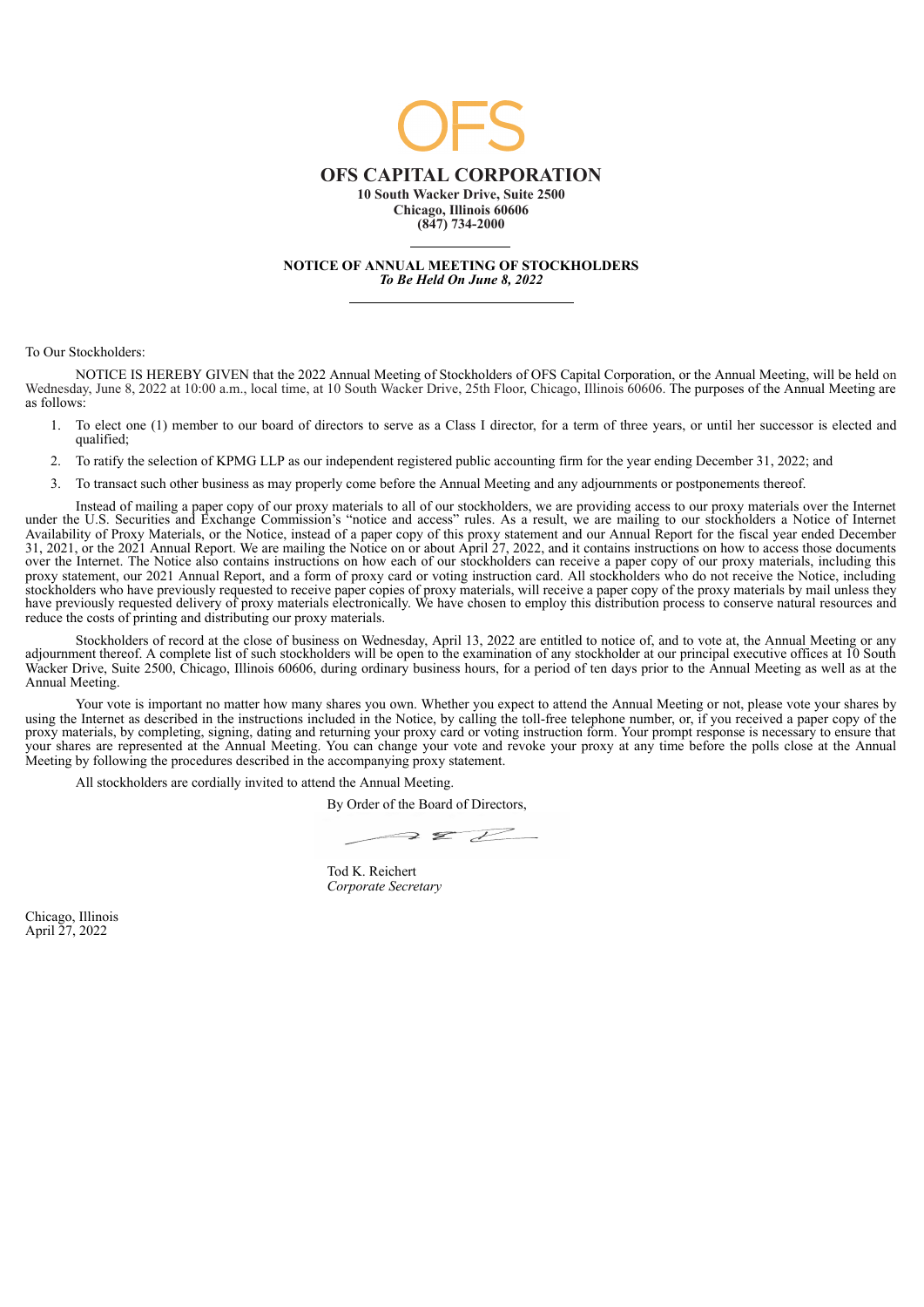#### **OFS CAPITAL CORPORATION 10 SOUTH WACKER DRIVE, SUITE 2500 CHICAGO, ILLINOIS 60606**

## **PROXY STATEMENT**

### *for the 2022 Annual Meeting of Stockholders to be held on Wednesday, June 8, 2022*

This Proxy Statement is furnished in connection with the solicitation of proxies by the board of directors of OFS Capital Corporation, also referred to in this proxy statement as the "Company," "OFS Capital," "we" or "us," for use at our 2022 Annual Meeting of Stockholders, or the Annual Meeting, to be held on Wednesday, June 8, 2022 at 10:00 a.m., local time, at 10 South Wacker Drive, 25th Floor, Chicago, Illinois 60606, and at any adjournment or postponement thereof. You may obtain directions to the location of the Annual Meeting by contacting Tod K. Reichert, Corporate Secretary, OFS Capital Corporation, 10 South Wacker Drive, Suite 2500, Chicago, Illinois 60606; telephone: (847) 734-2000.

All proxies will be voted in accordance with the instructions contained in those proxies. If no choice is specified, the proxies will be voted FOR the election of the director nominee of our board of directors and FOR the ratification of our independent public accounting firm. Any proxy may be revoked by a stockholder at any time before it is exercised by delivery of written revocation to our corporate secretary, by submission of a new, later-dated revoked by a stockholder at any time before it is exercised by d proxy or by appearing at the Annual Meeting and voting in person, See " — Changing Your Vote; Revocation of Proxy" below.

It is anticipated that the Notice of Internet Availability of Proxy Materials will first be sent to stockholders on or about April 27, 2022. This proxy statement, including the accompanying form of proxy, collectively referred to as the Proxy Statement, and the Company's Annual Report for the fiscal year ended December 31, 2021, or the Annual Report, will first be made available to stockholders on or about April 27, 2022. **The Annual Report and Proxy Statement can both be accessed online at** *www.proxyvote.com***.**

A copy of our Annual Report on Form 10-K for the fiscal year ended December 31, 2021, as filed with the U.S. Securities and Exchange Commission, except for exhibits, will be furnished without charge to any stockholder upon written request to OFS Capital Corporation, 10 South Wacker Drive, Suite 2500, Chicago, Illinois 60606, Attention: Tod K. Reichert, Corporate Secretary, telephone: (847) 734-2000.

#### **Voting Securities**

Stockholders of record at the close of business on Wednesday, April 13, 2022 will be entitled to notice of, and to vote at, the Annual Meeting. On that date, 13,425,429 shares of our common stock were issued and outstanding. Each share of common stock entitles the holder thereof to one vote with respect to all matters submitted to stockholders at the Annual Meeting. We have no other securities entitled to vote at the Annual Meeting.

### **Quorum and Vote Required**

The presence in person or representation by proxy of the holders of a majority of the shares of common stock issued and outstanding and entitled to vote at the Annual Meeting is necessary to establish a quorum for the transaction of business. If a quorum is not present, the Annual Meeting will be adjourned until a quorum is obtained. Abstentions are included in the shares present at the Annual Meeting for purposes of determining whether a quorum is present but are not counted for purposes of determining whether a proposal has been approved and thus, have no effect on the outcome.

If you are a beneficial owner whose shares are held of record by a broker, you must instruct the broker how to vote your shares. If you do not provide voting instructions, your shares will not be voted on any proposal on which the broker does not have discretionary authority to vote. This is called a "broker non-vote." Broker non-votes (when shares are represented at the Annual Meeting by a proxy specifically conferring only limited authority to vote on those matters for which specific authorization is required under the rules of the New York Stock Exchange) are included in the determination of the number of shares represented at the Annual Meeting for purposes of determining whether a quorum is present but are not counted for purposes of determining whether a proposal has been approved and thus, have no effect on the outcome.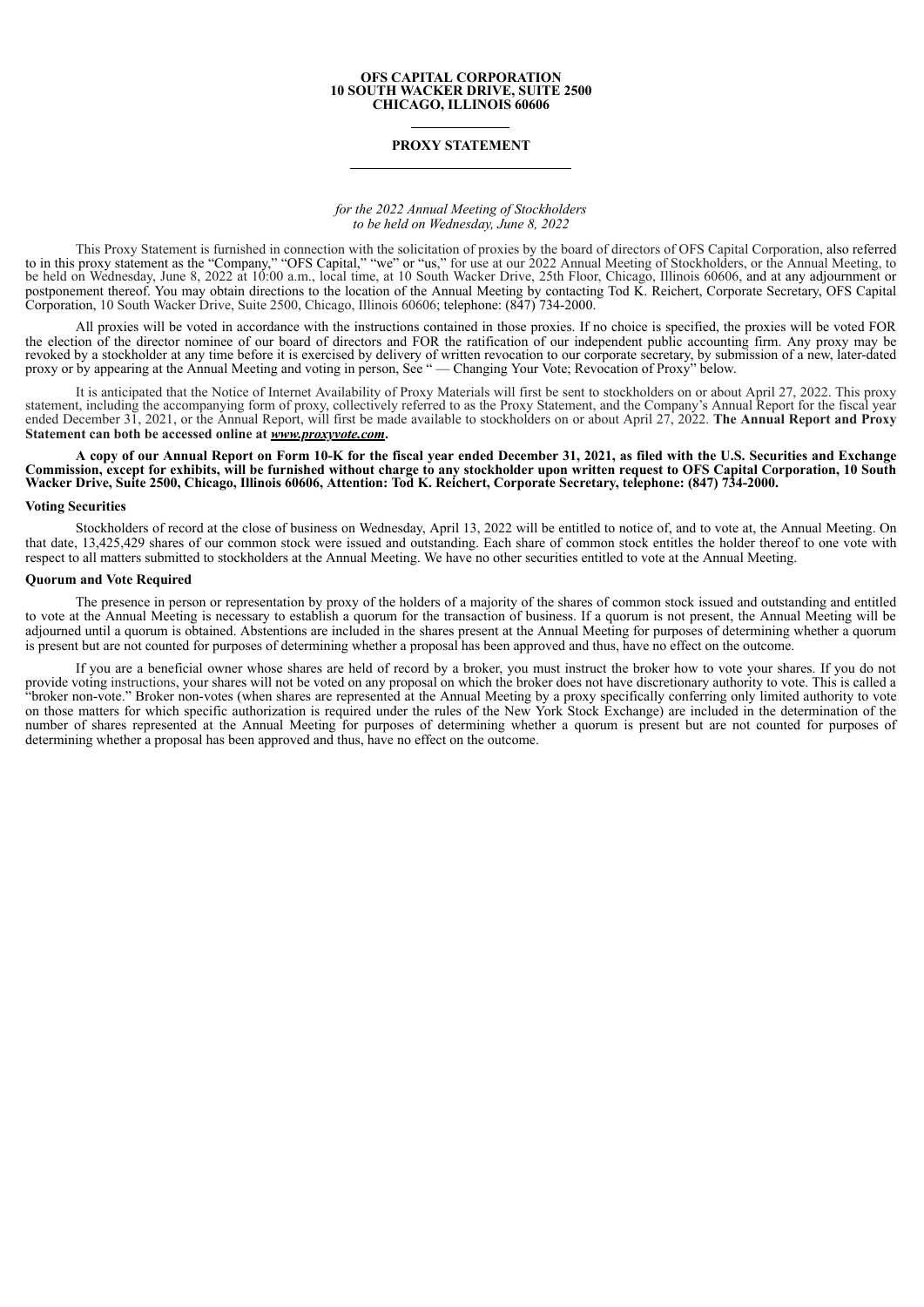If you are a beneficial owner whose shares are held of record by a broker, your broker has discretionary voting authority under New York Stock Exchange rules to vote your shares on the ratification of KPMG LLP, even if the broker does not receive voting instructions from you. However, your broker does not have discretionary authority to vote on the election of directors without instructions from you, in which case a broker non-vote will occur and your shares will not be voted on this matter. We urge you to provide instructions to your broker or nominee so that your votes may be considered on this important matter.

The table below sets forth the quorum requirements and votes required for each of the proposals to be presented at Annual Meeting:

| Proposal | <b>Description</b>                                                       | Ouorum Requirement             | <b>Vote Required</b>                                                                                                                                                                                                                                                                                                                                                                                                                           | <b>Broker Discretionary Voting</b><br>Allowed |
|----------|--------------------------------------------------------------------------|--------------------------------|------------------------------------------------------------------------------------------------------------------------------------------------------------------------------------------------------------------------------------------------------------------------------------------------------------------------------------------------------------------------------------------------------------------------------------------------|-----------------------------------------------|
| No.1     | Election of one Class I directors.                                       | to vote at the Annual Meeting. | The presence, in person or by proxy, of The affirmative vote of the holders of a plurality of holders of a majority in voting power of the the shares of common stock represented at the<br>outstanding shares of common stock entitled Annual Meeting, provided a quorum is present in<br>person or by proxy.                                                                                                                                 | No                                            |
| No. 2    | for the year ending December 31, to vote at the Annual Meeting.<br>2022. |                                | Ratification of the selection of The presence, in person or by proxy, of The affirmative vote of the holders of a majority in KPMG LLP as our independent holders of a majority in voting power of the voting power of the out<br>registered public accounting firm outstanding shares of common stock entitled stock represented at the Annual Meeting and voting<br>on this proposal, provided a quorum is present in<br>person or by proxy. | Yes                                           |

*Election of Class I Director.* The affirmative vote of a plurality of the shares of common stock present in person or represented by proxy at the Annual Meeting and entitled to vote at the Annual Meeting is required to elect the nominee as the Class I director. Stockholders may not cumulate their votes. If you vote "withhold authority" with respect to the nominee, your shares will not be voted with respect to the person indicated. Because directors are elected by a plurality of the votes, an abstention will have no effect on the outcome of the vote and, therefore, is not offered as a voting option for this proposal. Similarly, broker non-votes will have no effect on the outcome of the vote.

*Ratification of Our Independent Registered Public Accounting Firm.* The affirmative vote of a majority in voting power of the outstanding shares of common stock present in person or represented by proxy at the Annual Meeting and voting on this proposal is required to approve this proposal. An abstention from voting on this proposal will have no effect on the outcome of this proposal. Since banks and brokers will have discretionary authority to vote shares in the absence of voting instructions from stockholders with respect to Proposal 2, we expect that there will be no broker non-votes regarding Proposal 2 (that is, proxies from brokers or nominees indicating that such persons have not received instructions from the beneficial owner or other persons entitled to vote shares on a particular matter with respect to which the brokers or nominees do not have discretionary power).

### **Voting Your Shares**

If you are the record holder of your shares, you may vote in one of four ways. You may vote by submitting your proxy by telephone, over the Internet, by mail or you may vote in person at the Annual Meeting.

*You may vote by telephone.* You may vote your shares by following the "Vote by Phone" instructions set forth on the enclosed proxy card.

*You may vote over the Internet.* If you have Internet access, you may vote your shares from any location in the world by following the "Vote by Internet" instructions set forth on the enclosed proxy card.

*You may vote by mail.* You may vote by completing, dating and signing the proxy card that accompanies this proxy statement and promptly mailing it in the enclosed postage-paid envelope. You do not need to put a stamp on the enclosed envelope if you mail it in the United States. The shares you own will be voted according to the instructions on the proxy card you mail. If you return the proxy card, but do not give any instructions on a particular matter described in this proxy statement, the shares you own will be voted in accordance with the recommendations of our board of directors. Our board of directors recommends that you vote FOR the director nominee of our board of directors and FOR the ratification of our independent public accounting firm.

-2-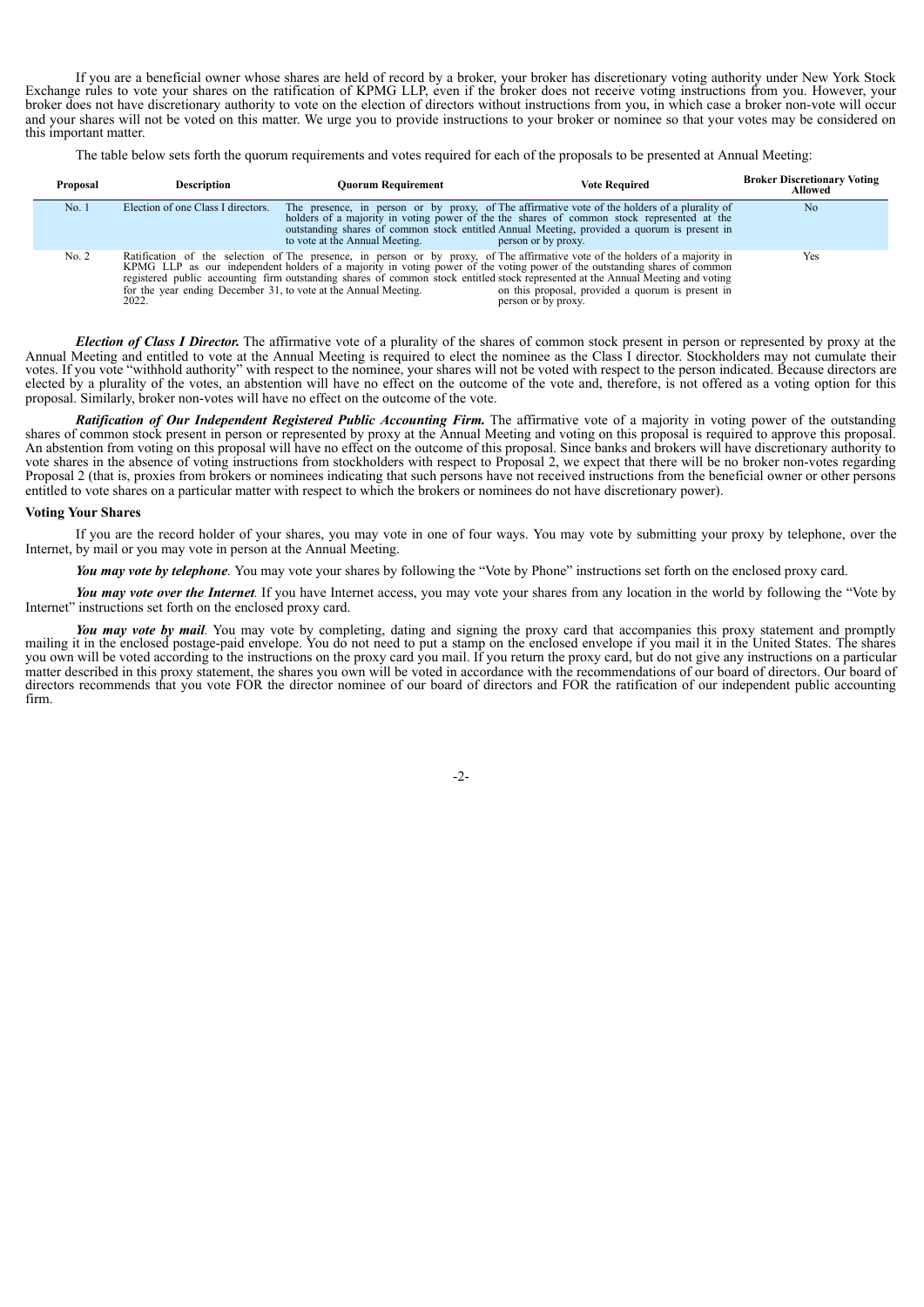*You may vote in person.* If you attend the Annual Meeting and are a registered stockholder, you may vote by delivering your completed proxy card in person or you may vote by completing a ballot. Ballots will be available at the Annual Meeting. If you hold your shares through a bank or broker, you must obtain a legal proxy from your bank or broker in order to vote at the Annual Meeting.

### **Changing Your Vote; Revocation of Proxy**

Voting by telephone, over the Internet or execution of a proxy will not in any way affect a stockholder's right to attend the Annual Meeting and vote in person. A proxy may be revoked before it is used to cast a vote. To revoke a proxy, a stockholder must:

- file with our corporate secretary, at or before the taking of the vote, a written notice of revocation bearing a later date than the proxy;
- duly execute a later dated proxy relating to the same shares and deliver it to our corporate secretary before the taking of the vote; or
- attend the Annual Meeting and vote in person.

Attendance at the Annual Meeting, if a stockholder does not vote at the Annual Meeting, will not be sufficient to revoke a proxy.

Any written notice of revocation or subsequent proxy should be sent to us at the following address: OFS Capital Corporation, 10 South Wacker Drive, Suite 2500, Chicago, Illinois 60606, Attention: Tod K. Reichert, Corporate Secretary. The shares represented by all properly executed proxies received in time for the Annual Meeting will be voted as specified in those proxies.

If the shares you own are held in your name and you do not specify on the proxy card how your shares are to be voted, they will be voted FOR (i) the election of the director nominee named in this proxy statement and recommended by our board of directors, (ii) the ratification of the selection of KPMG LLP as our independent registered public accounting firm and (iii) any other items that may properly come before the Annual **Meeting in the discretion of the persons appointed as proxies.**

If the shares you own are held in "street name," the bank or brokerage firm, as the record holder of your shares, is required to vote your shares in accordance with your instructions. To vote your shares held in "street name," you will need to follow the directions provided to you by your bank or brokerage firm.

#### **Information Regarding This Solicitation**

The accompanying proxy is solicited by and on behalf of our board of directors, and we will bear the expense of the solicitation of proxies for the Annual Meeting, including the cost of preparing, printing and mailing the Notice of Internet Availability of Proxy Materials, this proxy statement, the accompanying Notice of Annual Meeting of Stockholders and proxy card. Proxies may be solicited on our behalf by our directors, officers or employees in person or by telephone, electronic transmission and/or facsimile transmission.

**IF YOU PLAN TO ATTEND THE ANNUAL MEETING AND VOTE YOUR SHARES OF THE COMPANY'S COMMON STOCK IN** PERSON, YOU WILL NEED TO BRING PHOTO IDENTIFICATION IN ORDER TO BE ADMITTED TO THE ANNUAL MEETING. IN **ADDITION, PLEASE BE ADVISED THAT THE COMPANY CONTINUES TO MONITOR THE COVID-19 PANDEMIC AND THE RELATED HEALTH AND TRAVEL CONCERNS.**

-3-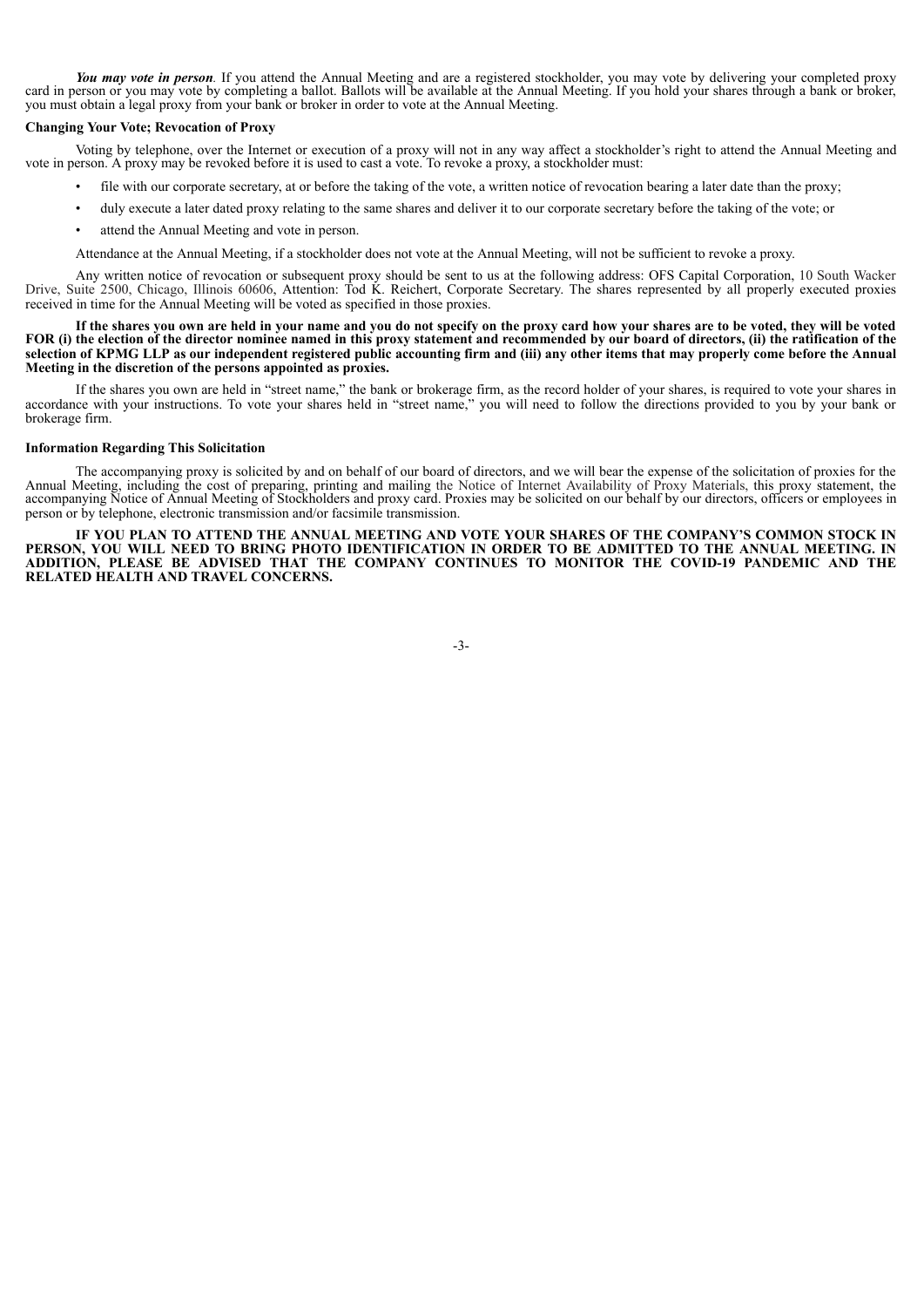### **SECURITY OWNERSHIP OF CERTAIN BENEFICIAL OWNERS AND MANAGEMENT AND RELATED STOCKHOLDER MATTERS**

The following table sets forth information regarding beneficial ownership of our common stock as of April 13, 2022 by:

- each person, or group of affiliated persons, known to us to be the beneficial owner of more than 5% of the outstanding shares of our common stock as of such date, based on currently available Schedules 13D and 13G filed with the U.S. Securities Exchange Commission, or the SEC;
- each of our directors (which includes our nominee);
- our officers; and
- all of our directors and officers as a group.

The number of shares of common stock beneficially owned by each person or entity is determined in accordance with the applicable rules of the SEC and includes voting or investment power with respect to shares of our common stock. The information is not necessarily indicative of beneficial ownership for any other purpose. Unless otherwise indicated, to our knowledge, all persons named in the table have sole voting and investment power with respect to their shares of common stock, except to the extent authority is shared by spouses under state community property laws. The Company's directors are divided into two groups — independent directors and interested directors. Interested directors are "interested persons" of OFS Capital Corporation as defined in Section 2(a)(19) of the Investment Company Act of 1940, as amended, or the 1940 Act. Unless otherwise indicated, the address of all officers and directors is c/o OFS Capital Corporation, 10 South Wacker Drive, Suite 2500, Chicago, Illinois 60606. The inclusion of any shares deemed beneficially owned in this table does not constitute an admission of beneficial ownership of those shares.

There were, as of April 13, 2022, approximately two holders of record and 7,653 beneficial holders of our common stock.

| <b>Name and Address of Beneficial Owner</b>                             | <b>Total Number of</b><br><b>Shares Beneficially</b><br>Owned | Percentage of<br><b>Common Stock</b><br><b>Beneficially</b><br>Owned(1) | <b>Dollar Range of Equity</b><br><b>Securities Beneficially</b><br>Owned by Directors $(2)(3)$ |
|-------------------------------------------------------------------------|---------------------------------------------------------------|-------------------------------------------------------------------------|------------------------------------------------------------------------------------------------|
| Holders of more than 5% of our Common Stock:                            |                                                               |                                                                         |                                                                                                |
| Richard S. Ressler(4)<br>4700 Wilshire Boulevard, Los Angeles, CA 90010 | 2,958,547                                                     | 22.0%                                                                   | N/A                                                                                            |
| <b>Independent Directors:</b>                                           |                                                               |                                                                         |                                                                                                |
| Elaine E. Healy $(5)$                                                   | 10,937                                                        | $\frac{1}{2}$                                                           | \$50,001-\$100,000                                                                             |
| Ashwin Ranganathan                                                      | $\mathbf{0}$                                                  | N/A                                                                     | N/A                                                                                            |
| Romita Shetty                                                           | $\mathbf{0}$                                                  | N/A                                                                     | N/A                                                                                            |
| <b>Interested Directors:</b>                                            |                                                               |                                                                         |                                                                                                |
| Jeffrey A. Cerny                                                        | 30,000                                                        | $\frac{1}{2}$                                                           | Over \$100,000                                                                                 |
| <b>Bilal Rashid</b>                                                     | 20,000                                                        |                                                                         | Over \$100,000                                                                                 |
| <b>Officers Who Are Not Directors:</b>                                  |                                                               |                                                                         |                                                                                                |
| Mukya S. Porter                                                         | 210                                                           | $\frac{1}{2}$                                                           | N/A                                                                                            |
| <b>Tod K Reichert</b>                                                   | $\mathbf{0}$                                                  | N/A                                                                     | N/A                                                                                            |
| Ross Teune                                                              | $\mathbf{0}$                                                  | N/A                                                                     | N/A                                                                                            |
| All Directors and officers as a group (8 persons)                       | 61,147                                                        | <b>sk</b>                                                               |                                                                                                |

\* Less than 1% of our outstanding common stock.

- (1) Applicable percentage of ownership for each holder is based on 13,425,429 shares of common stock outstanding on April 13, 2022.
- (2) Beneficial ownership has been determined in accordance with Rule 16a-1(a)(2) of the Securities Exchange Act of 1934, as amended, or the Exchange Act.
- (3) The dollar range of our equity securities beneficially owned is calculated by multiplying the closing price of our common stock as reported on The Nasdaq Global Select Market on April 13, 2022, times the number of shares beneficially owned.
- (4) Information is based on a Schedule 13D/A filed with the SEC on September 27, 2021. The shares attributed to Mr. Ressler include 12,073 shares owned by Mr. Ressler individually and 2,946,474 shares owned by Orchard Firs as security for a revolving credit facility.
- (5) The reported shares held by Elaine E. Healy are pledged as collateral for a line of credit.

-4-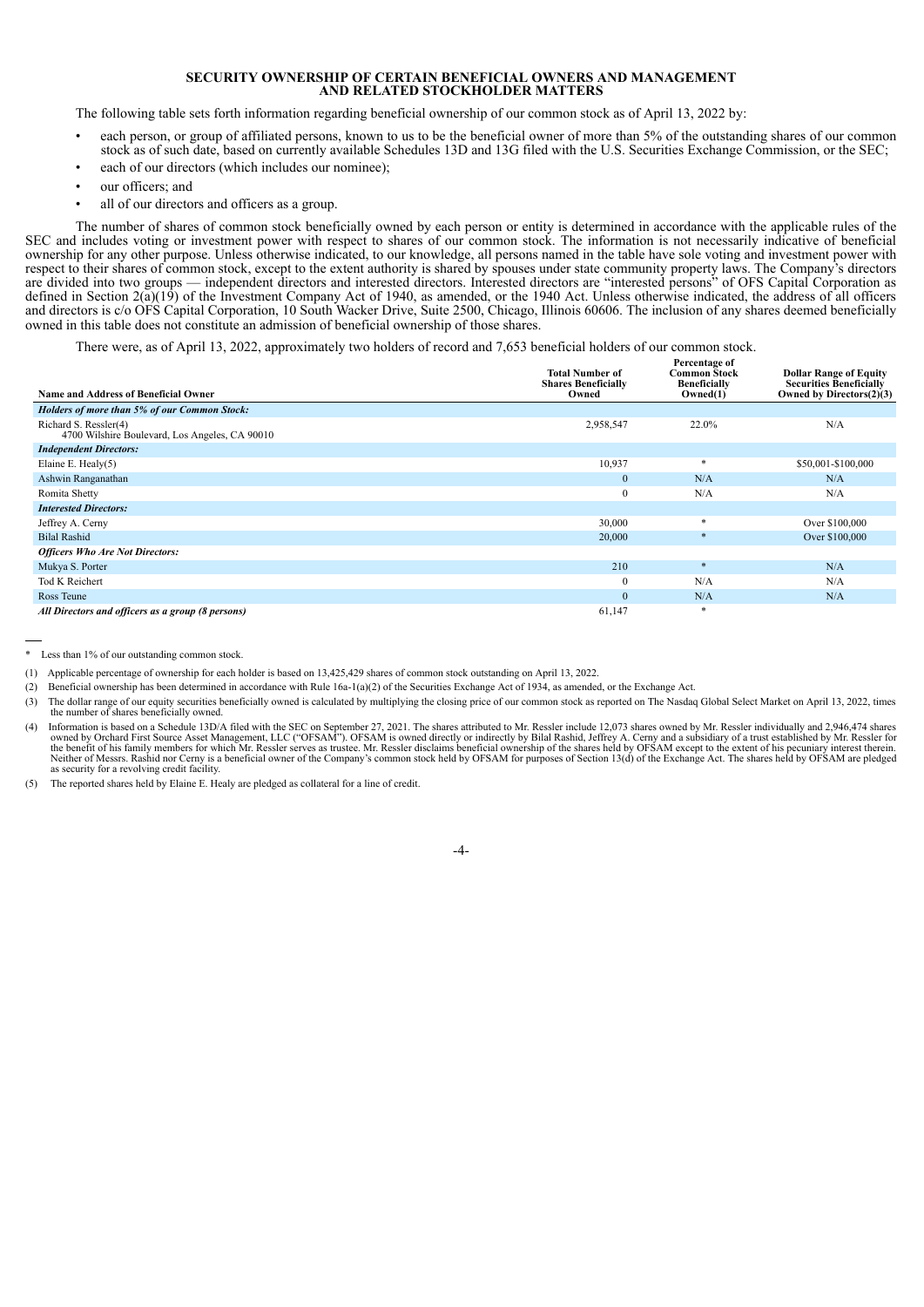# **PROPOSAL ONE ELECTION OF DIRECTORS**

# **Board Recommendation**

## **Our board of directors recommends a vote "FOR" the election of Ms. Healy as the Class I director.**

We have three classes of directors, currently consisting of one Class I director, two Class II directors and two Class III directors. At each annual meeting of stockholders, directors are elected for a full term of three years to succeed those whose terms are expiring. The terms of the three classes are staggered in a manner so that only one class is elected by stockholders annually. Elaine E. Healy is currently serving as the Class I director and her term expires in 2022. Romita Shetty and Bilal Rashid are currently serving as Class II directors, whose terms expire in 2023. Ashwin Ranganathan and Jeffrey A. Cerny are currently serving as Class III directors, whose terms expire in 2024. The Class I director elected this year will serve as a member of our board of directors until the 2025 annual meeting of stockholders, or until her successor is elected and qualified.

The persons named in the enclosed proxy card will vote to elect Ms. Healy as the Class I director unless you cast a vote "withhold authority" by marking the proxy card (whether executed by you or through the Internet or telephonic voting). Ms. Healy currently serves on our board of directors, has indicated her willingness to continue to serve if elected and has consented to be named as the nominee. However, if the director nominee should be unable to serve, the shares of common stock represented by proxies may be voted for a substitute nominee designated by our board of directors. Our board of directors has no reason to believe that the nominee will be unable to serve if elected.

### **Summary of Nominee and Incumbent Directors**

#### *Director Nominee*

| Name             | Age | <b>Director Since</b> | <b>Term Expiring</b> | <b>Primary Occupation</b>                                          | Committee<br>Memberships(1) | <b>Other Public Company</b><br><b>Boards</b> |
|------------------|-----|-----------------------|----------------------|--------------------------------------------------------------------|-----------------------------|----------------------------------------------|
| Elaine E. Healy* |     | 2011                  | 2022                 | Co-Founder and Managing Partner of NexGen Venture<br>Partners, LLC | A (chair), $C, N$           |                                              |

| Incumbent Directors     |     |                       |                      |                                                                                  |                             |                                              |  |
|-------------------------|-----|-----------------------|----------------------|----------------------------------------------------------------------------------|-----------------------------|----------------------------------------------|--|
| Name                    | Age | <b>Director Since</b> | <b>Term Expiring</b> | <b>Primary Occupation</b>                                                        | Committee<br>Memberships(1) | <b>Other Public Company</b><br><b>Boards</b> |  |
| Romita Shetty*          | 55  | 2021                  | 2023                 | Principal of DA Companies, parent of DA Capital LLC                              | $A, C, N$ (chair)           |                                              |  |
| <b>Bilal Rashid</b>     | 51  | 2010                  | 2023                 | Chairman of the Board of Directors and Chief<br>Executive Officer of the Company |                             |                                              |  |
| Ashwin Ranganathan*†    | 52  | 2022                  | 2024                 | Founder and Chief Executive Officer of Sikander<br>Capital                       | $A, C$ (chair), $N$         |                                              |  |
| <b>Jeffrey A. Cerny</b> | 59  | 2015                  | 2024                 | Chief Financial Officer of the Company                                           |                             |                                              |  |

\* Independent Director

† On January 3, 2022, Marc I. Abrams notified the board of directors of his intention to retire. Mr. Abrams's resignation from the board of directors, and from each of the committees of the board<br>policies, practices or oth Committee, to fill the vacancy created by Mr. Abrams's retirement and resignation. Mr. Ranganathan was appointed to serve as a member of the board of directors until the 2024 annual meeting of stockholders, or until his successor is duly elected and qualified.

(1)  $A =$  Audit Committee,  $C =$  Compensation Committee  $N =$  Nominating and Corporate Governance Committee

#### **Director Qualifications**

In considering whether to recommend any particular candidate for inclusion in the board of director's slate of recommended director nominees, the nominating and corporate governance committee applies the criteria attached to its charter. These criteria include the candidate's integrity, business acumen, knowledge of our business and industry, experience, diligence, conflicts of interest and the ability to act in the interests of all stockholders. The nominating and corporate governance committee does not assign specific weights to particular criteria and no particular criterion is a prerequisite for each prospective nominee.

We believe that our directors and director nominee have an appropriate balance of knowledge, experience, attributes, skills and expertise required for our board of directors as a whole and that we have sufficient independent directors to comply with applicable law and regulations. We believe that our directors have a broad range of personal and professional characteristics. The following tables summarize certain of these key qualifications, attributes, skills and experiences, and identify director candidates possessing the same.

-5-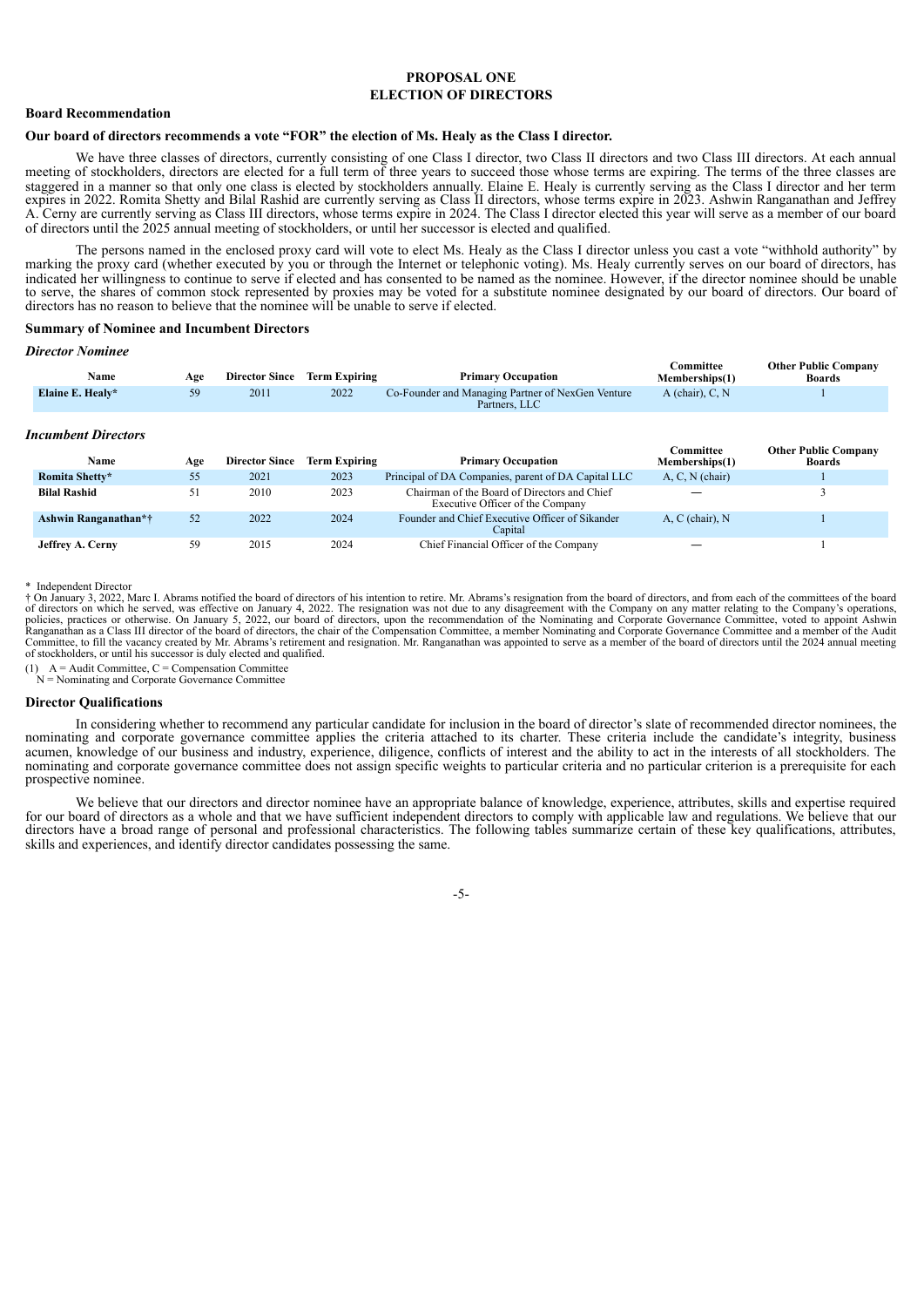| <b>Experience, Expertise or Attribute</b> | Importance                                                                                                                                                                                                                                                                                                                                                                            |
|-------------------------------------------|---------------------------------------------------------------------------------------------------------------------------------------------------------------------------------------------------------------------------------------------------------------------------------------------------------------------------------------------------------------------------------------|
| Leadership and management ability (L)     | The Company believes that those who have held significant executive leadership roles bring a unique perspective to board service. Generally,<br>these individuals possess a number of important leadership qualities, including strategic planning skills, practical application of risk analysis, the ability to problem solve in even the most difficult of circumstances, a        |
| Financial Experience (FE)                 | An understanding of finance, the financial services industry and asset management is an important component of serving on our board of<br>directors.                                                                                                                                                                                                                                  |
| Corporate Governance (CG)                 | The rules, responsibilities and obligations governing the Company, and its subsidiaries, create a framework from within which the Company<br>operates and executes its strategic mission. As such, they create an important backdrop to every board discussion, decision and plan, and knowledge of these rules aids in fostering such discussions, making such decisions a           |
| Innovation and Strategic Proposals (ISP)  | The practical, solutions-oriented experience that comes with business operations and the planning, implementation and maintenance of strategic activities provides a valuable backdrop for the performance of board activities<br>directors with experience in a variety of business operations and strategic planning.                                                               |
| Risk Management (RM)                      | Risk management plays an integral role in all facets of the Company's decision-making and strategic planning. Failure to appropriately<br>identify, anticipate or plan for, and respond to, material risks could have a meaningful, detrimental impact to the Company. Accordingly,<br>directors with practical risk management experience are particularly important to the Company. |
| Diversity (D)                             | The Company recognizes that board diversity, including of gender, race, ethnicity, experience, background, and thought creates a more<br>balanced, inclusive, and better prepared decision-making body.                                                                                                                                                                               |
|                                           |                                                                                                                                                                                                                                                                                                                                                                                       |

|                     | FE | CG        | ISP | RM |  |
|---------------------|----|-----------|-----|----|--|
| Jeffrey A. Cerny    |    |           |     |    |  |
| Elaine E. Healy     |    |           |     |    |  |
| Ashwin Ranganathan  |    |           |     |    |  |
| <b>Bilal Rashid</b> |    | $\bullet$ | ٠   |    |  |
| Romita Shetty       |    |           |     |    |  |

Our board of directors does not have a specific diversity policy, but considers diversity of race, religion, national origin, gender, sexual orientation, disability, cultural background and professional experiences in evaluating candidates for board membership. We believe diversity is important because a variety of viewpoints contribute to an effective decision-making process. The table below provides certain highlights of the composition of our board members and nominee. Under Nasdaq rules, each Nasdaq-listed company must have, or explain why it does not have, at least two members of its board of directors who are "Diverse," including (1) at least one Diverse director who self-identifies as Female; and (2) at least one Diverse director who selfidentifies as an "Underrepresented Minority" or LGBTQ+. Diverse means an individual who self-identifies as female, an Underrepresented Minority, or LGBTQ+. Each of the categories listed in the below table has the meaning as it is used in Nasdaq Rule 5605(f).

# **Board Diversity Matrix (as of April 13, 2022)**

| <b>Total Number of Directors</b>        |                   |               |            |                         |
|-----------------------------------------|-------------------|---------------|------------|-------------------------|
|                                         | Female            | Male          | Non-binary | Did not disclose gender |
| <b>Part I: Gender Identity</b>          |                   |               |            |                         |
| Directors                               | $\mathbf{\Omega}$ |               |            |                         |
| Part II: Demographic Background         |                   |               |            |                         |
| African American or Black               |                   |               |            |                         |
| Alaskan Native or Native American       |                   |               |            |                         |
| Asian                                   |                   | $\mathcal{L}$ |            |                         |
| Hispanic or Latinx                      |                   |               |            |                         |
| Native Hawaiian or Pacific Islander     |                   |               |            |                         |
| White                                   |                   |               |            |                         |
| Two or More Races or Ethnicities        |                   |               |            |                         |
| LGBTQ+                                  |                   |               |            |                         |
| Did Not Disclose Demographic Background |                   |               |            |                         |

Set forth below for each of our directors, including the Class I director nominee, is information as of April 13, 2022 with respect to each director's (a) name and age, (b) positions and offices with us, (c) principal occupation and business experience during at least the past five years, (d) directorships, if any, of other publicly held companies held during the past five years and (e) the year such person became a member of our board of directors.

-6-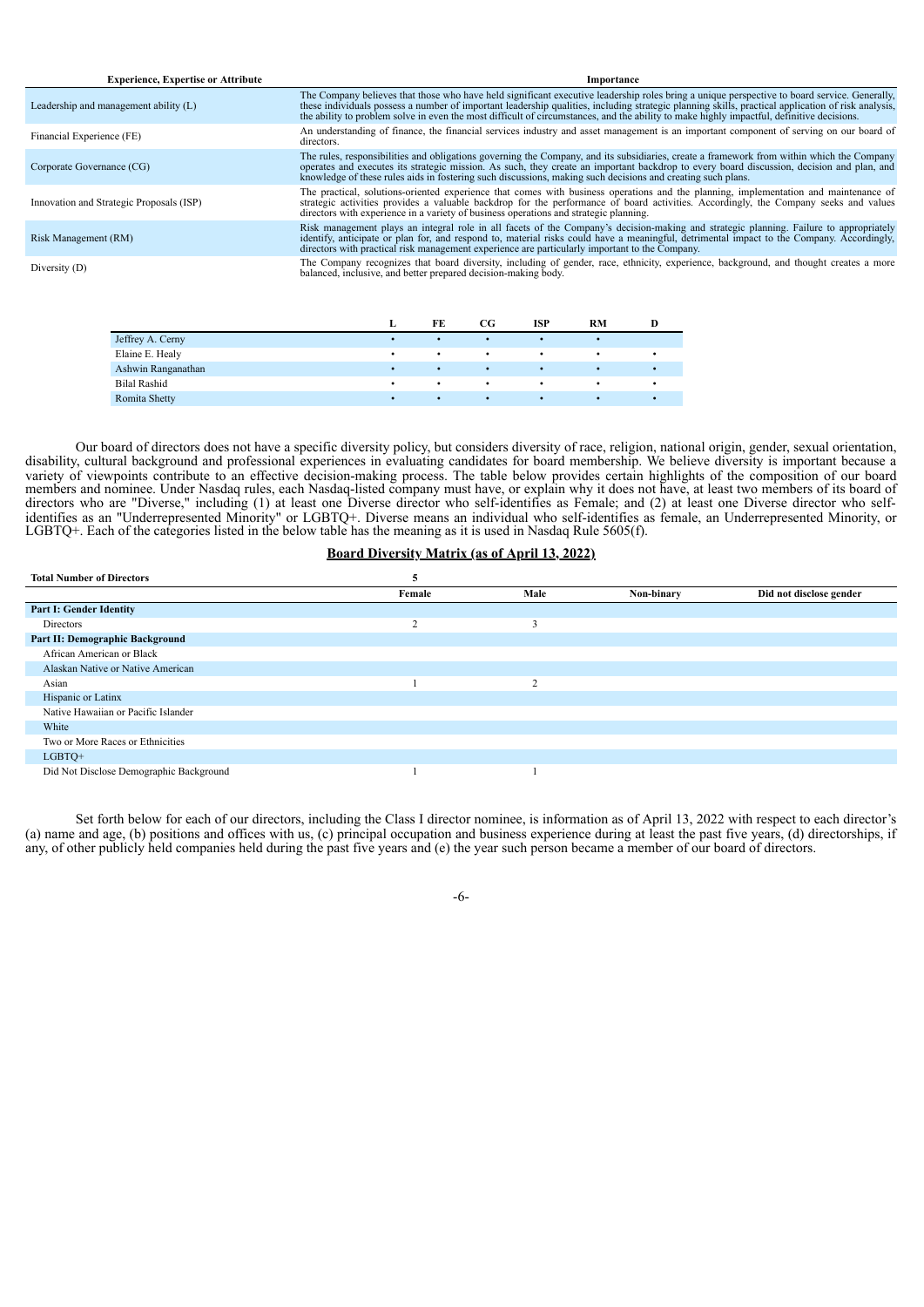Following each director's biographical information, we have provided information concerning the particular experience, qualifications, attributes and/or skills that led our nominating and corporate governance committee and board of directors to determine that each individual should serve as a director.

| <b>Our Director Nominee</b>                                                                       |     |                                 |                                                                                                                                                                                                                                                                                                                                                                                                                                                                                                                                                                                                                                                                                                                                                                                                                                                                                                                                                                                                                                                                                                                                                                                                                                                                                                                                                                                                                                                                                                                                                                                                                                                                                                                                                                                                                                                                       |                                              |  |  |  |
|---------------------------------------------------------------------------------------------------|-----|---------------------------------|-----------------------------------------------------------------------------------------------------------------------------------------------------------------------------------------------------------------------------------------------------------------------------------------------------------------------------------------------------------------------------------------------------------------------------------------------------------------------------------------------------------------------------------------------------------------------------------------------------------------------------------------------------------------------------------------------------------------------------------------------------------------------------------------------------------------------------------------------------------------------------------------------------------------------------------------------------------------------------------------------------------------------------------------------------------------------------------------------------------------------------------------------------------------------------------------------------------------------------------------------------------------------------------------------------------------------------------------------------------------------------------------------------------------------------------------------------------------------------------------------------------------------------------------------------------------------------------------------------------------------------------------------------------------------------------------------------------------------------------------------------------------------------------------------------------------------------------------------------------------------|----------------------------------------------|--|--|--|
| <b>Independent Director</b>                                                                       |     |                                 |                                                                                                                                                                                                                                                                                                                                                                                                                                                                                                                                                                                                                                                                                                                                                                                                                                                                                                                                                                                                                                                                                                                                                                                                                                                                                                                                                                                                                                                                                                                                                                                                                                                                                                                                                                                                                                                                       | <b>Number of Portfolios in</b>               |  |  |  |
| <b>Fund Complex Overseen</b><br>Ms. Healy is considered independent for purposes of the 1940 Act. |     |                                 |                                                                                                                                                                                                                                                                                                                                                                                                                                                                                                                                                                                                                                                                                                                                                                                                                                                                                                                                                                                                                                                                                                                                                                                                                                                                                                                                                                                                                                                                                                                                                                                                                                                                                                                                                                                                                                                                       |                                              |  |  |  |
|                                                                                                   |     |                                 | Class I director nominee to be elected at the 2022 Annual Meeting of Stockholders (if elected, term to expire in 2025)                                                                                                                                                                                                                                                                                                                                                                                                                                                                                                                                                                                                                                                                                                                                                                                                                                                                                                                                                                                                                                                                                                                                                                                                                                                                                                                                                                                                                                                                                                                                                                                                                                                                                                                                                | by Director or Nominee<br>for Director $(4)$ |  |  |  |
| Name                                                                                              | Age | <b>Director</b><br><b>Since</b> | <b>Principal Occupation, Other Business Experience</b><br>During the Past Five Years and Other Directorships                                                                                                                                                                                                                                                                                                                                                                                                                                                                                                                                                                                                                                                                                                                                                                                                                                                                                                                                                                                                                                                                                                                                                                                                                                                                                                                                                                                                                                                                                                                                                                                                                                                                                                                                                          |                                              |  |  |  |
| Elaine E. Healy (1)<br>(2)(3)                                                                     | 59  | 2011                            | Ms. Healy is a co-founder and Co-Chief Executive Officer of NexGen Venture Partners, LLC,<br>dba Aura Wireless, a provider of wireless infrastructure technology ("NexGen"). Prior to co-<br>founding NexGen, Ms. Healy was a co-founder, president and chief operating officer of Accel<br>Networks, LLC, a fixed cellular wireless broadband service provider founded in November<br>2002 and acquired in June 2015. She currently serves on the board of directors of Hancock<br>Park Corporate Income, Inc. ("Hancock Park") and Consensus Cloud Solutions. She is a senior<br>executive with a broad investment background investing in operating companies ranging from<br>start-ups to emerging growth to publicly traded entities and serving as a director of companies<br>in a wide range of industries prior to becoming an entrepreneur. Throughout her career, she has<br>participated in, or been responsible for, the periodic valuation of both debt and equity<br>portfolios. Ms. Healy graduated from The Florida State University in 1984 with a Bachelor of<br>Science in Finance.<br>Ms. Healy, the chair of our audit committee, has vast experience in the financial and<br>operational aspects of complex businesses, and her skills gained through service as a chief<br>executive officer, president and chief operating officer is essential to our board of directors.<br>She brings to our board of directors a unique perspective on a wide range of investment<br>vehicles, including closed-end funds, SBICs, business development companies and both<br>limited and general partnerships. Ms. Healy's background has enabled her to cultivate an<br>enhanced understanding of operations and strategy with an added layer of risk management<br>experience that is an important aspect of the composition of our board of directors. | $\mathbf{2}$                                 |  |  |  |

#### **Our Current Directors**

# **Independent Directors**

and other matters.

| <b>Number of Portfolios in</b><br><b>Independent Directors</b><br>Mr. Ranganathan and Ms. Shetty are considered independent for purposes of the 1940 Act. |     |                                 |                                                                                                                                                                                                                                                                                                                                                                                                                                                                                                                                                                                                                                                                                                                                                                                                                                                                                                                                                                                                                                                                                                                                                                                                                                                                                                                                                                                                                                                                                                                                                                                                                                                                                                                                                                                                                                                                                                                |                                                              |  |
|-----------------------------------------------------------------------------------------------------------------------------------------------------------|-----|---------------------------------|----------------------------------------------------------------------------------------------------------------------------------------------------------------------------------------------------------------------------------------------------------------------------------------------------------------------------------------------------------------------------------------------------------------------------------------------------------------------------------------------------------------------------------------------------------------------------------------------------------------------------------------------------------------------------------------------------------------------------------------------------------------------------------------------------------------------------------------------------------------------------------------------------------------------------------------------------------------------------------------------------------------------------------------------------------------------------------------------------------------------------------------------------------------------------------------------------------------------------------------------------------------------------------------------------------------------------------------------------------------------------------------------------------------------------------------------------------------------------------------------------------------------------------------------------------------------------------------------------------------------------------------------------------------------------------------------------------------------------------------------------------------------------------------------------------------------------------------------------------------------------------------------------------------|--------------------------------------------------------------|--|
| Name                                                                                                                                                      | Age | <b>Director</b><br><b>Since</b> | <b>Principal Occupation, Other Business Experience</b><br>During the Past Five Years and Other Directorships                                                                                                                                                                                                                                                                                                                                                                                                                                                                                                                                                                                                                                                                                                                                                                                                                                                                                                                                                                                                                                                                                                                                                                                                                                                                                                                                                                                                                                                                                                                                                                                                                                                                                                                                                                                                   | <b>Overseen by Director</b><br>or Nominee for<br>Director(4) |  |
| Ashwin<br>Ranganathan $(1)(2)$<br>(3)                                                                                                                     | 52  | 2022                            | Mr. Ranganathan currently serves on the board of Real Assets & Credit Fund ("CIM RACR"),<br>an affiliate of the Company, and which is sub-advised by OFS Capital Management, LLC ("OFS"<br>Advisor"). Mr. Ranganathan is the founder and CEO of Sikander Capital, a multi-asset family<br>office focused on equity, venture capital and real estate, which he founded in 2013. Prior to that,<br>from 2005 until 2013, he was a partner and managing director at Tudor Capital, a \$13 billion<br>global multi-strategy hedge fund where he managed a \$500 million Asia Pacific long/short<br>equity portfolio, was co-portfolio manager of Tudor Capital's emerging markets fund and a<br>member of the board of directors of Tudor Capital Singapore. From 2001 to 2005, Mr.<br>Ranganathan was a senior vice president and an equity partner at Oaktree Capital Management,<br>a global asset management firm specializing in alternative investment strategies, where he<br>served as head of the global emerging markets group. Mr. Ranganathan began his career at<br>Goldman Sachs Asset Management in 1994, where he worked as a portfolio manager in the<br>firm's Hong Kong and New York offices. Mr. Ranganathan graduated from St. Stephens<br>College, Delhi University in 1991 with a Bachelor in English Literature and Exeter College,<br>Oxford University in 1994 with a Master in Philosophy, Politics and Economics. Mr.<br>Ranganathan's term as a Class III Director will expire in 2024.<br>Mr. Ranganathan, the chair of our compensation committee, has vast experience in asset<br>management and expertise in investments qualifies him for service on the board of directors. Mr.<br>Ranganathan's background in managerial positions in investment management and financial<br>services gives our board of directors valuable industry-specific knowledge and expertise on these | 3                                                            |  |

-7-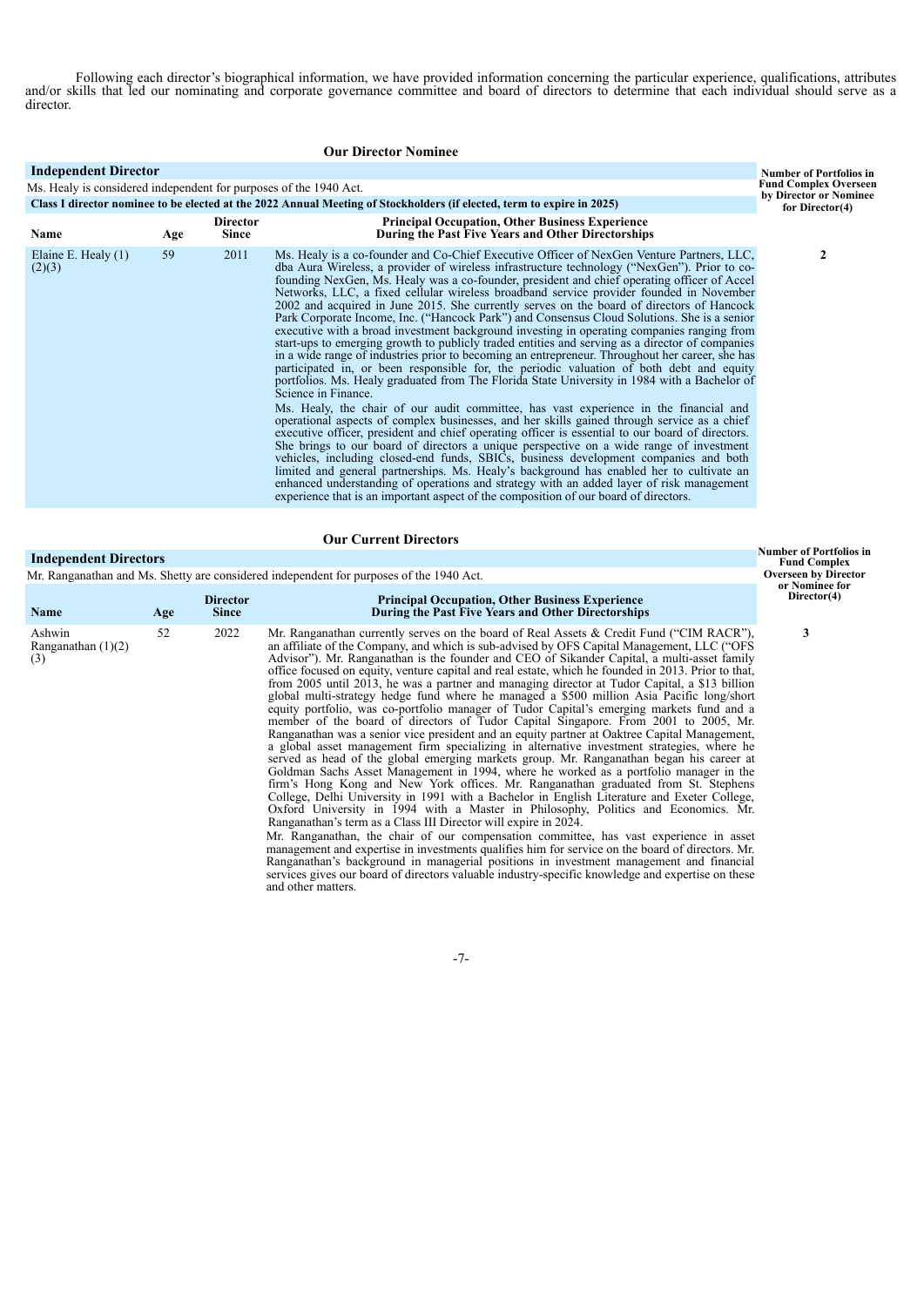# **Our Current Directors (Continued)**

# **Independent Directors (Continued)**

| <b>Name</b>                | Age | <b>Director</b><br><b>Since</b> | <b>Principal Occupation, Other Business Experience</b><br>During the Past Five Years and Other Directorships                                                                                                                                                                                                                                                                                                                                                                                                                                                                                                                                                                                                                                                                                                                                                                                                                                                                                                                                                                                                                                                                                                                                                                                                                                                                                                                                                                                                                                                                                                                                                                                                                                                                                                                                                                                                                                                                                   |
|----------------------------|-----|---------------------------------|------------------------------------------------------------------------------------------------------------------------------------------------------------------------------------------------------------------------------------------------------------------------------------------------------------------------------------------------------------------------------------------------------------------------------------------------------------------------------------------------------------------------------------------------------------------------------------------------------------------------------------------------------------------------------------------------------------------------------------------------------------------------------------------------------------------------------------------------------------------------------------------------------------------------------------------------------------------------------------------------------------------------------------------------------------------------------------------------------------------------------------------------------------------------------------------------------------------------------------------------------------------------------------------------------------------------------------------------------------------------------------------------------------------------------------------------------------------------------------------------------------------------------------------------------------------------------------------------------------------------------------------------------------------------------------------------------------------------------------------------------------------------------------------------------------------------------------------------------------------------------------------------------------------------------------------------------------------------------------------------|
| Romita Shetty<br>(1)(2)(3) | 55  | 2021                            | Ms. Shetty has served as a principal of DA Companies, parent of DA Capital LLC, a global<br>investment manager specializing in credit and special situations, since 2010. She currently<br>serves on the board of directors of OFS Credit Company, Inc. ("OFS Credit"). Ms. Shetty has<br>30 years of experience in fixed income and credit. At DA Capital she has focused on special<br>situations, structured credit and private investments. She has also served in a management<br>capacity as President of DA Capital Asia Pte Ltd. In 2007-2008 she ran the Global Special<br>Opportunities group at Lehman Brothers, which invested proprietary capital. Prior to that she<br>co-ran North American structured equity and credit markets and the Global Alternative<br>Investment product businesses at RBS from 2004 to 2006. Previously Ms. Shetty worked at JP<br>Morgan from 1997 to 2004 where she ran their Global Structured Credit Derivatives as well as<br>Financial Institutions Solutions and CDO businesses. She started her career at Standard $\&$<br>Poor's in 1990 where she worked on a wide variety of credit ratings including municipal bonds,<br>financial institutions and asset-backed securities and managed a part of their ABS ratings<br>business. Ms. Shetty holds a BA (Honors) in History from St Stephens College, India and a<br>Master of International Affairs from Columbia University. Ms. Shetty's term as a Class II<br>Director will expire in 2023.<br>Ms. Shetty, the chair of our nominating and corporate governance committee, has vast<br>experience in fixed income and credit management and expertise in the Company's investments<br>qualifies her for service on our board of directors. Ms. Shetty's background has enabled her to<br>cultivate an enhanced understanding of operations and strategy with an added layer of risk<br>management experience that is an important aspect of the composition of our board of directors. |

# **Interested Directors**

Messrs. Rashid and Cerny are interested persons, as defined in the 1940 Act, due to their positions as officers of OFS Capital.

| Messrs. Rashid and Cerny are interested persons, as defined in the 1940 Act, due to their positions as officers of OFS Capital. | <b>Number of Portfolios in</b><br><b>Fund Complex Overseen by</b><br><b>Director or Nominee for</b> |                                 |                                                                                                                                                                                                                                                                                                                                                                                                                                                                                                                                                                                                                                                                                                                                                                                                                                                                                                                                                                                                                                                                                                                                                                                                                                                                                                                                                                                                                                                                                                                                                                                                                                                                                                                                                      |             |
|---------------------------------------------------------------------------------------------------------------------------------|-----------------------------------------------------------------------------------------------------|---------------------------------|------------------------------------------------------------------------------------------------------------------------------------------------------------------------------------------------------------------------------------------------------------------------------------------------------------------------------------------------------------------------------------------------------------------------------------------------------------------------------------------------------------------------------------------------------------------------------------------------------------------------------------------------------------------------------------------------------------------------------------------------------------------------------------------------------------------------------------------------------------------------------------------------------------------------------------------------------------------------------------------------------------------------------------------------------------------------------------------------------------------------------------------------------------------------------------------------------------------------------------------------------------------------------------------------------------------------------------------------------------------------------------------------------------------------------------------------------------------------------------------------------------------------------------------------------------------------------------------------------------------------------------------------------------------------------------------------------------------------------------------------------|-------------|
| Name                                                                                                                            | Age                                                                                                 | <b>Director</b><br><b>Since</b> | <b>Principal Occupation, Other Business Experience</b><br>During the Past Five Years and Other Directorships                                                                                                                                                                                                                                                                                                                                                                                                                                                                                                                                                                                                                                                                                                                                                                                                                                                                                                                                                                                                                                                                                                                                                                                                                                                                                                                                                                                                                                                                                                                                                                                                                                         | Director(4) |
| Jeffrey A.<br>Cerny                                                                                                             | 59                                                                                                  | 2015                            | Mr. Cerny has served as our Chief Financial Officer and Treasurer since 2014 and previously<br>served as our Secretary from 2011 to 2014. Mr. Cerny also serves as the Chief Financial Officer<br>and Treasurer of Hancock Park, a director, Chief Financial Officer and Treasurer of OFS Credit,<br>a Senior Managing Director of Orchard First Source Capital, Inc. ("OFSC") and OFS Advisor,<br>as a Vice President of OFSAM, as a member of OFSAM's investment and executive committees<br>and as a member of various OFSAM, and OFSAM affiliates, investment committees. Mr. Cerny<br>oversees the finance and accounting functions of the aforementioned entities as well as<br>underwriting, credit monitoring and CLO portfolio compliance for OFS Advisor's syndicated<br>senior loan business. Prior to joining OFSC in 1999, Mr. Cerny held various positions at Sanwa<br>Business Credit Corporation, American National Bank and Trust Company of Chicago and<br>Charter Bank Group, a multi-bank holding company. Mr. Cerny holds a B.S. in Finance from<br>Northern Illinois University, a Masters of Management in Finance and Economics from<br>Northwestern University's J.L. Kellogg School of Management, and a J.D. from DePaul<br>University's School of Law. Mr. Cerny's term as a Class III Director will expire in 2024.<br>Mr. Cerny brings to our board of directors extensive accounting and financial experience and<br>expertise. He is also an experienced investor, including lending, structuring and workouts which<br>makes him an asset to our board of directors. The breadth of his background and experience<br>enables Mr. Cerny to provide unique insight into our strategic process and into the management |             |
|                                                                                                                                 |                                                                                                     |                                 | of our investment portfolio.                                                                                                                                                                                                                                                                                                                                                                                                                                                                                                                                                                                                                                                                                                                                                                                                                                                                                                                                                                                                                                                                                                                                                                                                                                                                                                                                                                                                                                                                                                                                                                                                                                                                                                                         |             |

-8-

**2**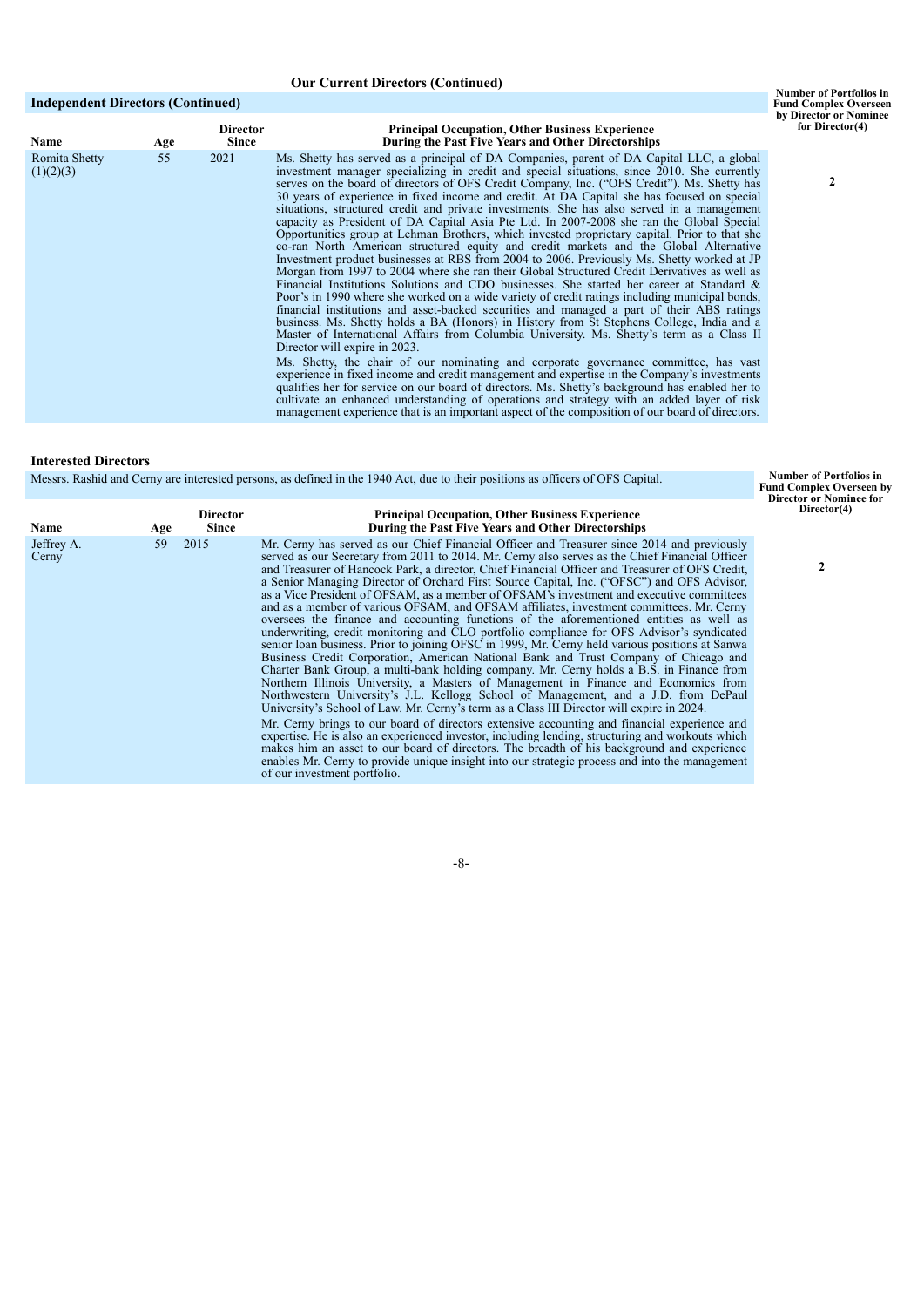### **Our Current Directors (Continued)**

### **Interested Directors (Continued)**

**4**

| <b>Name</b>         |    | Director<br><b>Since</b> |                                                                                                                                                                                                                                                                                                                                                                                                                                                                                                                                                                                                                                                                                                                                                                                                                                                                                                                                                                                                                                                                                                                                                                                                                                                                                                                                                                                                                                                                                                                                                                                                                                                                                                                                                                                                                                                                                                                                 |
|---------------------|----|--------------------------|---------------------------------------------------------------------------------------------------------------------------------------------------------------------------------------------------------------------------------------------------------------------------------------------------------------------------------------------------------------------------------------------------------------------------------------------------------------------------------------------------------------------------------------------------------------------------------------------------------------------------------------------------------------------------------------------------------------------------------------------------------------------------------------------------------------------------------------------------------------------------------------------------------------------------------------------------------------------------------------------------------------------------------------------------------------------------------------------------------------------------------------------------------------------------------------------------------------------------------------------------------------------------------------------------------------------------------------------------------------------------------------------------------------------------------------------------------------------------------------------------------------------------------------------------------------------------------------------------------------------------------------------------------------------------------------------------------------------------------------------------------------------------------------------------------------------------------------------------------------------------------------------------------------------------------|
| <b>Bilal Rashid</b> | 51 | 2010                     | Mr. Rashid has served as our Chairman of the Board of Directors and Chief Executive Officer<br>since 2014. He is also Chairman of the Board of Directors, President and Chief Executive<br>Officer of Hancock Park and OFS Credit, Director of CIM RACR, President and Senior<br>Managing Director of OFSC and OFS Advisor, Chief Executive Officer of OFSAM, and a<br>member of OFSAM's investment and executive committees. Prior to joining OFSC in 2008,<br>Mr. Rashid was a managing director in the global markets and investment banking division at<br>Merrill Lynch. Mr. Rashid has more than 25 years of experience in investing as it relates to<br>corporate credit and structured credit, investment banking and debt capital markets. Over the<br>years, he has advised and arranged financing for investment management companies and<br>commercial finance companies including business development companies. Before joining<br>Merrill Lynch in 2005, he was a vice president at Natixis Capital Markets, which he joined as<br>part of a large team move from Canadian Imperial Bank of Commerce ("CIBC"). Prior to<br>CIBC, he worked as an investment analyst in the project finance area at the International<br>Finance Corporation, which is part of the World Bank. Prior to that, Mr. Rashid was a financial<br>analyst at Lehman Brothers. Mr. Rashid has a B.S. in Electrical Engineering from Carnegie<br>Mellon University and an MBA from Columbia University. Mr. Rashid's term as a Class II<br>Director will expire in 2023.<br>Through his years of work in investment banking, capital markets and in sourcing, leading and<br>managing investments, Mr. Rashid has developed expertise and skills that are relevant to<br>understanding the risks and opportunities that we face and which are critical to implementing<br>our strategic goals and evaluating our operational performance. |
|                     |    |                          |                                                                                                                                                                                                                                                                                                                                                                                                                                                                                                                                                                                                                                                                                                                                                                                                                                                                                                                                                                                                                                                                                                                                                                                                                                                                                                                                                                                                                                                                                                                                                                                                                                                                                                                                                                                                                                                                                                                                 |

No director or executive officer is related by blood, marriage or adoption to any other director or officer. No arrangements or understandings exist between any director or person nominated for election as a director and any other person pursuant to which such person is to be selected as a director or nominee for election as a director.

For information relating to shares of our common stock owned by each of our directors, see the disclosure set forth under the headings "Fiscal Year 2021 Director Compensation" and "Security Ownership of Certain Beneficial Owners and Management and Related Stockholder Matters."

#### **Required Vote**

The director nominee shall be elected by a plurality of all the votes present in person or represented by proxy at a meeting of stockholders duly called and at which a quorum is present. Each share may be voted for the director nominee. Votes that are withheld will have no effect on the outcome of the vote on this proposal.

-9-

<sup>(1)</sup> Member of the Audit Committee.<br>(2) Member of the Compensation Committee.<br>(3) Member of the Nominating and Corporate Governance Committee.<br>(4) The "Fund Complex" includes the Company, Hancock Park and OFS Credit, each o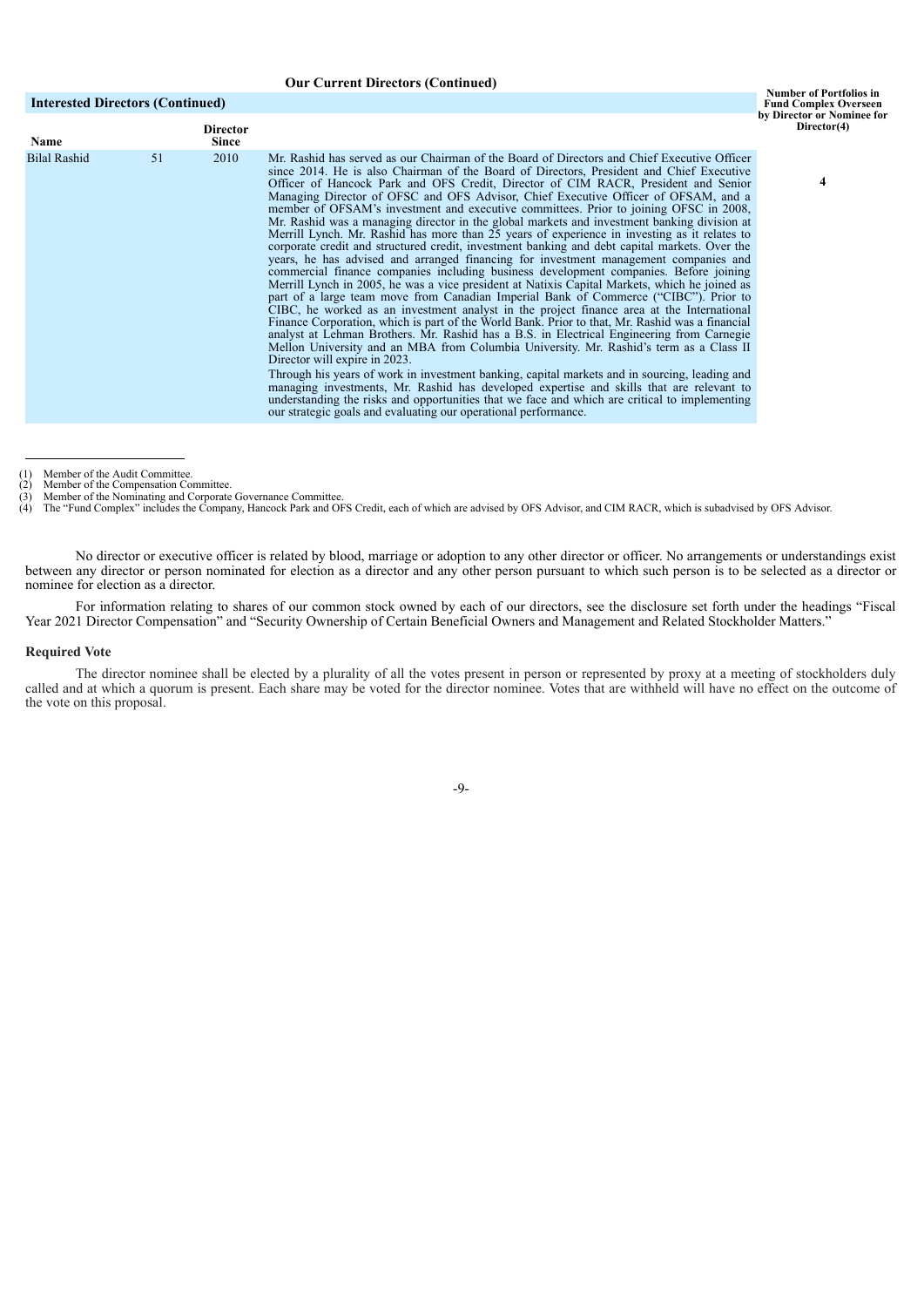## **CORPORATE GOVERNANCE**

### **General**

We believe that good corporate governance is important to ensure that OFS Capital is managed for the long-term benefit of our stockholders. During the past year, we have continued to review our corporate governance policies and practices and to compare them to those suggested by various authorities in corporate governance and the practices of other public companies.

This section describes key corporate governance practices that we have adopted. Complete copies of our committee charters, code of business conduct and code of ethics are available in the "Corporate Governance" section of our website at *www.ofscapital.com*. Alternatively, you may request a copy of any of these documents by writing to OFS Capital Corporation, 10 South Wacker Drive, Suite 2500, Chicago, Illinois 60606, attention: Tod K. Reichert, Corporate Secretary, telephone: (847) 734-2000.

### **Board Determination of Independence**

Under applicable Nasdaq rules, a director will only qualify as an "independent director" if, in the opinion of our board of directors, that person does not have a relationship that would interfere with the exercise of independent judgment in carrying out the responsibilities of a director. The Nasdaq Marketplace Rules provide that a director of a business development company, or BDC, shall be considered to be independent if he or she is not an "interested person" of the Company, as defined in Section 2(a)(19) of the 1940 Act. Section 2(a)(19) of the 1940 Act defines an "interested person" to include, among other things, any person who has, or within the past two years had, a material business or professional relationship with us.

Our board of directors has determined that none of Elaine E. Healy, Ashwin Ranganathan and Romita Shetty who currently comprise our audit, compensation and nominating and corporate governance committees, has a relationship that would interfere with the exercise of independent judgment in carrying out the responsibilities of a director and that each of these directors is "independent" as that term is defined under Nasdaq Marketplace Rules.

In determining the independence of the directors listed above, our board of directors also considered each of the statutory requirements, polices and relationships discussed in "Related-Party Transactions and Certain Relationships" and "Review, Approval or Ratification of Transactions with Related Persons<sup>.</sup>

#### **Board Meetings and Attendance**

Our board of directors met 15 times during the fiscal year ended December 31, 2021, or Fiscal Year 2021, either in person or by teleconference. During Fiscal Year 2021, each director attended at least 75% of the aggregate of the total number of board meetings and the total number of meetings held by all committees on which he or she then served.

### **Director Attendance at Annual Meetings of Stockholders**

The Company's policy is to encourage its directors to attend each annual meeting; however, such attendance is not required at this time. All of our directors attended the 2021 annual meeting, and all of our directors are expected to attend the 2022 Annual Meeting.

#### **Board Leadership Structure; Independent Lead Director**

Our board of directors monitors and performs an oversight role with respect to our business and affairs, including with respect to investment practices and performance, compliance with regulatory requirements and the services, expenses and performance of service providers to us. Among other things, our board of directors approves the appointment of our investment adviser and our officers, reviews and monitors the services and activities performed by our investment adviser and our officers, and approves the engagement, and reviews the performance of, our independent registered public accounting firm.

Our board of directors understands that there is no single, generally accepted approach to providing board leadership and that given the dynamic and competitive environment in which we operate, the right board leadership structure may vary as circumstances warrant. Consistent with this understanding, the independent directors consider the board of director's leadership structure on an annual basis. This consideration includes the pros and cons of alternative leadership structures in light of our operating and governance environment at the time, with the goal of achieving the optimal model for effective oversight of management by the board of directors.

#### *Chairman and Chief Executive Of icer*

The board of directors currently combines the role of Chairman of the Board of Directors with the role of Chief Executive Officer ("CEO"), coupled with a Lead Independent Director position to further strengthen the governance structure. Our board of directors believes this provides an efficient and effective leadership model for the Company. Combining the Chairman and CEO roles fosters clear accountability, effective decision-making and alignment on corporate strategy.

-10-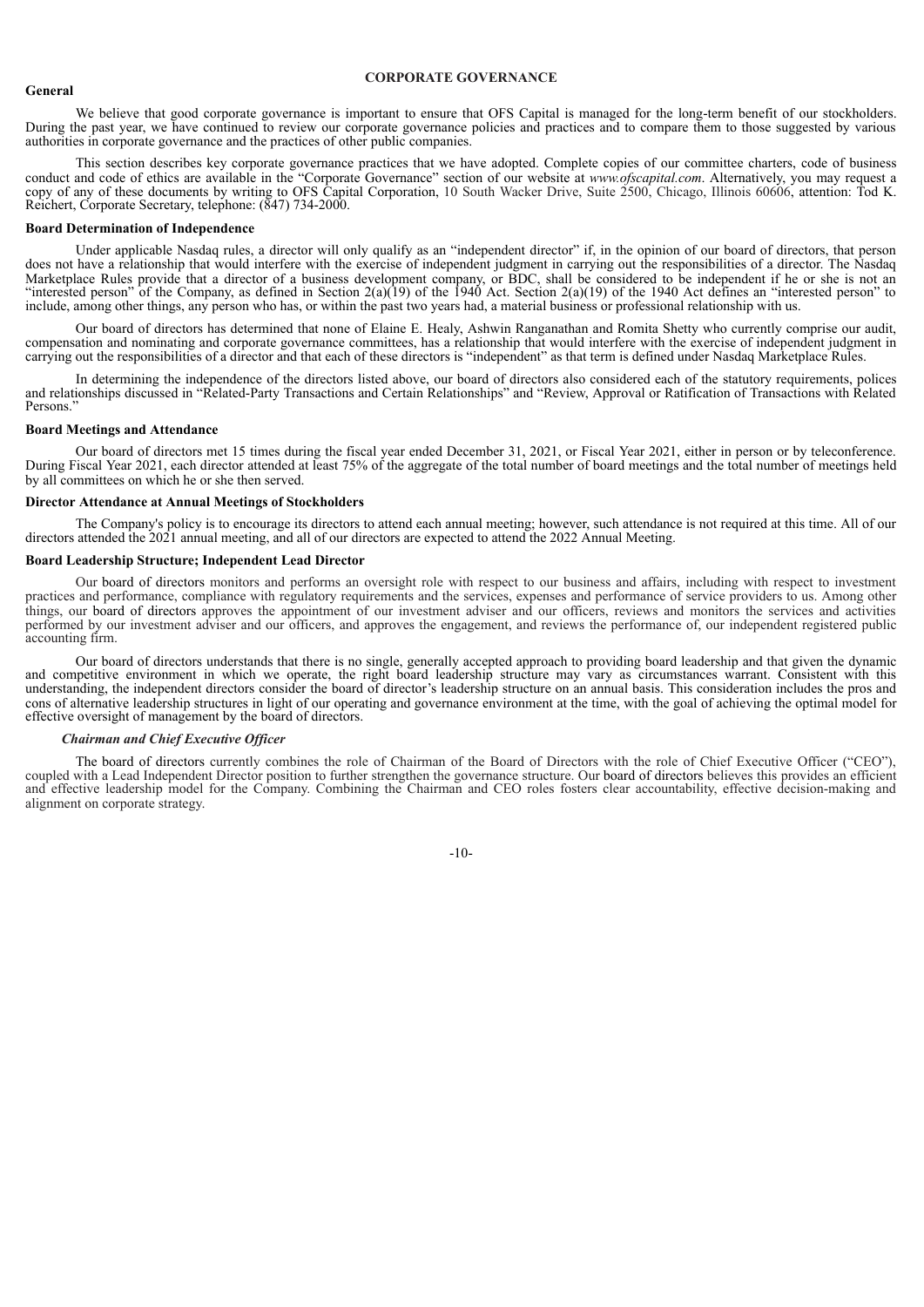Moreover, the board of directors believes that its governance practices provide adequate safeguards against any potential risks that might be associated with having a combined Chairman and CEO.

Specifically:

- three of the five current directors of the Company are independent directors;
- all of the members of the audit committee, compensation committee, and nominating and corporate governance committee and are independent directors;
- the board of directors and its committees regularly conduct scheduled meetings in executive session, out of the presence of Mr. Rashid and other members of management;
- the board of directors and its committees regularly conduct meetings that specifically include Mr. Rashid; and
- the board of directors and its committees remain in close contact with, and receive reports on various aspects of the Company's management and enterprise risk directly from, the Company's senior management and independent auditors.

### *Lead Independent Director*

The board of directors has appointed a Lead Independent Director to provide an additional measure of balance, ensure the board of director's independence and enhance the board of director's ability to fulfill its management oversight responsibilities. Elaine E. Healy currently serves as the Lead Independent Director. The Lead Independent Director:

- presides over all meetings of the directors at which the Chairman is not present, including executive sessions of the independent directors;
- works with the Chairman of the Board of Directors in the preparation of the agenda for each board meeting and in determining the need for special meetings of the board of directors;
- frequently consults with the Chairman and CEO about strategic policies;
- provides the Chairman and CEO with input regarding board meetings;
- serves as a liaison between the Chairman and CEO and the independent directors:
- consults with the Chairman and CEO on matters relating to corporate governance and board performance; and
- otherwise assumes such responsibilities as may be assigned to her by the independent directors.

While we currently do not have a policy mandating an independent lead director, the board of directors believes that at this time, having an independent director fulfill the lead director role is the right approach for the Company. Having a combined Chairman and CEO, coupled with a substantial majority of independent, experienced directors who evaluate the board and themselves at least annually, including a Lead Independent Director with specified responsibilities on behalf of the independent directors, provides the right leadership structure for the Company and is best for the Company and its stockholders at this time.

#### **Board Meetings and Committees**

Our board of directors has established three standing committees — audit, compensation and nominating and corporate governance. Our audit, compensation and nominating and corporate governance committees each operate under a charter that has been approved by our board of directors. Current copies of the audit, compensation and nominating and corporate governance committee charters are posted in the Corporate Governance section of our website located at *www.ofscapital.com*.

Our board of directors has determined that all of the members of each of the board of director's standing committees are independent as defined under the rules of The Nasdaq Stock Market, LLC including, in the case of all members of the audit committee, the independence requirements contemplated by Rule 10A-3 under the Exchange Act.

### *Audit Committee*

During Fiscal Year 2021, the audit committee consisted of Marc I. Abrams, Elaine E. Healy and Romita Shetty. The audit committee currently consists of Elaine E. Healy, Ashwin Ranganathan and Romita Shetty. Mr. Abrams chaired the audit committee during Fiscal Year 2021. Ms. Healy currently chairs the audit committee. The audit committee held 15 meetings in Fiscal Year 2021. It is anticipated that Ms. Healy, if re-elected to the board of directors by our stockholders, Mr. Ranganathan and Ms. Shetty will continue to serve on the audit committee in 2022. No member of the audit committee is an "interested person" of the Company, as defined in Section 2(a)(19) of the 1940 Act. Our audit committee's responsibilities include:

-11-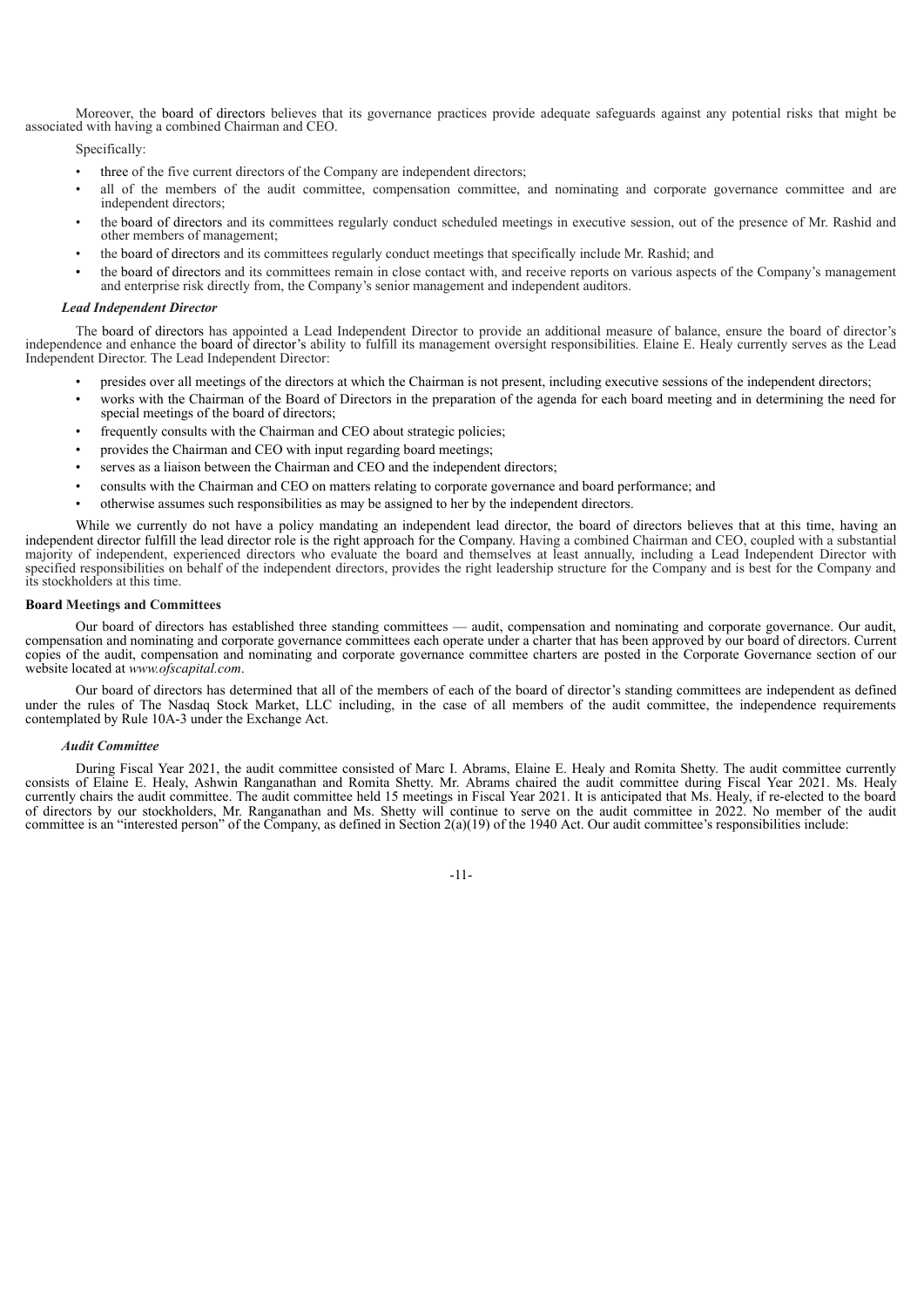- appointing, approving the compensation of, and assessing the independence of our independent registered public accounting firm;
- overseeing the work of our independent registered public accounting firm, including through the receipt and consideration of certain reports from such firm;
- reviewing and discussing with management our annual and quarterly financial statements and related disclosures;
- monitoring our internal control over financial reporting and disclosure controls and procedures;
- discussing our risk management processes and procedures, as discussed below under the heading "Board of Directors Role in Risk Oversight<sup>?</sup>
- establishing policies regarding hiring employees from the independent registered public accounting firm and procedures for the receipt and retention of accounting related complaints and concerns;
- meeting independently with our independent registered public accounting firm and management;
- reviewing and approving or ratifying any related person transactions; and
- preparing the audit committee report required by SEC rules (which is included on page 22 of this proxy statement).

Our board of directors has determined that Ms. Healy is an "audit committee financial expert" as defined by applicable SEC rules.

# *Compensation Committee*

During Fiscal Year 2021, the compensation committee consisted of Marc I. Abrams, Elaine E. Healy and Romita Shetty. The compensation committee currently consists of Ashwin Ranganathan, Elaine E. Healy and Romita Shetty. Ms. Healy chaired the compensation committee during Fiscal Year 2021 and Mr. Ranganathan currently chairs the compensation committee. The compensation committee held two meetings in Fiscal Year 2021. It is anticipated that Ms. Healy, if re-elected to the board of directors by our stockholders, Mr. Ranganathan and Ms. Shetty will continue to serve on the compensation committee in 2022. No member of the compensation committee is an "interested person" of the Company, as defined in Section 2(a)(19) of the 1940 Act. Our compensation committee's responsibilities include:

- reviewing and approving the reimbursement by the Company of the compensation of the Company's Chief Executive Officer, Chief Financial Officer, Chief Accounting Officer and Chief Compliance Officer; and
- reviewing and recommending for approval by the board of directors the compensation, if any, paid to directors that are not "interested persons" of the Company as such term is defined in Section  $2(a)(19)$  of the 1940 Act.

Currently none of the Company's executive officers are directly compensated by the Company. However, the Company reimburses its administrator for the allocable portion of overhead and other expenses incurred by the administrator in performing its obligations under an administration agreement, including an allocable share of the compensation of certain of the Company's executive officers with finance and compliance responsibilities.

# *Nominating and Corporate Governance Committee*

During Fiscal Year 2021, the nominating and corporate governance committee consisted of Marc I. Abrams, Elaine E. Healy and Romita Shetty. Our nominating and corporate governance committee currently consists of Romita Shetty, Elaine E. Healy and Ashwin Ranganathan. Ms. Shetty chaired the nominating and corporate governance committee during Fiscal Year 2021 and continues to do so currently. The nominating and corporate governance committee held four meetings in Fiscal Year 2021. It is anticipated that Ms. Healy, if re-elected to the board of directors by our stockholders, Ms. Shetty and Mr. Ranganathan will continue to serve on the nominating and corporate governance committee in 2022. No member of the nominating and corporate governance committee is an "interested person" of the Company, as defined in Section 2(a)(19) of the 1940 Act. Our nominating and corporate governance committee's responsibilities include:

- identifying individuals qualified to become board members;
- recommending to the board of directors the persons to be nominated for election as directors and to each of the board of director's committees;
- reviewing and making recommendations to the board of directors with respect to management succession planning; and
- overseeing an annual evaluation of the board of directors.

# -12-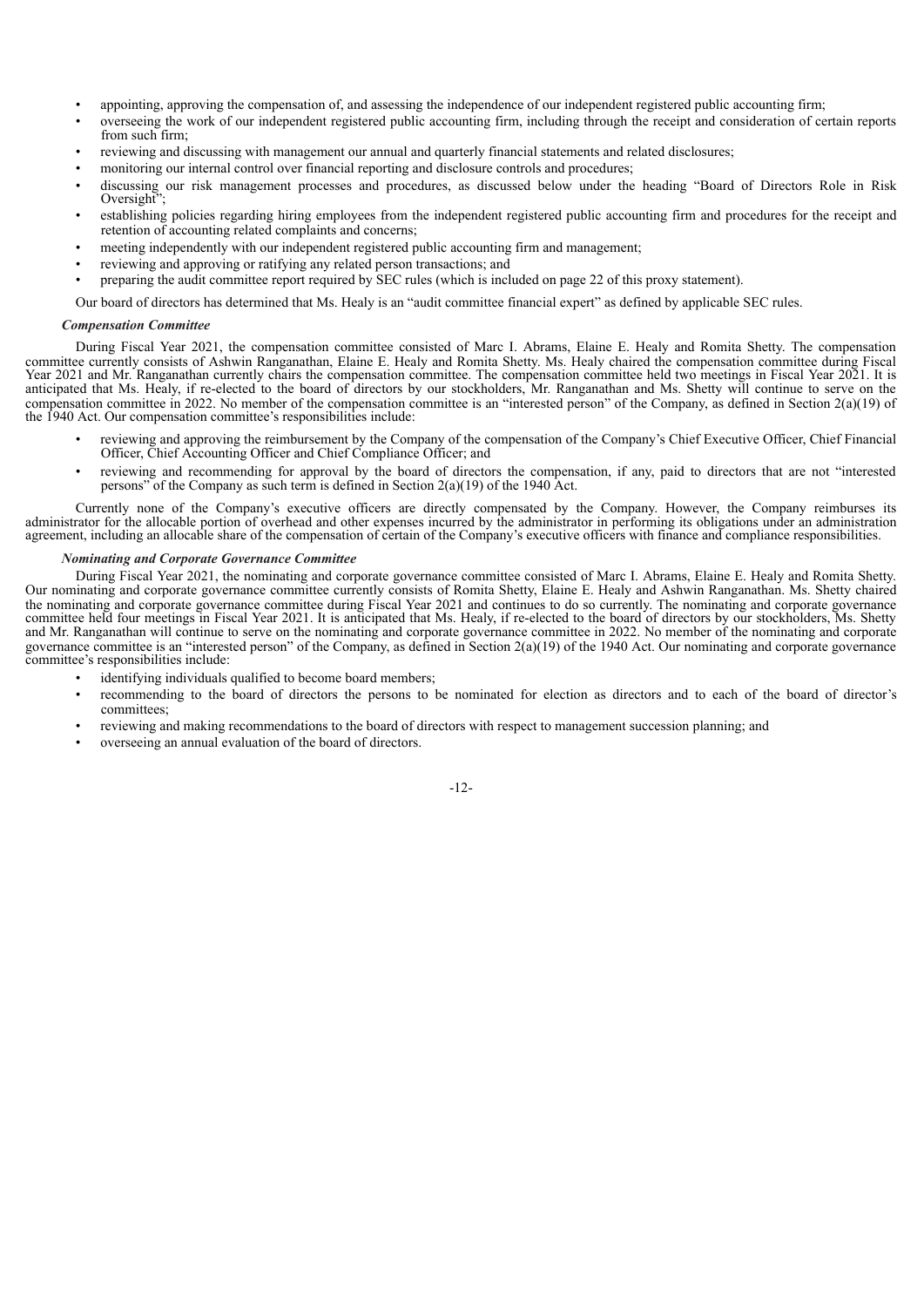The processes and procedures followed by our nominating and corporate governance committee in identifying and evaluating director candidates are described below under the heading "Director Nomination Process, Including Diversity Considerations."

# **Board of Directors Role in Risk Oversight**

Our management team has the primary responsibility for risk management and must develop appropriate processes and procedures to identify, manage and mitigate risks. Our board of directors, through its oversight role, supervises our risk management activities to ensure that the risk management processes designed and implemented by our executives are adapted to, and integrated with, the board of director's corporate strategy, designed to support the achievement of organizational objectives, functioning as directed and that necessary steps are taken to foster a culture of risk-adjusted decision-making throughout the enterprise.

A fundamental part of risk management is not only understanding the risks a company faces and what steps management is taking to manage those risks, but also understanding what level of risk is appropriate for the company. The involvement of the full board of directors in setting our business strategy is a key part of its assessment of management's appetite for risk and also a determination of what constitutes an appropriate level of risk for us. Through dedicated sessions focusing entirely on corporate strategy, the full board reviews in detail the company's short- and long-term strategies, including consideration of significant risks facing the Company and their potential impact.

Our board of directors performs its risk oversight function primarily through: (i) its standing committees, which report to the entire board and are comprised solely of independent directors; and (ii) active monitoring of our chief compliance officer and our compliance policies and procedures. For example, the board of directors manages and reviews cybersecurity risks facing our Company, including the potential for breach of our key information technology systems and systems and processes relating to the protection of customer and employee confidential information. The board of directors also meets periodically with internal IT and cybersecurity experts. Oversight of other risks is delegated to specific committees.

Oversight of our investment activities extends to oversight of the risk management processes employed by OFS Advisor as part of its day-to-day management of our investment activities. The board of directors anticipates reviewing risk management processes at both regular and special board meetings throughout the year, consulting with appropriate representatives of OFS Advisor, as necessary, and periodically requesting the production of risk management reports or presentations. The goal of the board of director's risk oversight function is to ensure that the risks associated with our investment activities are accurately identified, thoroughly investigated and responsibly addressed. Investors should note, however, that the board of director's oversight function cannot eliminate all risks or ensure that particular events do not adversely affect the value of investments.

We believe that our approach to risk oversight, as described above, optimizes our ability to assess inter-relationships among the various risks, make informed cost-benefit decisions and approach emerging risks in a proactive manner for the Company. We also believe that our risk structure complements our current board leadership structure, as it allows our independent directors, through the three fully independent board committees and otherwise, to exercise oversight of the actions of management in identifying risks and implementing risk management policies and controls. We believe that the role of our board of directors in risk oversight is effective and appropriate given the extensive regulation to which we are already subject as a BDC. As a BDC, we are required to comply with certain regulatory requirements that control the levels of risk in our business and operations. For example, we are limited in our ability to enter into transactions with our affiliates, including investing in any portfolio company in which one of our affiliates currently has an investment.

### **Director Nomination Process, Including Diversity Considerations**

The process followed by our nominating and corporate governance committee to identify and evaluate director candidates includes requests to board members and others for recommendations, meetings from time to time to evaluate biographical information and background material relating to potential candidates and interviews of selected candidates by members of the nominating and corporate governance committee and other members of the board of directors, as applicable.

In considering whether to recommend any particular candidate for inclusion in the board of director's slate of recommended director nominees, the nominating and corporate governance committee applies the criteria included in its charter. These criteria include the candidate's integrity, business acumen, knowledge of our business and industry, experience, diligence, conflicts of interest and the ability to act in the interests of all stockholders. The nominating and corporate governance committee does not assign specific weights to particular criteria and no particular criterion is a prerequisite for each prospective nominee.

-13-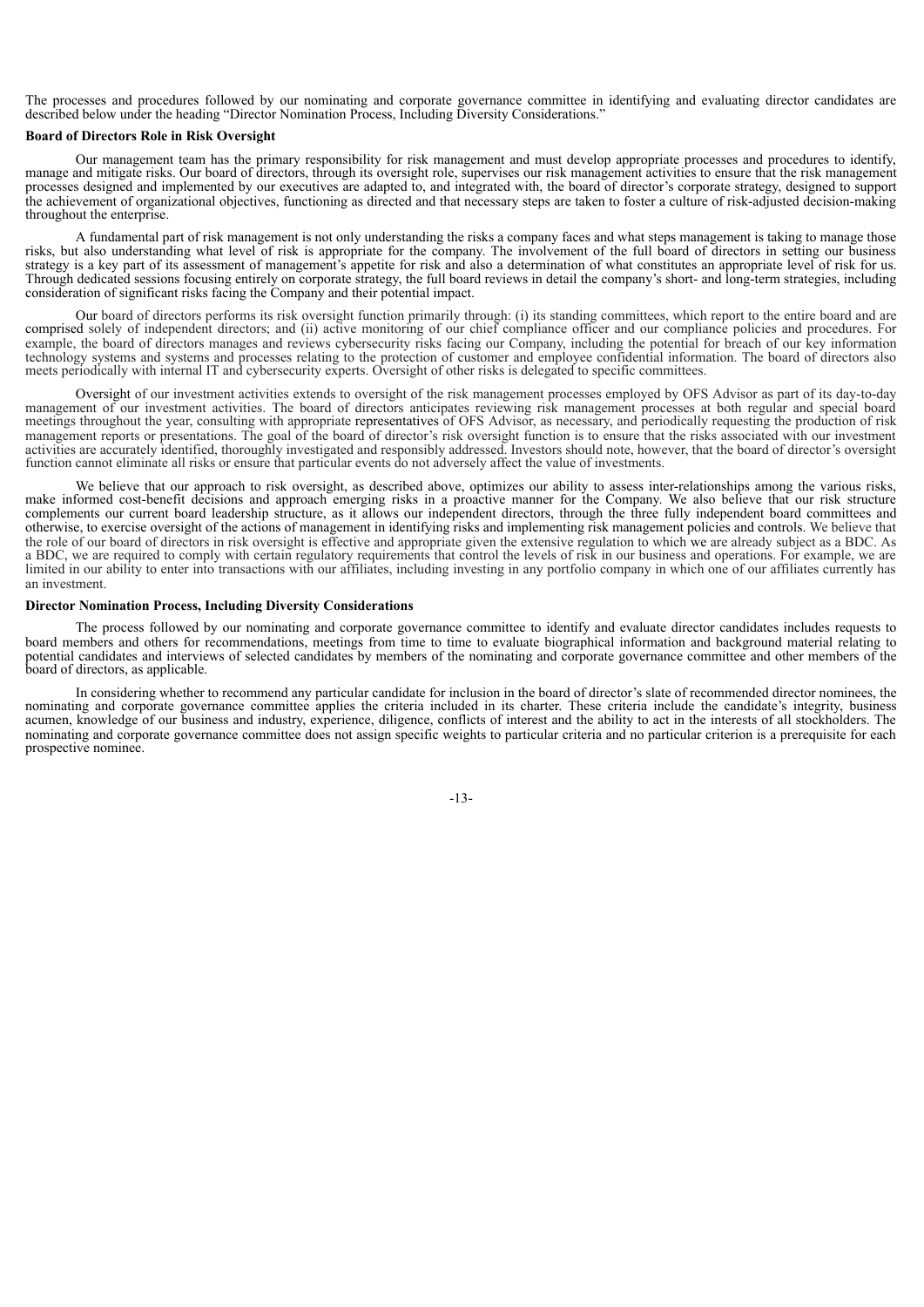We believe that our directors and director nominee have an appropriate balance of knowledge, experience, attributes, skills and expertise required for our board of directors as a whole and that we have sufficient independent directors to comply with applicable law and regulations. We believe that our directors have a broad range of personal and professional characteristics, including: leadership; management ability; financial experience; the ability to act with integrity and sound judgment; the capacity to demonstrate innovative thinking, consider strategic proposals, assist with the development of our strategic plan and oversee its implementation; the ability to oversee our risk management efforts; and the commitment to preparation for, and attendance at, board and committee meetings.

Our board of directors does not have a specific diversity policy, but considers diversity of race, religion, national origin, gender, sexual orientation, disability, cultural background and professional experiences in evaluating candidates for board membership. We believe diversity is important because a variety of viewpoints contribute to an effective decision-making process.

Stockholders may recommend individuals to the nominating and corporate governance committee for consideration as potential director candidates by submitting their names, together with appropriate biographical information and background materials, to the nominating and corporate governance committee, c/o Tod K. Reichert, Corporate Secretary, OFS Capital Corporation, 10 South Wacker Drive, Suite 2500, Chicago, Illinois 60606. Assuming that appropriate biographical and background material has been provided on a timely basis, the nominating and corporate governance committee will evaluate stockholder-recommended candidates by following substantially the same process, and applying substantially the same criteria, as it follows for candidates submitted by others.

Stockholders also have the right under our bylaws to directly nominate director candidates, without any action or recommendation on the part of the nominating and corporate governance committee or our board of directors, by following the procedures set forth under Article I, Section 1.12, *"Advance Notice of Stockholder Nominees for Director and Other Stockholder Proposals,"* in our bylaws and that are described in this proxy statement under the heading "Submission of Stockholder Proposals."

At the Annual Meeting, stockholders will be asked to consider the election of one independent director, Elaine E. Healy, who is standing for reelection.

## **Executive Sessions and Communicating with the Board of Directors**

The independent directors serving on our board of directors intend to meet in executive sessions at the conclusion of regularly scheduled meetings of the board of directors, and additionally as needed, without the presence of any directors or other persons who are part of the Company's management. These executive sessions of our board of directors are presided over by Ms. Healy, the Company's Lead Independent Director, and it is anticipated that Ms. Healy, if re-elected to the board of directors by our stockholders, will continue to preside over these executive sessions as the Company's Lead Independent **Director** 

Our board of directors will give appropriate attention to written communications that are submitted by stockholders, and will respond if and as appropriate. The Chairman of the Board of Directors (if an independent director), or the lead director (if one is appointed), or otherwise the chairperson of the nominating and corporate governance committee, with advice and assistance from the general counsel and chief compliance officer and, if requested, outside legal counsel, is primarily responsible for monitoring communications from stockholders and for providing copies of summaries of such communications to the other directors as he or she considers appropriate.

Communications are forwarded to all directors if they relate to important substantive matters and include suggestions or comments that the Chairman of the Board of Directors considers to be important for the directors to know. In general, communications relating to corporate governance and corporate strategy are more likely to be forwarded than communications relating to ordinary business affairs, personal grievances and matters as to which we tend to receive repetitive or duplicative communications.

Stockholders who wish to send communications on any topic to the board of directors should address such communications to the OFS Capital Corporation board of directors, c/o Tod K. Reichert, Corporate Secretary, OFS Capital Corporation, 10 South Wacker Drive, Suite 2500, Chicago, Illinois 60606.

### **Related-Party Transactions and Certain Relationships**

We have entered into agreements with OFS Advisor and its affiliates in which certain members of our senior management have ownership and financial interests.

-14-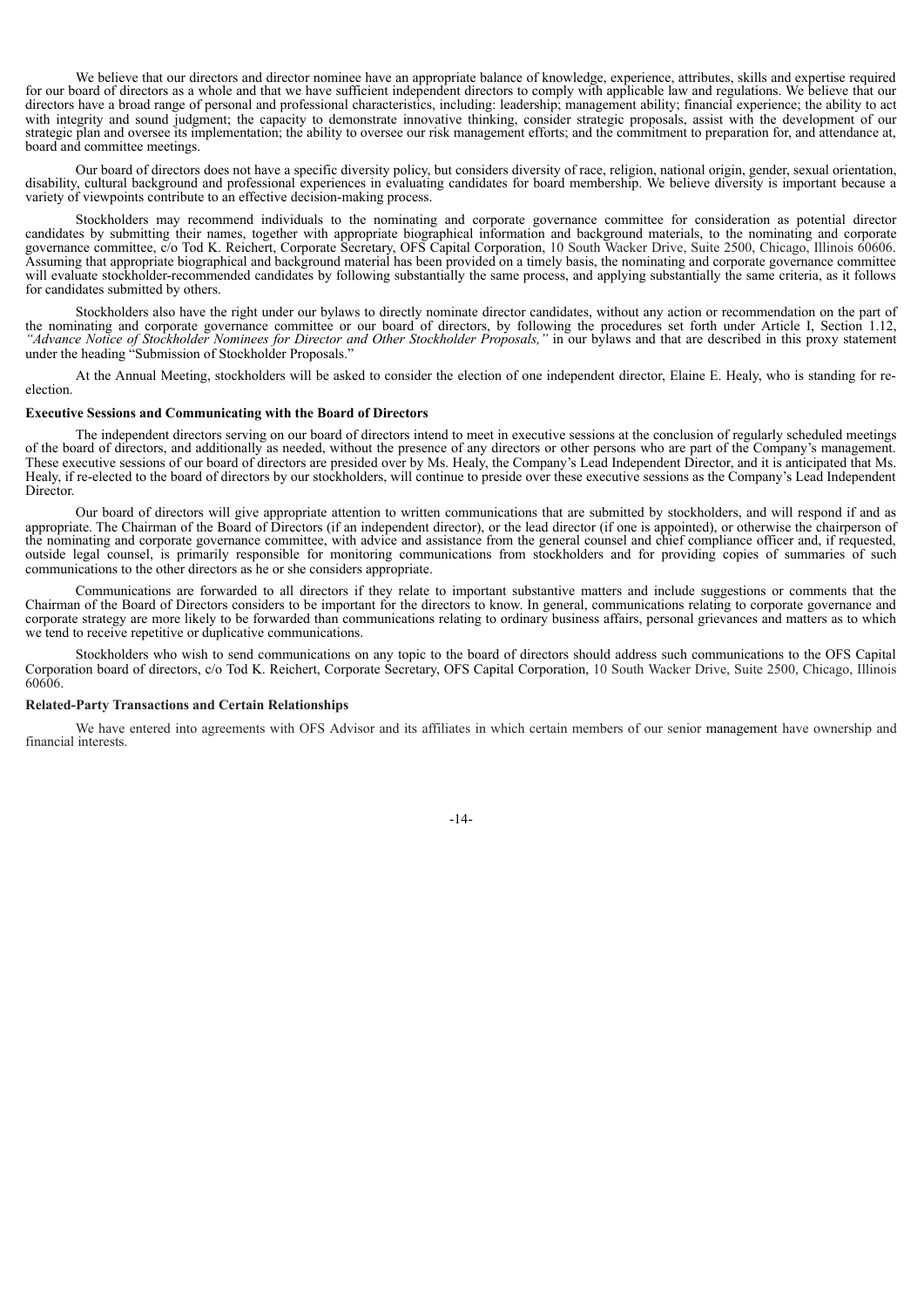### *Investment Advisory and Management Agreement*

We have entered into an Investment Advisory and Management Agreement with OFS Advisor and will pay OFS Advisor a base management fee and incentive fee. The incentive fee will be computed and paid on income that we may not yet have received in cash. This fee structure may create an incentive for OFS Advisor to invest in certain types of securities. Additionally, we rely on investment professionals from OFS Advisor to assist our board of directors with the valuation of our portfolio investments. OFS Advisor's base management fee and incentive fee are based on the value of our investments and there may be a conflict of interest when personnel of OFS Advisor are involved in the valuation process for our portfolio investments. In addition, the incentive fee payable by us to OFS Advisor may create an incentive for OFS Advisor to cause us to make more speculative investments or increase our debt outstanding more than would be the case in the absence of such compensation arrangement. For the year ended December 31, 2021, the base management fee and incentive management fee were \$7.67 million and \$4.27 million, respectively.

#### *License Agreement*

We have entered into a license agreement with OFSAM under which OFSAM grants us a non-exclusive, royalty-free license to use the name "OFS."

#### *Administration Agreement*

We have entered into an Administration Agreement, pursuant to which OFS Capital Services, LLC ("OFS Services") furnishes us with office facilities, equipment, necessary software licenses and subscriptions and clerical, bookkeeping and record keeping services at such facilities. Under our Administration Agreement, OFS Services performs, or oversees the performance of, our required administrative services, which include, among other things, being responsible for the financial records that we are required to maintain and preparing reports to our stockholders and all other reports and materials required to be filed with the SEC or any other regulatory authority. The administration fee expense was \$1.76 million for the year ended December 31, 2021.

#### *Staf ing Agreements*

OFS Advisor is an affiliate of OFSC, with which it has entered into a Staffing and Corporate Services Agreement (the "Staffing Agreement"). Under the Staffing Agreement, OFSC makes available to OFS Advisor experienced investment professionals and access to the senior investment personnel and other resources of OFSC and its affiliates. The Staffing Agreement provides OFS Advisor with access to deal flow generated by the professionals of OFSC and its affiliates and commits the members of the Advisor Investment Committees (discussed below) to serve in that capacity. OFS Advisor capitalizes on the significant deal origination and sourcing, credit underwriting, due diligence, investment structuring, execution, portfolio management and monitoring experience of OFSC's investment professionals.

OFSC also has entered into a Staffing and Corporate Services Agreement with OFS Services. Under this agreement, OFS Services makes available to OFSC the administrative resources of OFS Services.

#### *Investment Committees, Investment Allocation and Transactions with Certain Af iliates*

OFS Advisor and its affiliates manage other assets and funds, and may manage other entities in the future, including other BDCs, and these other funds and entities may have similar or overlapping investment strategies. OFS Advisor's Pre-Allocation Investment Committee, Structured Credit Investment Committee, Broadly Syndicated Investment Committee and Middle Market Investment Committee, (the "Middle Market Investment Committee", and collectively, the "Advisor Investment Committees"), are responsible for the overall asset allocation decisions and the evaluation and approval of investments of OFS Advisor's advisory clients. The Middle Market Investment Committee, which is comprised of Richard Ressler (Chairman), Jeffrey A. Cerny, Kyde Sharp and Bilal Rashid, along with the investment committee for OFS SBIC I, LP (the "SBIC Investment Committee"), which is comprised of Jeffrey A. Cerny, Tod K. Reichert and Bilal Rashid, is responsible for the evaluation and approval of all the investments made by us directly or through our wholly-owned subsidiaries, as appropriate. The Middle Market Investment Committee and SBIC Investment Committee also determine appropriate investment sizing and implement ongoing monitoring requirements of our investments.

Our senior management, members of the Advisor Investment Committees, including members of the Middle Market Investment Committee, the SBIC Investment Committee and other investment professionals from OFSAM or its other affiliates or may serve as officers, directors or principals of (i) entities that operate in the same or a related line of business as we do, (ii) entities in which we invest or in which we are considering making an investment or (iii) investment funds or other investment vehicles managed by OFS Advisor or its affiliates. Through these and other relationships, these individuals may obtain material non-public information that might restrict our ability to buy or sell the securities of a company under the policies of the Company or applicable law.

-15-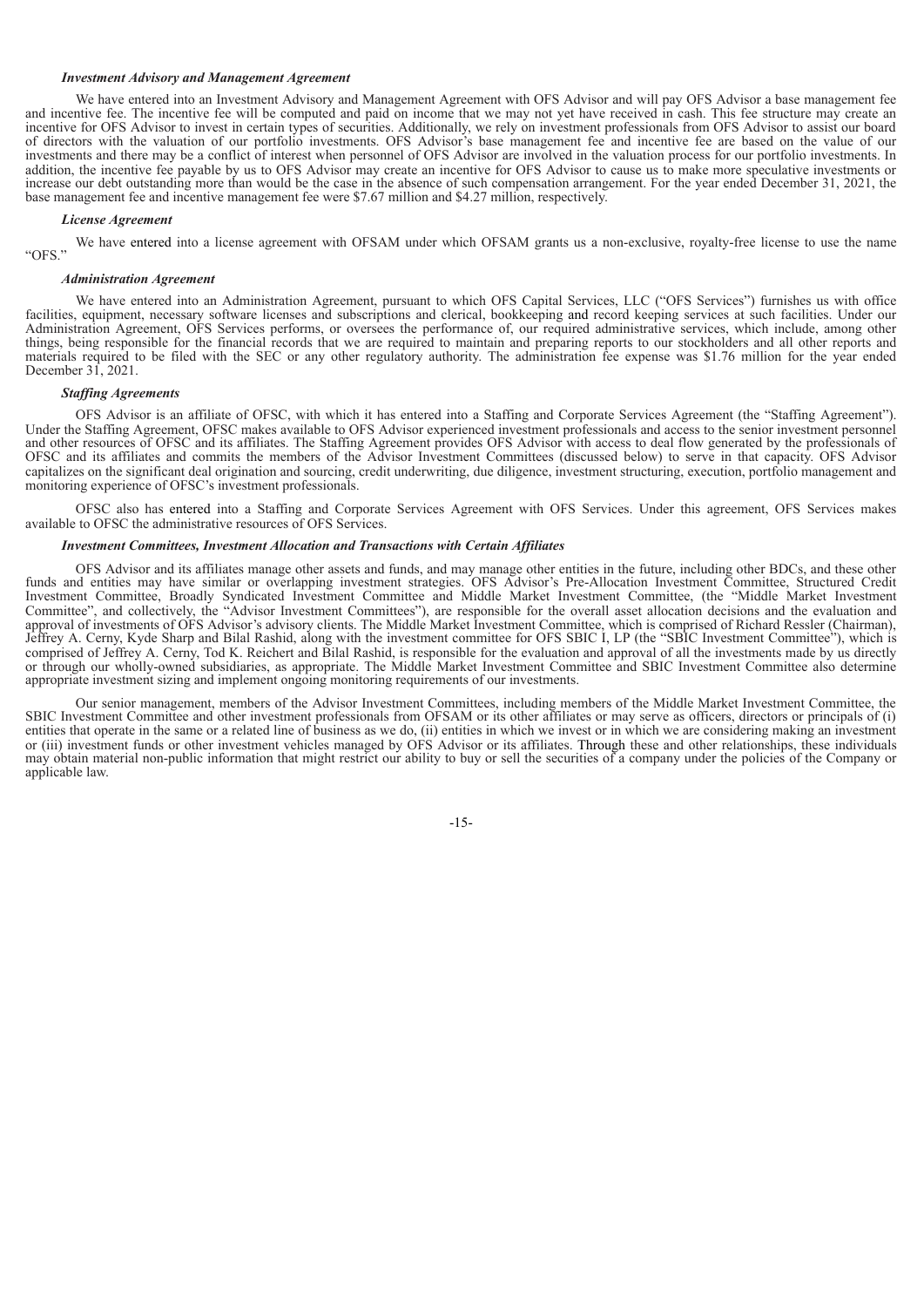Similarly, OFS Advisor and/or its affiliates have other clients with similar, different or competing investment objectives. In serving in these multiple capacities, they may have obligations to other clients or investors in those entities, the fulfillment of which may not be in the best interests of us or our stockholders. An investment opportunity that is suitable for multiple clients of OFS Advisor and its affiliates may not be capable of being shared among some or all of such clients and affiliates due to the limited scale of the opportunity or other factors, including regulatory restrictions imposed by the 1940 Act. There can be no assurance that OFS Advisor's or its affiliates' efforts to allocate any particular investment opportunity fairly and equitably among all clients for whom such opportunity is appropriate will result in an allocation of all or part of such opportunity to us. Not all conflicts of interest can be expected to be resolved in our favor. As a result, we may not be given the opportunity to participate in certain investments made by investment funds, accounts or other investment vehicles managed by OFS Advisor and its affiliates or by members of our investment committees.

Because we have elected to be treated as a BDC under the 1940 Act, we are prohibited under the 1940 Act from participating in certain transactions with our affiliates without the prior approval of our independent directors and, in some cases, of the SEC. Those transactions include purchases and sales, and so-called "joint" transactions, in which we and one or more of our affiliates are engaging together in certain types of profit-making activities. Any person that owns, directly or indirectly, five percent or more of our outstanding voting securities will be our affiliate for purposes of the 1940 Act, and we are generally prohibited from engaging in purchases or sales of assets or joint transactions with such affiliates, absent the prior approval of our independent directors. Additionally, without the approval of the SEC, we are prohibited from engaging in purchases or sales of assets or joint transactions with the following affiliated persons: (a) our officers, directors, and employees; (b) OFS Advisor and its affiliates; and (c) OFSAM or its affiliates.

We may, however, invest alongside OFSAM and its affiliates or their respective other clients in certain circumstances where doing so is consistent with current law and SEC staff interpretations. For example, we may invest alongside such accounts consistent with guidance promulgated by the SEC staff permitting us and such other accounts to purchase interests in a single class of privately placed securities so long as certain conditions are met, including that OFS Advisor, acting on our behalf and on behalf of other clients, negotiates no term other than price. Co-investment with such other accounts is not permitted or appropriate under this guidance when there is an opportunity to invest in different securities of the same issuer or where the different investments could be expected to result in a conflict between our interests and those of other accounts. Moreover, except in certain circumstances, this guidance does not permit us to invest in any issuer in which OFSAM and its affiliates or a fund managed by OFSAM or its affiliates has previously invested.

On August 4, 2020, we received exemptive relief from the SEC to permit us to co-invest in portfolio companies with certain other funds, including other BDCs and registered investment companies managed by OFS Advisor ("Affiliated Funds") in a manner consistent with our investment objective, positions, policies, strategies and restrictions as well as regulatory requirements and other pertinent factors, subject to compliance with certain conditions (the "Order"). The Order superseded a previous co-investment order we received on October 12, 2016 and provides us with greater flexibility to enter into co-investment transactions with Affiliated Funds. We are generally permitted to co-invest with Affiliated Funds if under the terms of the Order, a "required majority" (as defined in Section 57(o) of the 1940 Act) of our independent directors make certain conclusions in connection with a co-investment transaction, including that (1) the terms of the transaction, including the consideration to be paid, are reasonable and fair to us and our stockholders and do not involve overreaching by us or our stockholders on the part of any person concerned and (2) the transaction is consistent with the interests of our stockholders and is consistent with our investment objective and strategies.

In addition, we may file an amendment to our existing Order to permit us to continue to co-invest in our existing portfolio companies with certain affiliates that are private funds even if such other funds had not previously invested in such existing portfolio company, subject to certain conditions. However, if filed there is no guarantee that such amendment will be granted.

OFS Advisor will seek to allocate investment opportunities among eligible accounts in a manner that is fair and equitable over time and consistent with its allocation policy. Under this allocation policy, if OFS Advisor is actively seeking investments for two or more investment vehicles with similar or overlapping investment strategies, an available opportunity will be allocated based on the provisions governing allocations of such investment opportunities under law or in the relevant organizational, offering or similar documents, if any, for such investment vehicles. In the absence of any such provisions, OFS Advisor will consider the following factors and the weight that should be given with respect to each of these factors:

- investment guidelines and/or restrictions, if any, set forth in the applicable organizational, offering or similar documents for the investment vehicles;
- the status of tax restrictions and tests and other regulatory restrictions and tests;
- risk and return profile of the investment vehicles;

-16-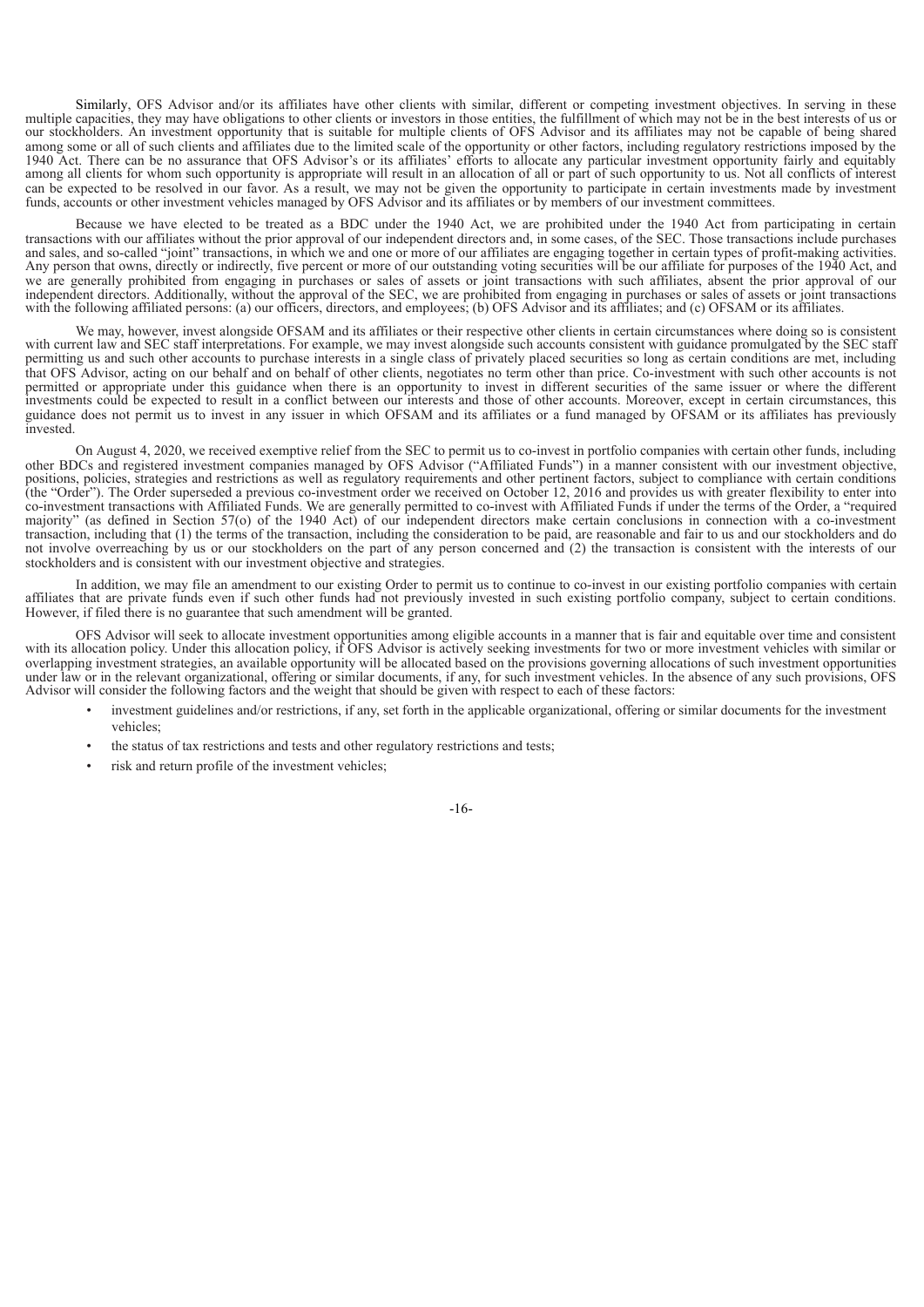- suitability/priority of a particular investment for the investment vehicles;
- if applicable, the targeted position size of the investment for the investment vehicles;
- level of available capital for investment with respect to the investment vehicles;
- total amount of funds committed to the investment vehicles; and
- the age of the investment vehicles and the remaining term of their respective investment periods, if any.

When not relying on the Order, priority as to opportunities will generally be given to accounts that are in their "ramp-up" period over the accounts that are outside their ramp-up period but still within their investment or re-investment periods. However, application of one or more of the factors listed above, or other factors determined to be relevant or appropriate, may result in the allocation of an investment opportunity to a fund no longer in its ramp-up period over a fund that is still within its ramp-up period.

In situations where co-investment with other accounts is not permitted or appropriate, OFS Advisor will need to decide which account will proceed with the investment. The decision by OFS Advisor to allocate an opportunity to another entity could cause us to forego an investment opportunity that we otherwise would have made. These restrictions, and similar restrictions that limit our ability to transact business with our officers or directors or their affiliates, may limit the scope of investment opportunities that would otherwise be available to us.

Conflicts may arise when we make an investment in conjunction with an investment being made by another account managed by OFS Advisor or an affiliate of OFS Advisor (each, an "Affiliated Account"), or in a transaction where an Affiliated Account has already made an investment. Investment opportunities are, from time to time, appropriate for more than one account in the same, different or overlapping securities of a portfolio company's capital structure. Conflicts arise in determining the terms of investments, particularly where these accounts may invest in different types of securities in a single portfolio company. Questions arise as to whether payment obligations and covenants should be enforced, modified or waived, or whether debt should be restructured, modified or refinanced.

We may invest in debt and other securities of companies in which Affiliated Accounts hold those same securities or different securities, including equity securities. In the event that such investments are made by us, our interests will at times conflict with the interests of such Affiliated Accounts, particularly in circumstances where the underlying company is facing financial distress. Decisions about what action should be taken, particularly in troubled situations, raise conflicts of interest, including, among other things, whether or not to enforce claims, whether or not to advocate or initiate a restructuring or liquidation inside or outside of bankruptcy, and the terms of any work-out or restructuring. The involvement of Affiliated Accounts at both the equity and debt levels could inhibit strategic information exchanges among fellow creditors, including among us or Affiliated Accounts. In certain circumstances, we or an Affiliated Account may be prohibited from exercising voting or other rights and may be subject to claims by other creditors with respect to the subordination of their interest.

In the event that we or an Affiliated Account has a controlling or significantly influential position in a portfolio company, that account may have the ability to elect some or all of the board of directors of such a portfolio company, thereby controlling the policies and operations of such portfolio company, including the appointment of management, future issuances of securities, payment of dividends, incurrence of debt and entering into extraordinary transactions. In addition, a controlling account is likely to have the ability to determine, or influence, the outcome of operational matters and to cause, or prevent, a change in control of such a company. Such management and operational decisions may, at times, be in direct conflict with other accounts that have invested in the same portfolio company that do not have the same level of control or influence over the portfolio company.

If additional capital is necessary as a result of financial or other difficulties, or to finance growth or other opportunities, the accounts may or may not provide such additional capital, and if provided each account will supply such additional capital in such amounts, if any, as determined by OFS Advisor. In addition, a conflict arises in allocating an investment opportunity if the potential investment target could be acquired by us, an Affiliated Account, or a portfolio company of an Affiliated Account. Investments by more than one account of OFS Advisor or its affiliates in a portfolio company also raise the risk of using assets of an account of OFS Advisor or its affiliates to support positions taken by other accounts of OFS Advisor or its affiliates, or that an account may remain passive in a situation in which it is entitled to vote. In addition, there may be differences in timing of entry into, or exit from, a portfolio company for reasons such as differences in strategy, existing portfolio or liquidity needs, different account mandates or fund differences, or different securities being held. These variations in timing may be detrimental to us.

The application of our or an Affiliated Account's governing documents and the policies and procedures of OFS Advisor are expected to vary based on the particular facts and circumstances surrounding each investment by two or more accounts, in particular when those accounts are in different classes of an issuer's capital structure (as well as across multiple issuers or borrowers within the same overall capital structure) and, as such, there may be a degree of variation and potential inconsistencies, in the manner in which potential or actual conflicts are addressed.

-17-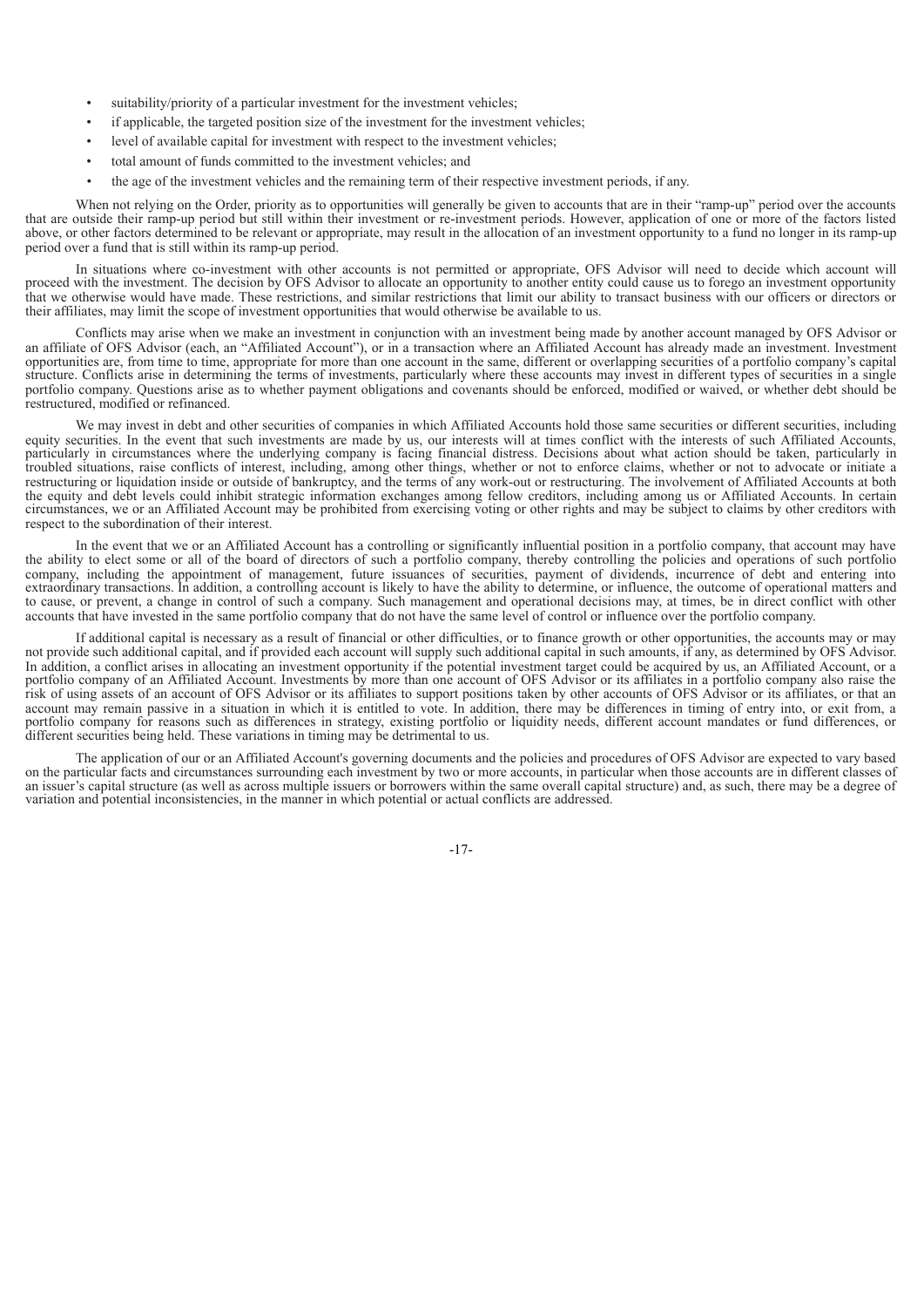### **Code of Business Conduct**

We have adopted a Code of Business Conduct that applies to, among others, our executive officers, including our Principal Executive Officer and Principal Financial Officer, as well as every officer, director and employee of the Company. Requests for copies should be sent in writing to our Chief Compliance Officer, Mukya S. Porter, at OFS Capital Corporation, 10 South Wacker Drive, Suite 2500, Chicago, Illinois 60606. The Company's Code of Business Conduct is also available on our website at *www.ofscapital.com.* In addition, we intend to post on our website all disclosures that are required by law or Nasdaq Global Select Market listing standards concerning any amendments to, or waivers from, any provision of the code.

#### **Hedging Transactions**

Our Code of Ethics does not expressly prohibit our directors and executive officers or directors, officers or employees of OFS Advisor and its affiliates from purchasing financial instruments (including prepaid variable forward contracts, options, equity swaps, collars, and exchange funds), or otherwise engage in transactions, that hedge or offset, or are designed to hedge or offset, any decrease in the market value of our common stock. However, our Code of Ethics require that our directors and officers or directors, officers or employees of OFS Advisor and its affiliates receive clearance for transactions in any derivative securities with respect to our common stock from our Chief Compliance Officer.

#### **Review, Approval or Ratification of Transactions with Related Persons**

The audit committee of our board of directors is required to review and approve any transactions with related persons (as such term is defined in Item 404 of Regulation S-K).

### **Corporate Governance Documents**

We maintain a corporate governance webpage at the "Corporate Governance" link under the "Investor Relations" link at *www.ofscapital.com*.

Our Code of Business Conduct and board committee charters are available at our corporate governance webpage at *www.ofscapital.com* and are also available to any stockholder who requests them by writing to OFS Capital Corporation, 10 South Wacker Drive, Suite 2500, Chicago, Illinois 60606, attention: Tod K. Reichert, Corporate Secretary.

#### **Annual Evaluation**

Our directors perform an evaluation, at least annually, of the effectiveness of the board and its committees. As part of the process, each director participates in an interview to provide feedback and perspective on various topics, including among other things:

- board structure, size and composition, including director skills and experience;
- committee structure and allocation of responsibilities;
- conduct of meetings, including cadence, length and opportunity for director input and meaningful discussion;
- materials and information, including quality, timeliness and relevance;
- director orientation and continuing education;
- director performance, including attendance, preparation and participation;
- access to management and internal and external experts, resources, and support;
- key areas of focus for the board, including strategy, sustainability, crisis management and shareholder engagement;
- committee structure and process, member and chair performance, duties and functions and management support; and
- performance of the board chair, including communication, relationship with management, availability, focus on appropriate issues and inclusiveness.

While results are aggregated and summarized for discussion purposes, individual responses are not attributed to any individual and are kept confidential to ensure honest and candid feedback is received.

-18-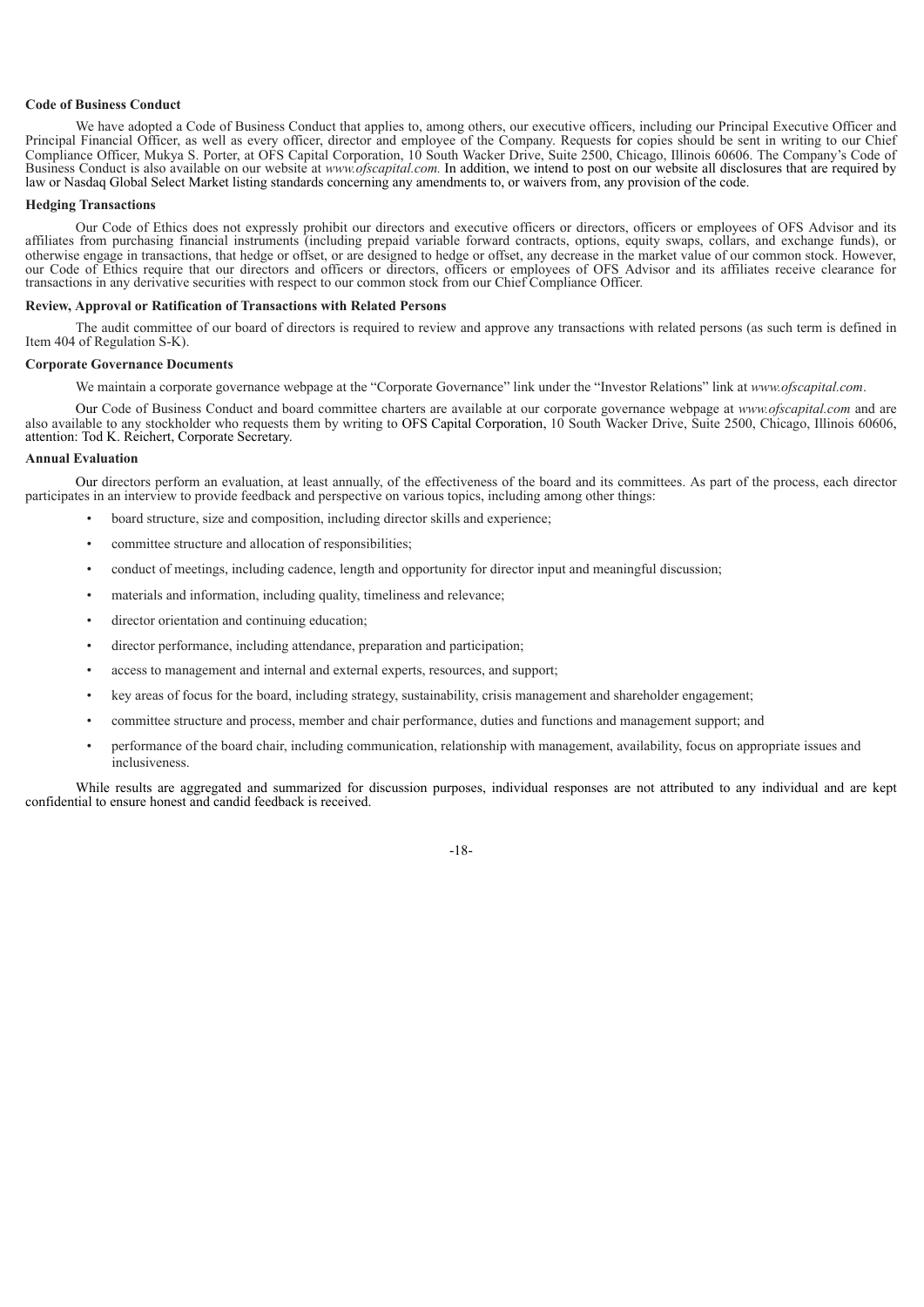# **Compensation of Officers**

None of our officers receives direct compensation from us. Mr. Rashid, our Chief Executive Officer, Mr. Cerny, our Chief Financial Officer, Mr. Teune, our Chief Accounting Officer, Ms. Porter, our Chief Compliance Officer, and Mr. Reichert, our Corporate Secretary, are paid by OFSC, subject to reimbursement by us, pursuant to the Administration Agreement, for an allocable portion of such compensation for services rendered by such persons to us. To the extent that OFS Services outsources any of its functions under the Administration Agreement to OFSC under the Staffing Agreement, we will pay the fees associated with such functions on a direct basis without profit to OFS Services.

# **Our Officers**

The following table sets forth the names, ages and positions of our current officers as of April 13, 2022:

| Name                | Age | Position                              | <b>Held Position Since</b>                          |
|---------------------|-----|---------------------------------------|-----------------------------------------------------|
| <b>Bilal Rashid</b> | 51  | Chairman and Chief Executive Officer  | 2014                                                |
| Jeffrey A. Cerny    | 59  | Chief Financial Officer and Treasurer | (CFO and Treasurer 2014; Secretary<br>2011 to 2014) |
| Mukya S. Porter(1)  | 47  | Chief Compliance Officer              | 2017                                                |
| Tod K. Reichert(2)  | 60  | Corporate Secretary                   | 2017                                                |
| Ross Teune $(3)$    | 54  | <b>Chief Accounting Officer</b>       | 2022                                                |

<sup>(1)</sup> Mukya S. Porter currently serves as the Chief Compliance Officer of OFS Capital, Hancock Park, OFS Credit, OFSC and OFS Advisor, in which capacity she oversees the compliance and risk management functions. Ms. Porter Morgan Stanley Global Wealth Management and, subsequently, as a Vice President of Compliance at Morgan Stanley Investment Management. Ms. Porter received a Bachelor of Science degree, magna cum laude, in Biology from Howard University in 1996 and a J.D. from the University of California, Berkeley School of Law in 2001.

-19-

<sup>(2)</sup> *Tod K. Reichert* currently serves as Corporate Secretary of OFS Capital, Hancock Park and OFS Credit, and as Managing Director, Chief Administrative Officer and General Counsel of OFS Advisor, in which capacity he oversees the legal and operational functions of the firm. Mr. Reichert has over 25 years of experience as a strategic business partner, providing advice on general corporate governance and compliance departments, overseeing complex litigation, and providing securities law, disclosure and transactional advice to the Board of Directors and senior management team, while<br>serving as a member of the MCG credit com

<sup>(3)</sup> Ross Teune currently serves as the Chief Accounting Officer of OFS Capital, Hancock Park and OFS Credit. Mr. Teune also serves as the Chief Financial Officer of OFSAM. Mr. Teune has over 25 years of experience in publi Reporting at Antares Capital Corporation. Mr. Teune also worked at Heller Financial Corporation as Group Finance Officer of the Structured Finance Division from 1995 to 2002 and began<br>his career at KPMG, LLP as a Senior Au Accountant (inactive).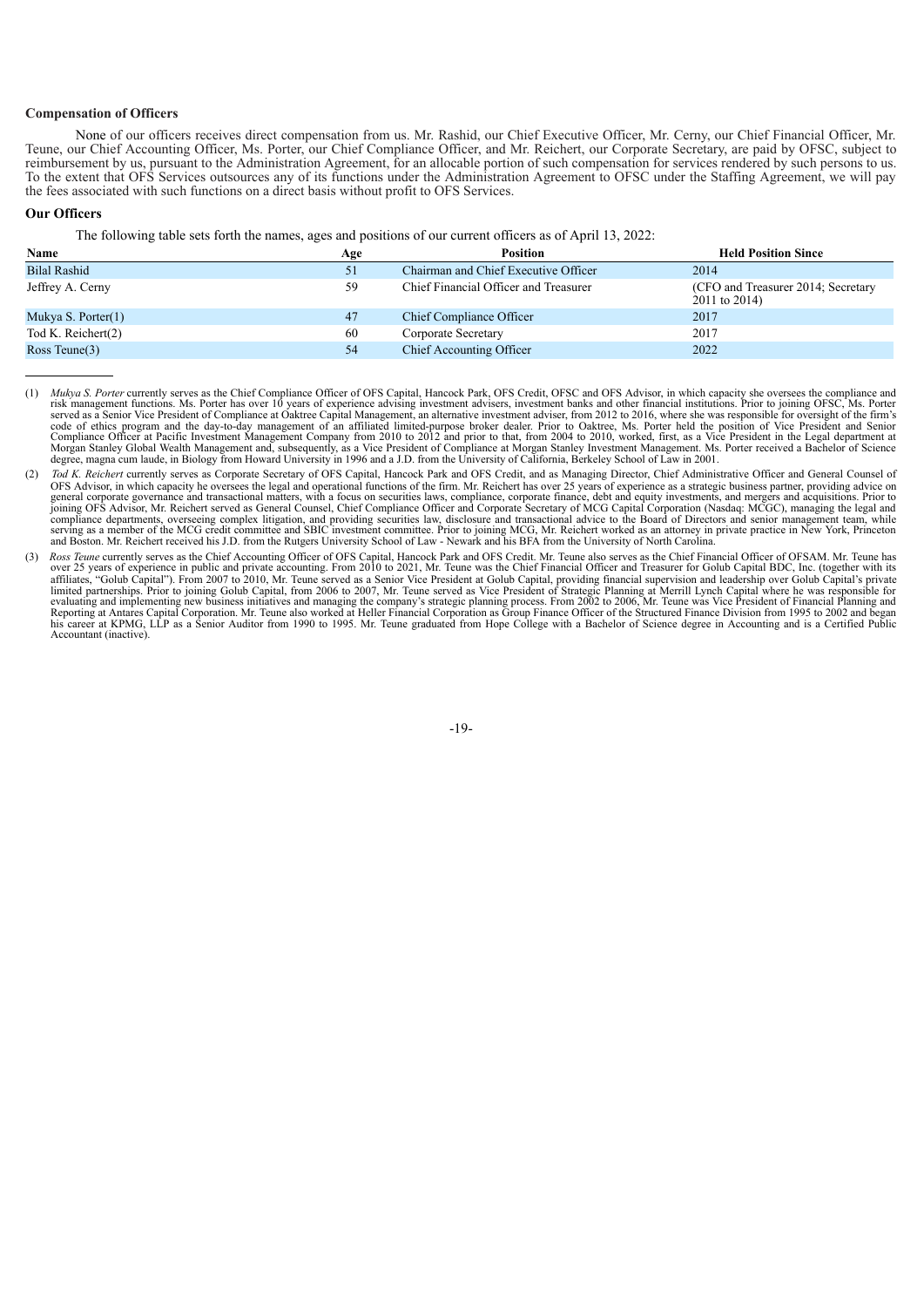# **FISCAL 2021 DIRECTOR COMPENSATION**

The following table sets forth the compensation paid to our directors for the year ended December 31, 2021:

| Name                   | <b>Fees Earned or Paid in</b><br>Cash(2)<br>(S) | <b>Stock Awards</b><br>(S) | <b>Total Compensation from OFS Capital</b><br>(S) | <b>Total Compensation from</b><br>Fund Complex(3) |
|------------------------|-------------------------------------------------|----------------------------|---------------------------------------------------|---------------------------------------------------|
| Marc I. Abrams(1)      | 100,000                                         |                            | 100,000                                           | 112,500                                           |
| Elaine E. Healy        | 100,000                                         |                            | 100.000                                           | 112,500                                           |
| <b>Romita Shetty</b>   | 100,000                                         |                            | 100.000                                           | 160,000                                           |
| <b>Bilal Rashid(4)</b> | --                                              | --                         | __                                                | $\qquad \qquad$                                   |
| Jeffrey A. Cerny(4)    |                                                 |                            |                                                   |                                                   |

(1) On January 3, 2022, Marc I. Abrams notified the board of directors of his intention to retire. Mr. Abrams's resignation from the board of directors, and from each of the committees of the board of directors on which he

(2) The independent directors receive an annual fee of \$90,000. In addition, the chairman of each committee receives an annual fee of \$10,000 for his or her additional services in this capacity. We have obtained directors' and officers' liability insurance on behalf of our directors and officers.

(3) The "Fund Complex" includes the Company, OFS Credit and Hancock Park.

(4) No compensation is paid to directors who are "interested persons."

-20-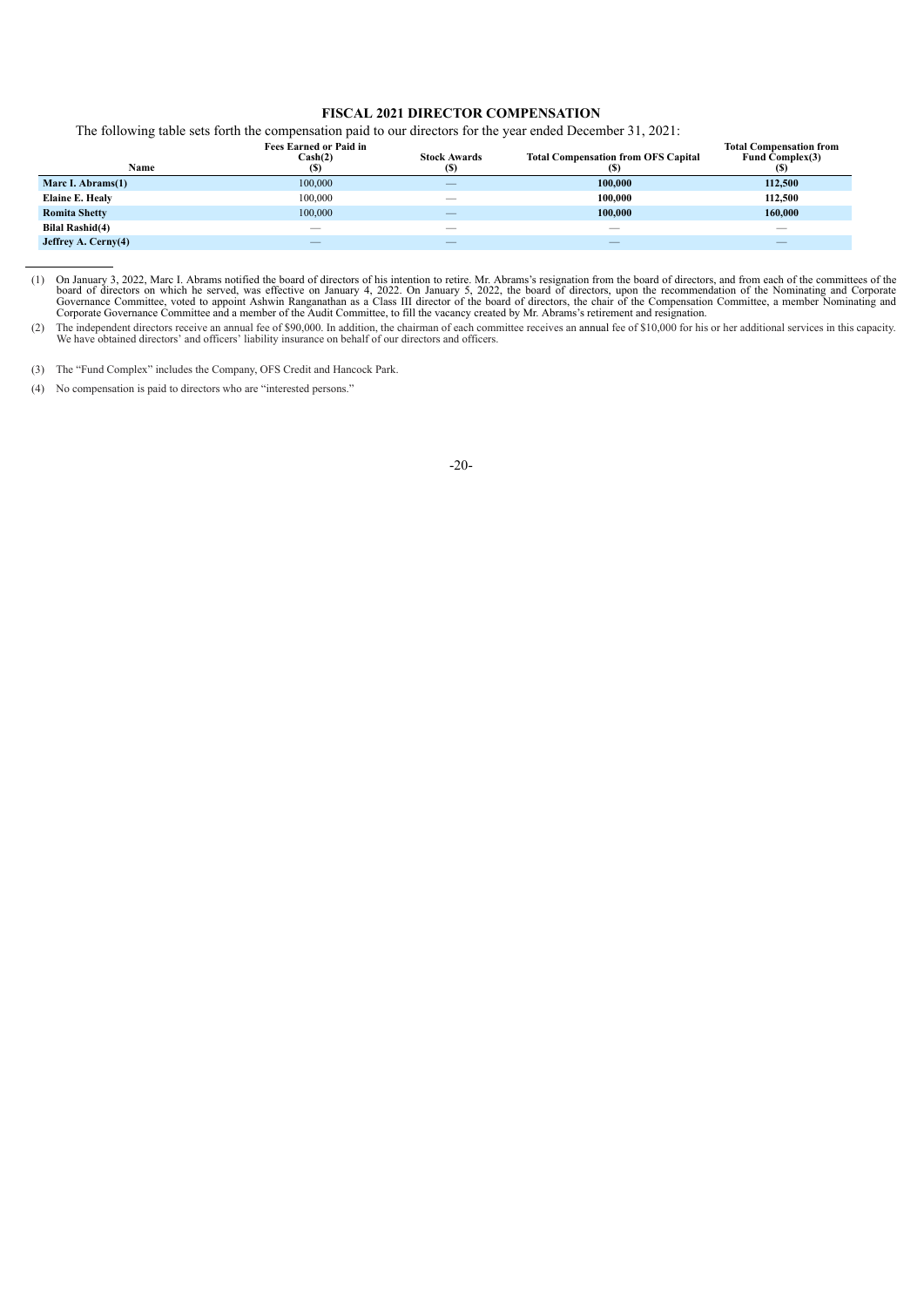## **PROPOSAL TWO**

# **RATIFICATION OF SELECTION OF INDEPENDENT REGISTERED PUBLIC ACCOUNTING FIRM**

#### **Board Recommendation**

# Our board of directors recommends a vote "FOR" the ratification of the selection of KPMG LLP as our independent registered public accounting **firm for the year ending December 31, 2022.**

Our board of directors has selected the firm of KPMG LLP as our independent registered public accounting firm for the fiscal year ending December 31, 2022, subject to ratification by stockholders. If this proposal is not approved at the Annual Meeting, our board of directors will reconsider its appointment of KPMG LLP.

KPMG LLP has advised us that neither the firm nor any present member or associate of it has any material financial interest, direct or indirect, in us or our subsidiaries.

Representatives of KPMG LLP are expected to be present at the Annual Meeting and will have the opportunity to make a statement, if they desire to do so, and will be available to respond to appropriate questions from our stockholders.

#### **Auditors' Fees**

The following table summarizes the aggregate fees of KPMG LLP, the Company's current independent registered public accounting firm billed for each of the last two fiscal years:

|                       | <b>Fiscal Year Ended</b><br>December 31, 2021 | <b>Fiscal Year Ended</b><br>December 31, 2020 |
|-----------------------|-----------------------------------------------|-----------------------------------------------|
| <b>Fee Category</b>   | (S)                                           | (S)                                           |
| Audit Fees(1)         | 1,167,671                                     | 649,064                                       |
| Audit-Related Fees(2) | $\overline{\phantom{a}}$                      |                                               |
| Tax Fees $(3)$        | 61,305                                        | 59,100                                        |
| All Other Fees(4)     | __                                            |                                               |
| Total Fees $(5)(6)$   | 1,228,976                                     | 708,164                                       |

Audit fees include fees for professional services that generally only the independent accountant can provide. In addition to fees, including out-of-pocket expenses, for the audit of our annual financial statements, the aud

(3) Tax fees consist of fees billed, including out-of-pocket expenses, for professional services for tax compliance. These services include assistance regarding federal, state, and local tax compliance.

(4) Fees for other services would include fees for products and services other than the services reported above.

- (5) All fees set forth above were approved by our audit committee.
- (6) In addition, the Company incurred \$50,000 of audit fees in each year from its former principal accounting firm, BDO USA, LLP. Such amounts are not included in the table above.

### **Pre-Approval Policies and Procedures**

Our audit committee has adopted policies and procedures relating to the approval of all audit and non-audit services that are to be performed by our independent registered public accounting firm. This policy generally provides that we will not engage our independent registered public accounting firm to render audit or non-audit services unless the service is specifically approved in advance by our audit committee or the engagement is entered into pursuant to one of the pre-approval procedures described below.

Any requests for audit, audit-related, tax and other services that have not received general pre-approval must be submitted to the audit committee for specific pre-approval, irrespective of the amount, and cannot commence until such approval has been granted. Normally, pre-approval is provided at regularly scheduled meetings of the audit committee. However, in urgent cases, the audit committee chair may pre-approve audit and non-audit services (other than prohibited non-audit services), provided that the audit committee chair reports any pre-approval decisions to the audit committee at its next scheduled meeting. The audit committee does not delegate its responsibilities to pre-approve services performed by the independent registered accounting firm to management.

The audit committee has determined that the rendering of the services other than audit services currently being provided by KPMG LLP is compatible with maintaining the independent registered public accounting firm's independence.



<sup>(2)</sup> Audit-related services consist of fees billed, including out-of-pocket expenses, for assurance and related services that are reasonably related to the performance of the audit or review of our financial statements and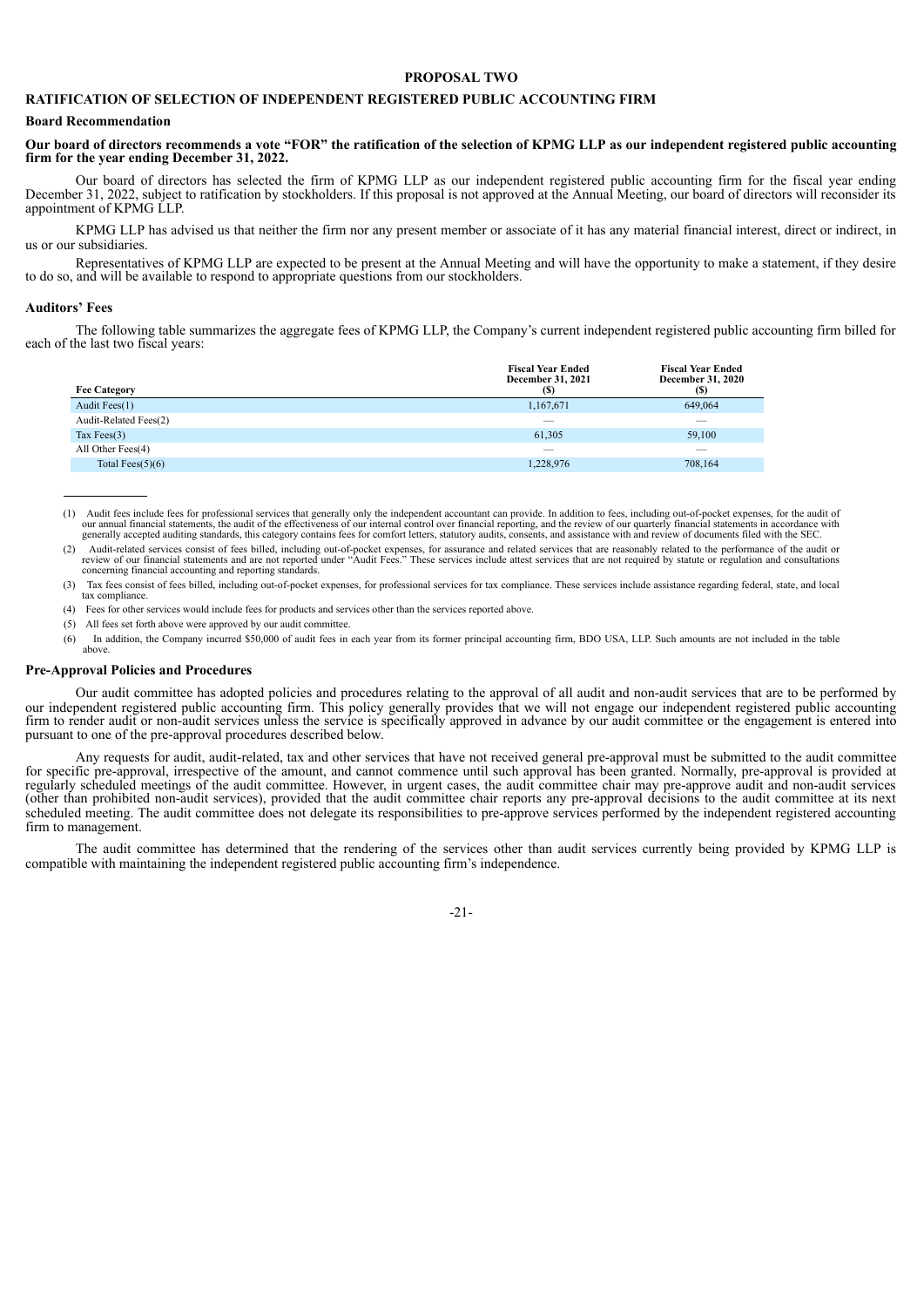## **Audit Committee Report**

The audit committee has reviewed the Company's audited consolidated financial statements for the fiscal year ended December 31, 2021 and has discussed these consolidated financial statements with the Company's management and KPMG LLP, the Company's independent registered public accounting firm. Management is responsible for the preparation of the Company's consolidated financial statements and for maintaining an adequate system of disclosure controls and procedures and internal control over financial reporting for that purpose. KPMG LLP is responsible for conducting an independent audit of the Company's annual consolidated financial statements in accordance with generally accepted auditing standards and issuing a report on the results of their audit. The audit committee is responsible for providing independent, objective oversight of these processes.

The audit committee has discussed with KPMG LLP the matters required to be discussed by Auditing Standard No. 1301, *Communications with Audit Committees*, issued by the Public Company Accounting Oversight Board.

KPMG LLP has provided the audit committee with written communications required by the applicable requirements of the Public Company Accounting Oversight Board regarding KPMG LLP's independence and the audit committee has discussed with KPMG LLP its independence.

Based on the review and discussions referred to above, the audit committee recommended to the Company's board of directors that the audited consolidated financial statements be included in the Company's Annual Report on Form 10-K for the year ended December 31, 2021.

By the Audit Committee of the Board of Directors of OFS Capital Corporation:

Elaine E. Healy, *Chair* Ashwin Ranganathan Romita Shetty

### **Required Vote**

The affirmative vote of a majority of the votes cast at the Annual Meeting in person or by proxy is required to ratify the selection of KPMG LLP to serve as the Company's independent registered public accounting firm for the fiscal year ending December 31, 2022. Abstentions will not be included in determining the number of votes cast and, as a result, will have no effect on the result of the vote.

### **SUBMISSION OF STOCKHOLDERS PROPOSALS**

In order to be included in the proxy materials for our 2023 annual meeting of stockholders pursuant to Rule 14a-8 under the Exchange Act, stockholders' proposals must be received by us at our principal executive offices no later than December 28, 2022.

Stockholder proposals or director nominations to be presented at the 2023 annual meeting of stockholders, other than stockholder proposals submitted pursuant to the Rule 14a-8 under the Exchange Act, must be delivered to, or mailed and received at, the principal executive offices of the Company not less than ninety (90) days in advance of the one year anniversary of the previous year's annual meeting of stockholders. For the Company's 2023 annual meeting of stockholders, the Company must receive such proposals and nominations no later than March 10, 2023. If the date of the annual meeting has been changed by more than thirty (30) calendar days from the date contemplated at the time of the previous year's proxy statement, stockholder proposals or director nominations must be so received not later than the tenth day following the day on which the date of the 2023 annual meeting of stockholders is first publicly announced or disclosed. Proposals must also comply with the other requirements contained in the Company's bylaws, including supporting documentation and other information. Proxies solicited by the Company will confer discretionary voting authority with respect to these proposals, subject to SEC rules governing the exercise of this authority. Pursuant to Rule 14a-4 of the Exchange Act, discretionary authority will apply when a choice is not specified by the stockholder provided that the proxy states in bold-face type how it is intended to vote the shares.

Pursuant to the Company's bylaws, for a director nomination or other business to be considered for the next annual meeting of stockholders, notice must be provided in writing and delivered to the Corporate Secretary of the Company at the Company's principal executive office by March 10, 2023 but not before February 8, 2023. Notices of intention to present proposals at the 2023 annual meeting of stockholders should be addressed to Tod K. Reichert, our Corporate Secretary, OFS Capital Corporation, 10 South Wacker Drive, Suite 2500, Chicago, Illinois 60606. We reserve the right to reject, rule out of order, or take other appropriate action with respect to any proposal that does not comply with these and other applicable requirements.

 $-22-$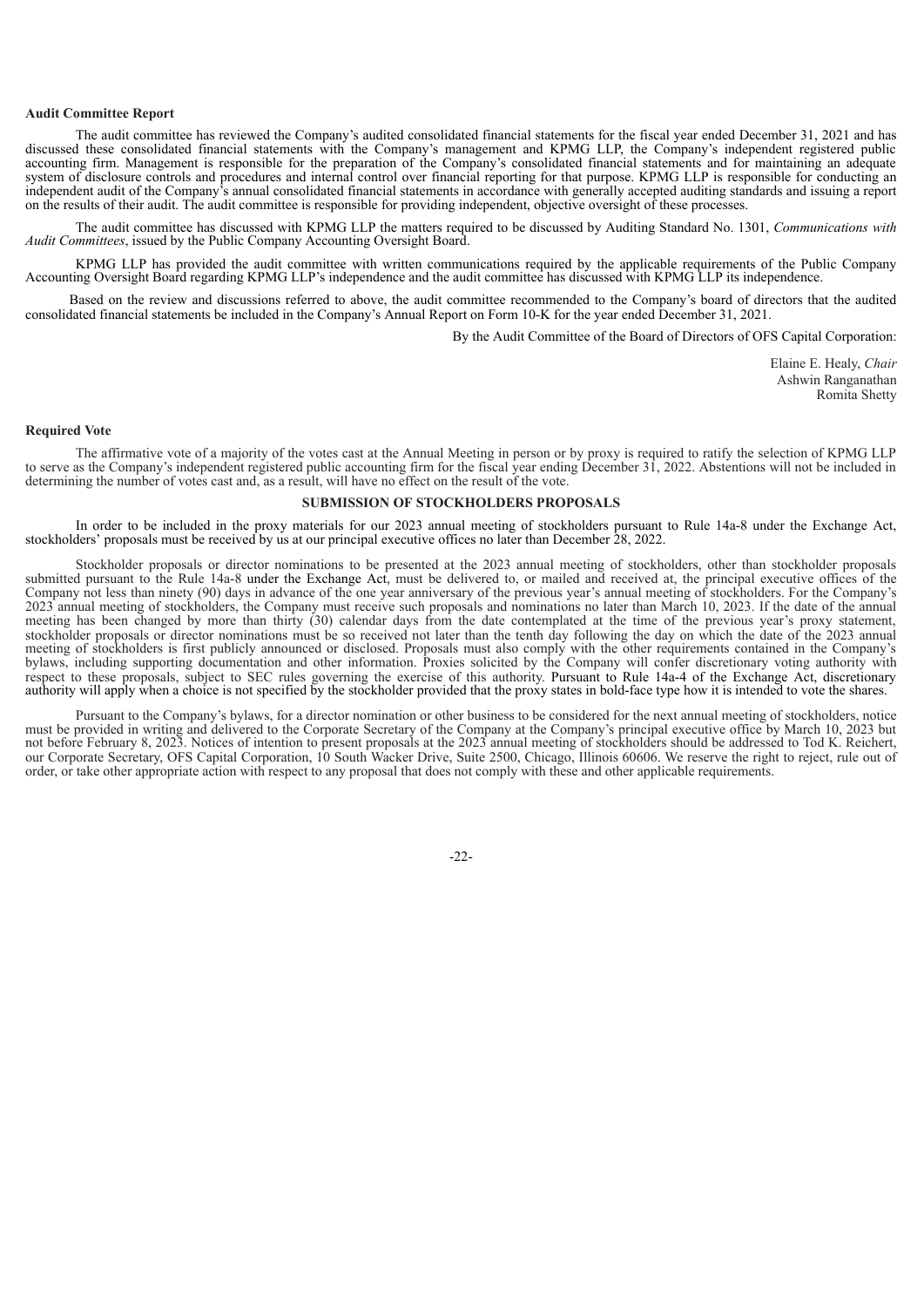## **HOUSEHOLDING OF ANNUAL MEETING MATERIALS**

Some banks, brokers and other nominee record holders may be participating in the practice of "householding" proxy statements and annual reports. This means that only one copy of our proxy statement and annual report to stockholders may have been sent to multiple stockholders in your household. We will promptly deliver a separate copy of either document to you upon written or oral request to OFS Capital Corporation, 10 South Wacker Drive, Suite 2500, Chicago, Illinois 60606, Attention: Tod K. Reichert, Corporate Secretary, telephone: (847) 734-2000. In the future, if you want to receive separate copies of the proxy statement or annual report to stockholders, or if you are receiving multiple copies and would like to receive only one copy per household, you should contact your bank, broker or other nominee record holder, or you may contact us at the above address and phone number.

#### **OTHER MATTERS**

Our board of directors is not aware of any matter to be presented for action at the Annual Meeting other than the matters referred to above and does not intend to bring any other matters before the Annual Meeting. However, if other matters should properly come before the Annual Meeting, it is intended that holders of the proxies will vote thereon in their discretion.

#### **GENERAL**

Certain information contained in this proxy statement relating to the occupations and security holdings of our directors and officers is based upon information received from the individual directors and officers.

**WE WILL FURNISH, WITHOUT CHARGE, A COPY OF OUR ANNUAL REPORT ON FORM 10-K FOR THE YEAR ENDED DECEMBER 31, 2021, INCLUDING CONSOLIDATED FINANCIAL STATEMENTS, BUT NOT INCLUDING EXHIBITS, TO EACH OF OUR STOCKHOLDERS OF RECORD ON APRIL 13, 2022, AND TO EACH BENEFICIAL STOCKHOLDER ON THAT DATE UPON WRITTEN REQUEST MADE TO TOD K. REICHERT, CORPORATE SECRETARY, OFS CAPITAL CORPORATION, 10 SOUTH WACKER DRIVE, SUITE 2500, CHICAGO, ILLINOIS 60606. A REASONABLE FEE WILL BE CHARGED FOR COPIES OF REQUESTED EXHIBITS.**

**PLEASE VOTE YOUR SHARES OVER THE INTERNET OR BY TELEPHONE AS PROVIDED IN THE INSTRUCTIONS SET** FORTH ON THE ENCLOSED PROXY CARD, OR COMPLETE, DATE, SIGN AND RETURN THE PROXY CARD AT YOUR EARLIEST **CONVENIENCE IN THE ENCLOSED POSTAGE-PAID ENVELOPE.**

By Order of the Board of Directors,

 $\rightarrow$   $Z$ 

Tod K. Reichert *Corporate Secretary* Chicago, Illinois April 27, 2022

-23-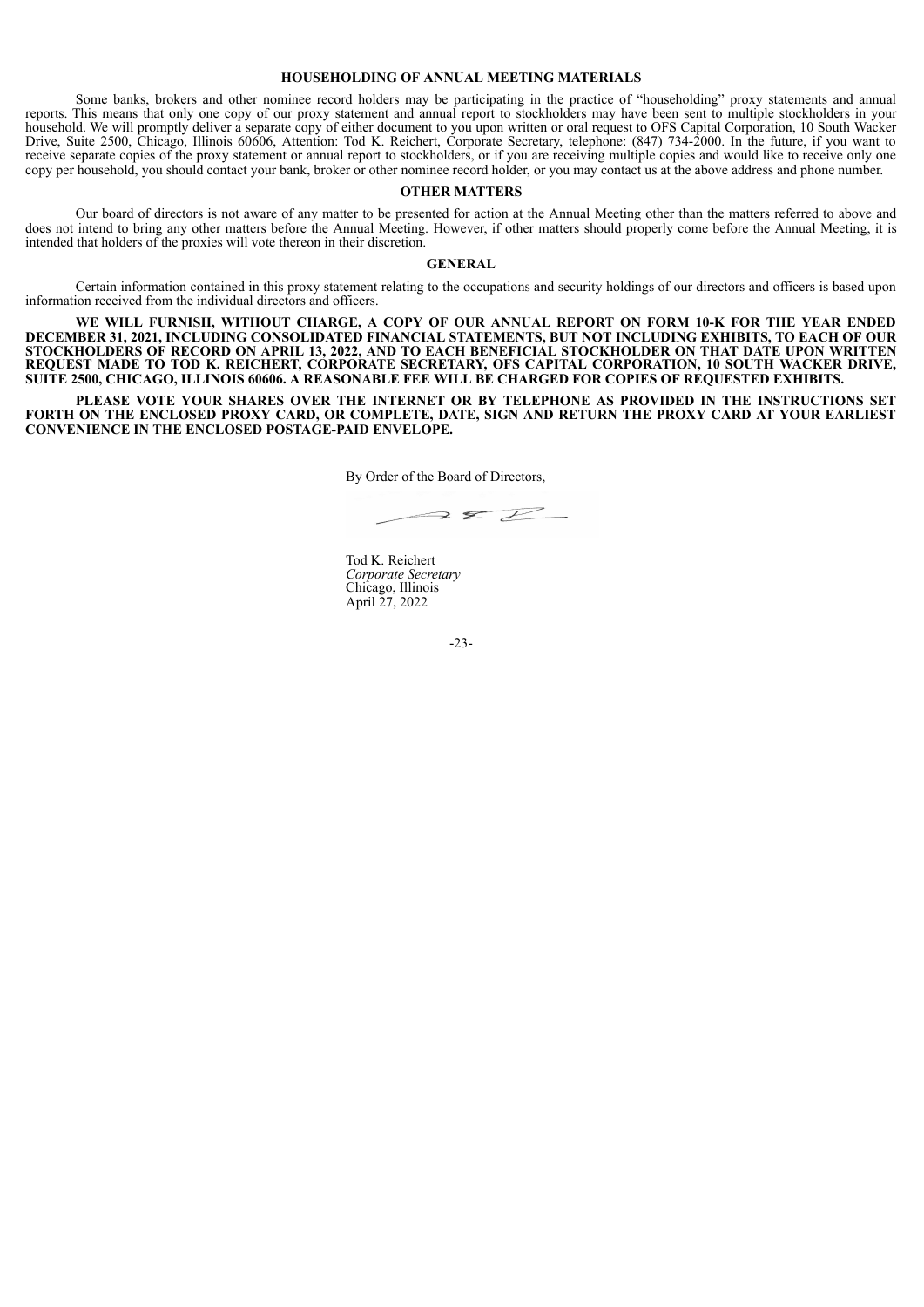# **OFS CAPITAL CORPORATION**

# **PRIVACY NOTICE**

We are committed to maintaining your privacy and to safeguarding your nonpublic personal information. The following information is provided to help you understand what personal information we collect, how we protect that information and why, in certain cases, we may share information with select other parties. This Privacy Notice sets forth OFS Capital Corporation's (''our," "we," or "the Company") policies with respect to non-public personal information provided to us. These policies apply to stockholders in the Company and may be changed at any time, provided a notice of such change is given to you. This notice replaces all previous statements of our privacy policy.

# **Information We Collect**

You may provide us with non-public personal information, such as your name, address, e-mail address, social security and/or tax identification number, assets and/or income information: (i) in a trading confirmation or other related account or transaction documentation; (ii) in correspondence and conversations with us and our representatives; and (iii) through transactions in the Company.

# **Where do we obtain your personal data?**

We may collect, and may have collected, information about you from a number of sources, including from you directly:

| WHAT                                   | <b>HOW</b>                                                                                                                                                                                                                                                                                                                                                                                   |
|----------------------------------------|----------------------------------------------------------------------------------------------------------------------------------------------------------------------------------------------------------------------------------------------------------------------------------------------------------------------------------------------------------------------------------------------|
| <b>Information that you</b><br>give us | when you provide, or provided, it to us in correspondence and conversations<br>when you have made $\frac{1}{x}$ make transactions                                                                                                                                                                                                                                                            |
| Information we obtain<br>from others   | publicly available and accessible directories and sources<br>tax authorities, including those that are based outside the jurisdiction where you are located if<br>you are subject to tax in another jurisdiction<br>governmental and competent regulatory authorities to whom we have regulatory obligations<br>credit agencies<br>fraud prevention and detection agencies and organizations |

## **Why do we process your personal data?**

We may process your personal data for the following reasons:

| WHY                       | <b>HOW</b>                                                                                                                                                                                            |
|---------------------------|-------------------------------------------------------------------------------------------------------------------------------------------------------------------------------------------------------|
| <i><b>Obligations</b></i> | It is <b>necessary to perform our obligations</b> to:<br>administer, manage and set up your investment<br>facilitate the transfer of funds, and administering and facilitating any other transactions |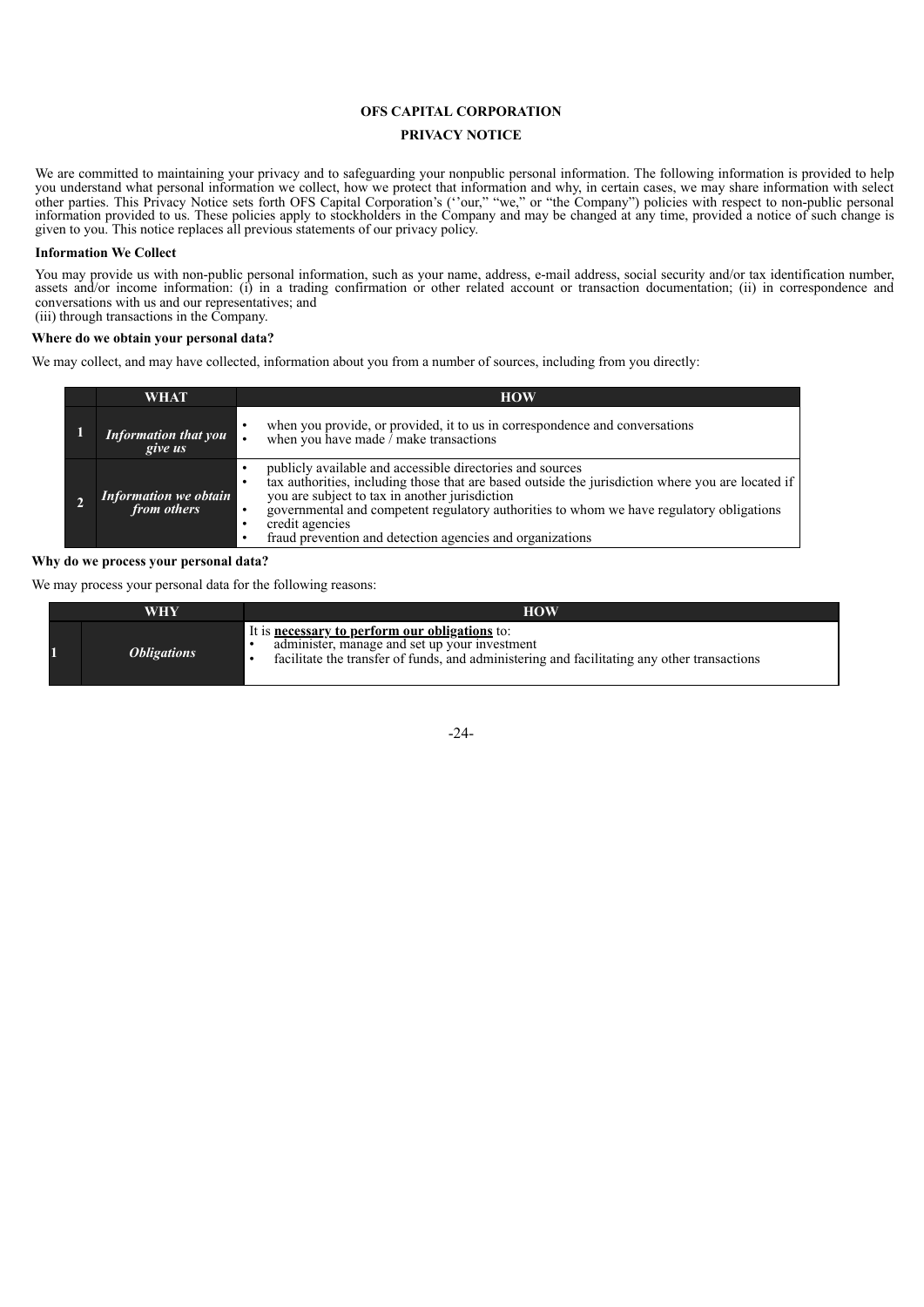| $\overline{2}$ | <b>Compliance with law</b> | It is <b>necessary for compliance with an applicable legal or regulatory obligation</b> to which we are<br>subject to:<br>verify the identity and addresses of our investors (and, if applicable their beneficial owners)<br>$\bullet$<br>comply with requests from regulatory, governmental, tax and law enforcement authorities<br>$\bullet$<br>conduct surveillance and investigation<br>$\bullet$<br>carry out audit checks<br>$\bullet$<br>maintain statutory registers<br>$\bullet$<br>prevent and detect fraud<br>$\bullet$<br>comply with the U.S Office of Foreign Assets Control list and other governmental sanctions lists<br>$\bullet$                                                                                                                                                                                                                                                                                                                                                                                                                                                                                                                                                                                                                                                                                                                                                                                                                                                                                                                                                                                                                                                                                                                                                                                                   |
|----------------|----------------------------|-------------------------------------------------------------------------------------------------------------------------------------------------------------------------------------------------------------------------------------------------------------------------------------------------------------------------------------------------------------------------------------------------------------------------------------------------------------------------------------------------------------------------------------------------------------------------------------------------------------------------------------------------------------------------------------------------------------------------------------------------------------------------------------------------------------------------------------------------------------------------------------------------------------------------------------------------------------------------------------------------------------------------------------------------------------------------------------------------------------------------------------------------------------------------------------------------------------------------------------------------------------------------------------------------------------------------------------------------------------------------------------------------------------------------------------------------------------------------------------------------------------------------------------------------------------------------------------------------------------------------------------------------------------------------------------------------------------------------------------------------------------------------------------------------------------------------------------------------------|
| 3              | Our legitimate interests   | For our <b>legitimate interests</b> or those of a third party to:<br>address or investigate any complaints, claims, proceedings or disputes<br>$\bullet$<br>provide you with, and inform you about, our investment products and services<br>$\bullet$<br>monitor and improve our relationships with investors<br>$\bullet$<br>send direct marketing communications to you<br>$\bullet$<br>comply with applicable regulatory obligations<br>$\bullet$<br>manage our risk and operations<br>$\bullet$<br>comply with our accounting and tax reporting requirements<br>$\bullet$<br>comply with our audit requirements<br>$\bullet$<br>assist with internal compliance with our policies and process<br>$\bullet$<br>ensure appropriate group management and governance<br>$\bullet$<br>keep our internal records<br>$\bullet$<br>prepare reports on incidents / accidents<br>$\bullet$<br>protect our business against fraud, breach of confidence, theft of proprietary materials, and other<br>$\bullet$<br>financial or business crimes (to the extent that this is not required of us by law)<br>analyze and manage commercial risks<br>$\bullet$<br>seek professional advice, including legal advice<br>$\bullet$<br>enable any actual or proposed assignee or transferee, participant or sub-participant of the<br>$\bullet$<br>partnership's or our rights or obligations to evaluate proposed transactions<br>facilitate business asset transactions involving the Company or related investment vehicles<br>$\bullet$<br>monitor communications to/from us using our systems<br>$\bullet$<br>protect the security and integrity of our IT systems<br>$\bullet$<br>We only rely on these interests where we have considered that, on balance, our legitimate interests are<br>not overridden by your interests, fundamental rights or freedoms. |

# **How We Share Information We Collect**

We may share any of the non-public personal information collected from our stockholders, or prospective or former stockholders with our affiliates, such as our investment adviser, and to certain service providers such as our accountants, attorneys, auditors, transfer agents and brokers, in each case for our everyday business purposes, such as to facilitate the acceptance and management of your investment or account and our relationship with you, or as otherwise permitted by applicable law. We may also disclose the information we collect:

- 1. *As Authorized* if you request or authorize disclosure of the information, in each case in accordance with the agreements governing your investment;
- 2. *As required by law –* for example, to cooperate with any government regulators, self-regulatory organization or law enforcement authorities;
- 3. *As otherwise permitted by law* for example, (i) to service providers who maintain, process or service the Company; (ii) in connection with the making, management or disposition of any fund investment; (iii) as otherwise necessary to effect, administer or enforce investment or fund transactions; or (iv) in connection

-25-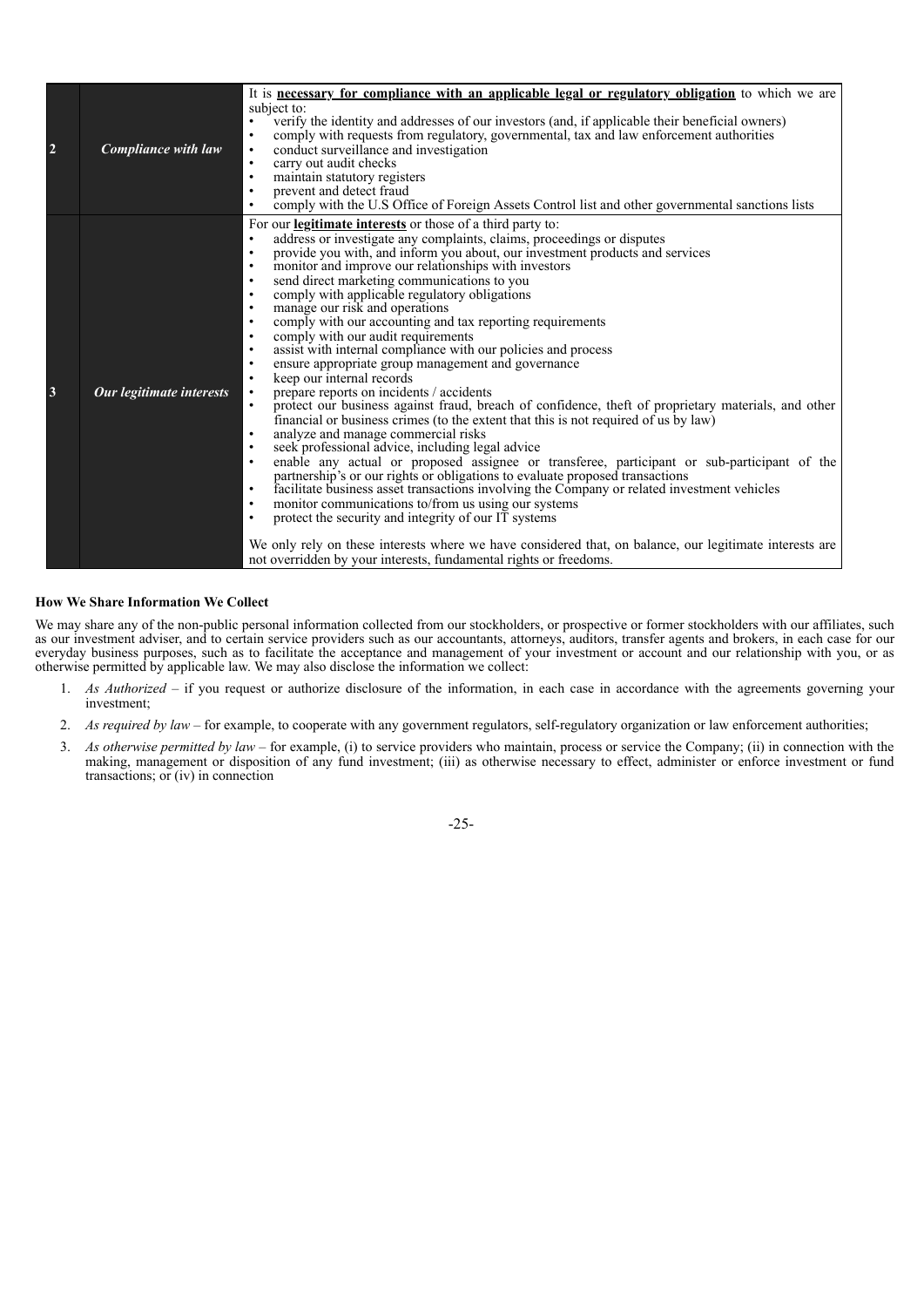with a sale or other transfer of the Company. We may also share information with attorneys, accountants, other service providers and with persons otherwise acting in a representative or fiduciary capacity on behalf of investors or the fund;

- 4. *To service providers* we may share information with service providers that perform marketing services on our behalf.
- We do not, and will not, sell personal data to third parties.

# **Consent and your right to withdraw it**

We do not generally rely on obtaining your consent to process your personal data. If we do, you have the right to withdraw this consent at any time. Please contact us at  $1-833-687-3622$  or send us an email at  $\frac{\text{private}}{\text{private}}$  of smanagement.com at any time if you wish to do so.

# **Personal data from minors**

We do not offer financial services and products to minors and do not intend to collect personal information from children under the age of 16. We follow all local legal requirements with respect to the collection and processing of a minor's personal information.

# **Retention and deletion of your information**

As a general principle, we do not retain your personal data for longer than we need it. We keep your personal data only for as long as it is required by us for our legitimate business purposes, to perform our contractual obligations, or where longer, such longer period as is required by law or regulatory obligations which apply to us. For example, we will generally retain personal information about you throughout the life cycle of any investment you are involved in.

# **Your GDPR rights**

Individuals located in the EU may have certain data protection rights, including:

- the right to access your personal data
- the right to restrict the use of your personal data
- the right to have incomplete or inaccurate data corrected
- the right to ask us to stop processing your personal data
- the right to require us to delete your personal data in some limited circumstances
- the right to request information, with respect to our practices within the 12 months prior to your request, regarding the specific personal data we have collected from you, the sources from which we obtained it, the purposes for which we collected, used and shared the personal data, and the categories of third parties with whom we have shared it.

# You also have a right to object to processing of your personal data where that processing is carried out for our legitimate interest or for direct **marketing.**

You also have the right in some circumstances to request for us to "port" your personal data in a portable, re-usable format to other organizations (where this is possible).

You also have the right to lodge a complaint about the processing of your personal data with your local data protection authority.

You may exercise your right to make these requests/objections by contacting us at 1-833-687-3622 or sending us an email at privacy@ofsmanagement.com at any time if you wish to do so.

# **Your rights under the California Consumer Privacy Act ("CCPA")**

Residents of California may have certain data protection rights under CCPA relating to certain personal information, including:

- the right to disclosure of personal data collected and processed
- the right to "opt-out" of personal data to be sold
- the right to require us to delete your personal data in some limited circumstances

-26-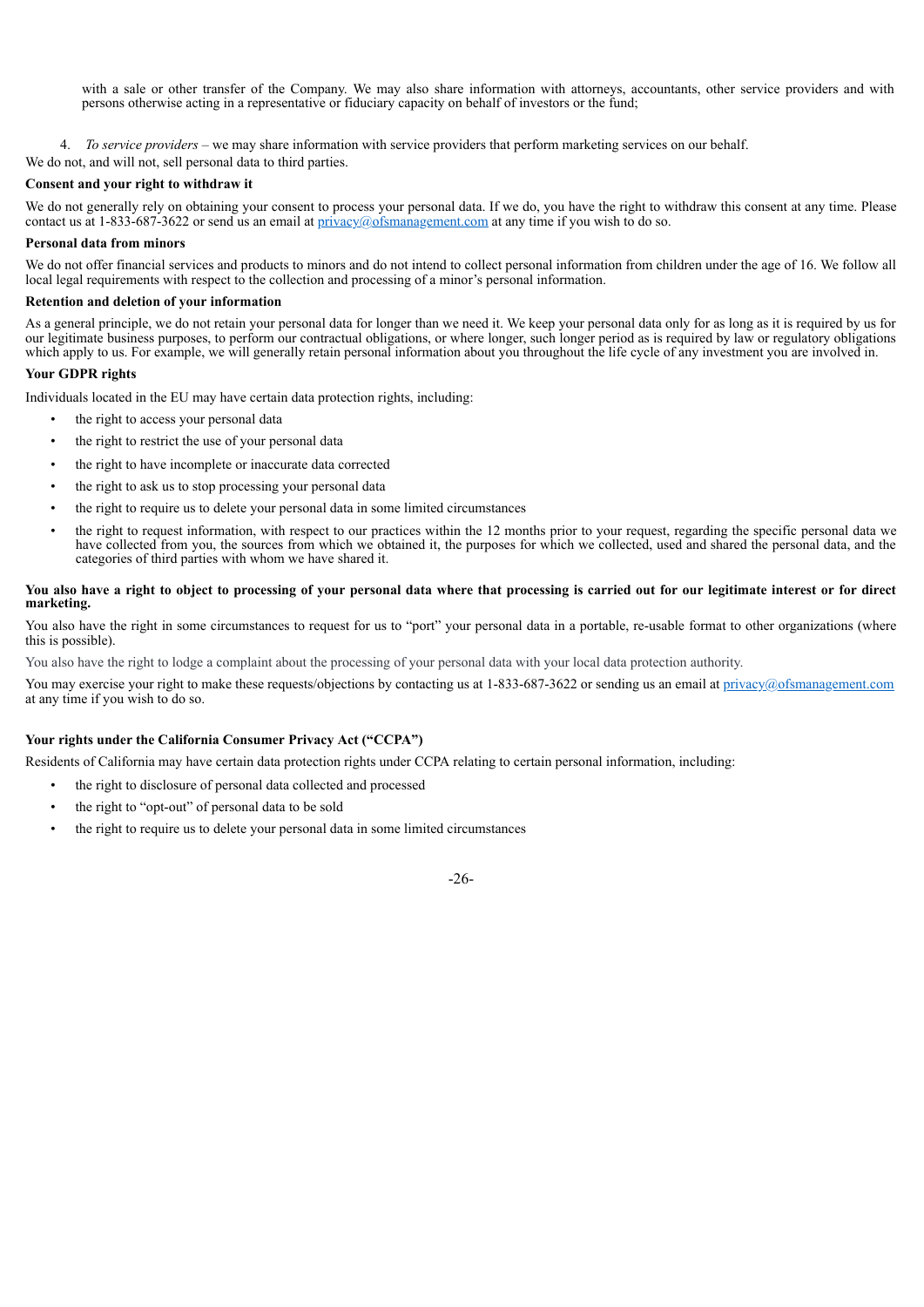Nonpublic information of individual consumer investors is subject to the Gramm-Leach-Bliley Act and the disclosures in the main section of this notice.

## *Your Right to Request Disclosure of Information We Collect and Share about You*

If you are a California resident, the CCPA grants you the right to request certain information about our practices with respect to personal information. In particular, you can request the following:

- 1. The categories of your personal information that we've collected.<br>
2. The specific pieces of your personal information that we've collected.
- 2. The specific pieces of your personal information that we've collected.<br>3. The categories of sources from which we collected personal information
- 3. The categories of sources from which we collected personal information.<br>4. The business or commercial purposes for which we collected personal in
- The business or commercial purposes for which we collected personal information.
- 5. The categories of third parties with which we shared personal information.

You can submit a request to us for the following additional information regarding the categories of personal information that we've shared with service providers who provide services for us, like processing your bill.

To exercise your CCPA rights with request to this information, contact us at 1-833-687-3622 or send us an email at

privacy@ofsmanagement.com at any time.

## *Your Right to Request the Deletion of Personal Information*

Upon your request, we will delete the personal information we have collected about you, except for situations when that information is necessary for us to: provide you with a product or service that you requested; perform a contract we entered into with you; maintain the functionality or security of our systems; comply with or exercise rights provided by the law; or use the information internally in ways that are compatible with the context in which you provided the information to us, or that are reasonably aligned with your expectations based on your relationship with us.

To exercise your right to request the deletion of your personal information, please contact us at 1-833-687-3622 or sending us an email at privacy@ofsmanagement.com at any time if you wish to do so.

### *Your Right to Ask Us Not to Sell Your Personal Information*

We do not, and will not, sell your personal information.

### *Our Support for the Exercise of Your Data Rights*

We are committed to providing you control over your personal information. If you exercise any of these rights explained in this section of the Privacy Policy, we will not disadvantage you. You will not be denied or charged different prices or rates for goods or services or provided a different level or quality of goods or services.

#### *How We Will Handle a Request to Exercise Your Rights*

For requests for access or deletion, we will first acknowledge receipt of your request. We will provide a substantive response to your request as soon as we can, generally within 45 days from when we receive your request, although we may be allowed to take longer to process your request under certain circumstances. If we expect your request is going to take us longer than normal to fulfil, we'll let you know.

When you make a request to access or delete your personal information, we will take steps to verify your identity. These steps may include asking you for personal information, such as your name, address, or other information we maintain about you. If we are unable to verify your identity with the degree of certainty required, we will not be able to respond to the request. We will notify you to explain the basis of the denial.

You may also designate an authorized agent to submit requests on your behalf. If you do so, you will be required to verify your identity by providing us with certain personal information as described above. Additionally, we will also require that you provide the agent with written permission to act on your behalf, and we will deny the request if the agent is unable to submit proof to us that you have authorized them to act on your behalf.

You may exercise your right to make these requests/objections by contacting us at 1-833-687-3622 or sending us an email at privacy@ofsmanagement.com at any time if you wish to do so. These requests for disclosure are generally free.

We may not, and will not, discriminate against any California Consumer who exercises his/her rights as set forth in this policy.

-27-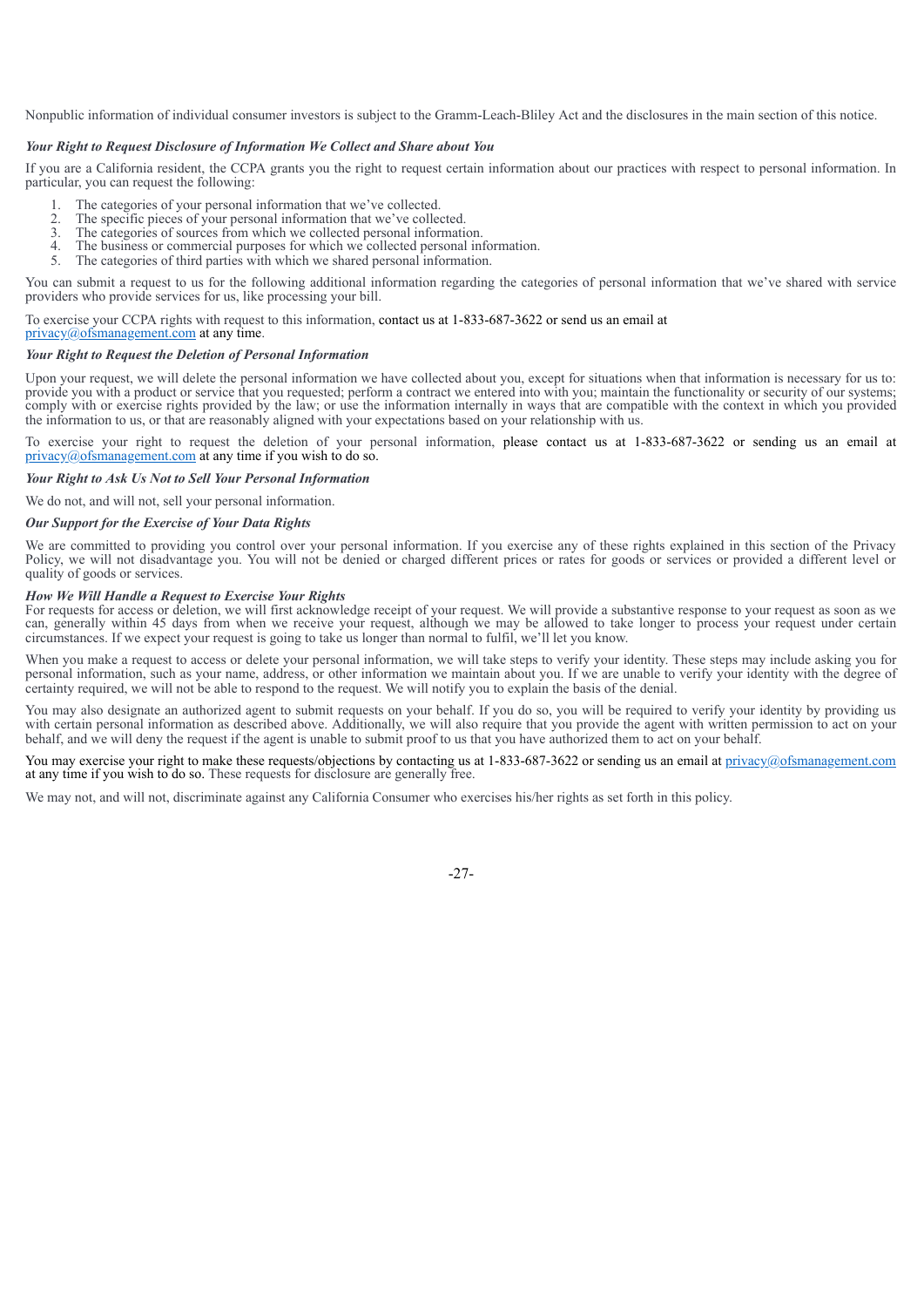## **Concerns or queries**

We take your concerns very seriously. We encourage you to bring to our attention any concerns you may have about our processing your personal data.

This Privacy Notice was drafted with simplicity and clarity in mind. We are, of course, happy to provide any further information or explanation needed. Our contact details are below.

# **Safeguards and Compliance**

Except as permitted by law, we require all non-affiliated third-party service providers to whom we disclose non-public personal information about our customers to enter into confidentiality agreements with us.

We implement and maintain reasonable security appropriate to the nature of the personal information that we collect, use, retain, transfer or otherwise process, and will take reasonable steps to protect your personal data against loss or theft, as well as from unauthorized access, disclosure, copying, use or modification, regardless of the format in which it is held. While we are committed to developing, implementing, maintaining, monitoring and updating a reasonable information security program, unfortunately, no data transmission over the Internet or any wireless network can be guaranteed to be 100% secure. Data security incidents and breaches can occur due to vulnerabilities, criminal exploits or other factors that cannot reasonably be prevented. Accordingly, while our reasonable security program is designed to manage data security risks and thus help prevent data security incidents and breaches, it cannot be assumed that the occurrence of any given incident or breach results from our failure to implement and maintain reasonable security. As a result, while we strive to protect your personal information, you acknowledge that: (a) there are security and privacy limitations of the Internet which are beyond our control; (b) the security, integrity, and privacy of any and all information and data exchanged between you and us through the website cannot be guaranteed; and (c) any such information and data may be viewed or tampered with in transit by a third party.

If you have any questions regarding this policy or the treatment of your non-public personal information, please contact us at 1-833-687-3622 or send us an email at privacy@ofsmanagement.com.

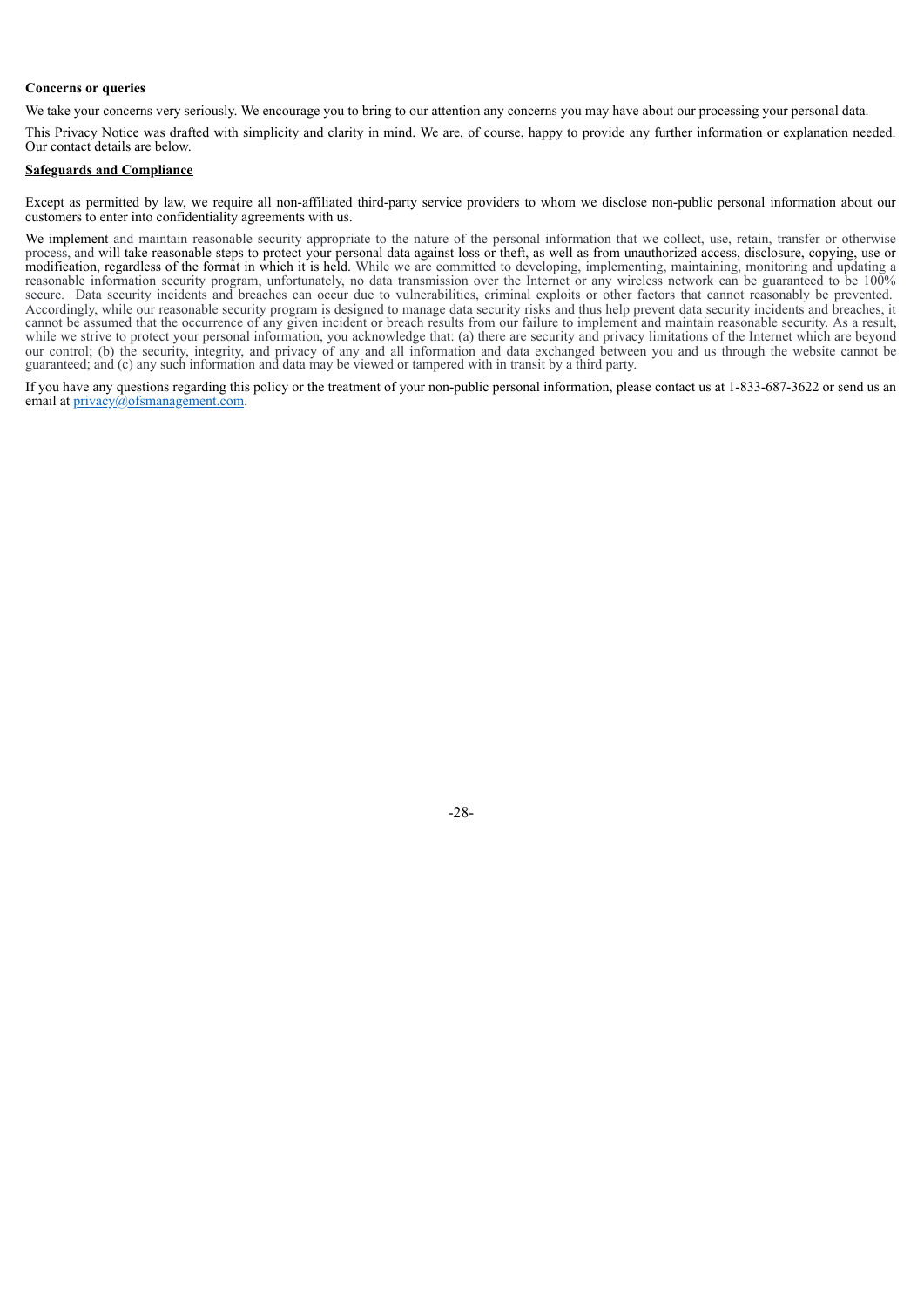**Important Notice Regarding the Availability of Proxy Materials for the Annual Meeting:** The Notice and Proxy Statement and Annual Report on Form 10-K are available at *www.proxyvote.com*.

**DETACH AND RETURN THIS PORTION ONLY**

# **THIS PROXY IS SOLICITED ON BEHALF OF THE BOARD OF DIRECTORS OF OFS CAPITAL CORPORATION FOR THE ANNUAL MEETING OF STOCKHOLDERS TO BE HELD ON JUNE 8, 2022**

The undersigned, revoking all prior proxies, hereby appoints Ross Teune and Tod K. Reichert as proxies, each with the power to appoint his substitute, and hereby authorizes each of them to represent and vote, as designated on the reverse side, all shares of common stock of OFS Capital Corporation held of record by the undersigned on April 13, 2022 at the Annual Meeting of Stockholders to be held on June 8, 2022 at 10:00 a.m., local time, at 10 South Wacker Drive, 25th Floor, Chicago, Illinois 60606, and any adjournments or postponements thereof. The undersigned hereby directs Messrs. Teune and Reichert to vote in accordance with their best judgment on any matters which may properly come before the Annual Meeting, all as indicated in the Notice of Annual Meeting, receipt of which is hereby acknowledged, and to act on the matters set forth in such Notice as specified by the undersigned.

THIS PROXY, WHEN PROPERLY EXECUTED, WILL BE VOTED AS DIRECTED. IF NO DIRECTION IS GIVEN WITH RESPECT TO A **PARTICULAR PROPOSAL, THIS PROXY WILL BE VOTED FOR THE ELECTION OF THE NOMINEE OF OUR BOARD OF** DIRECTORS UNDER PROPOSAL 1, <u>FOR</u> PROPOSAL 2 AND, IN THE DISCRETION OF MESSRS. TEUNE AND REICHERT, ON ANY **OTHER ITEMS THAT MAY PROPERLY COME BEFORE THE ANNUAL MEETING. ATTENDANCE OF THE UNDERSIGNED AT THE ANNUAL MEETING OR AT ANY ADJOURNMENT OR POSTPONEMENT THEREOF WILL NOT BE DEEMED TO REVOKE THE PROXY UNLESS THE UNDERSIGNED REVOKES THIS PROXY IN WRITING.**

**(Continued and to be signed on the reverse side)**